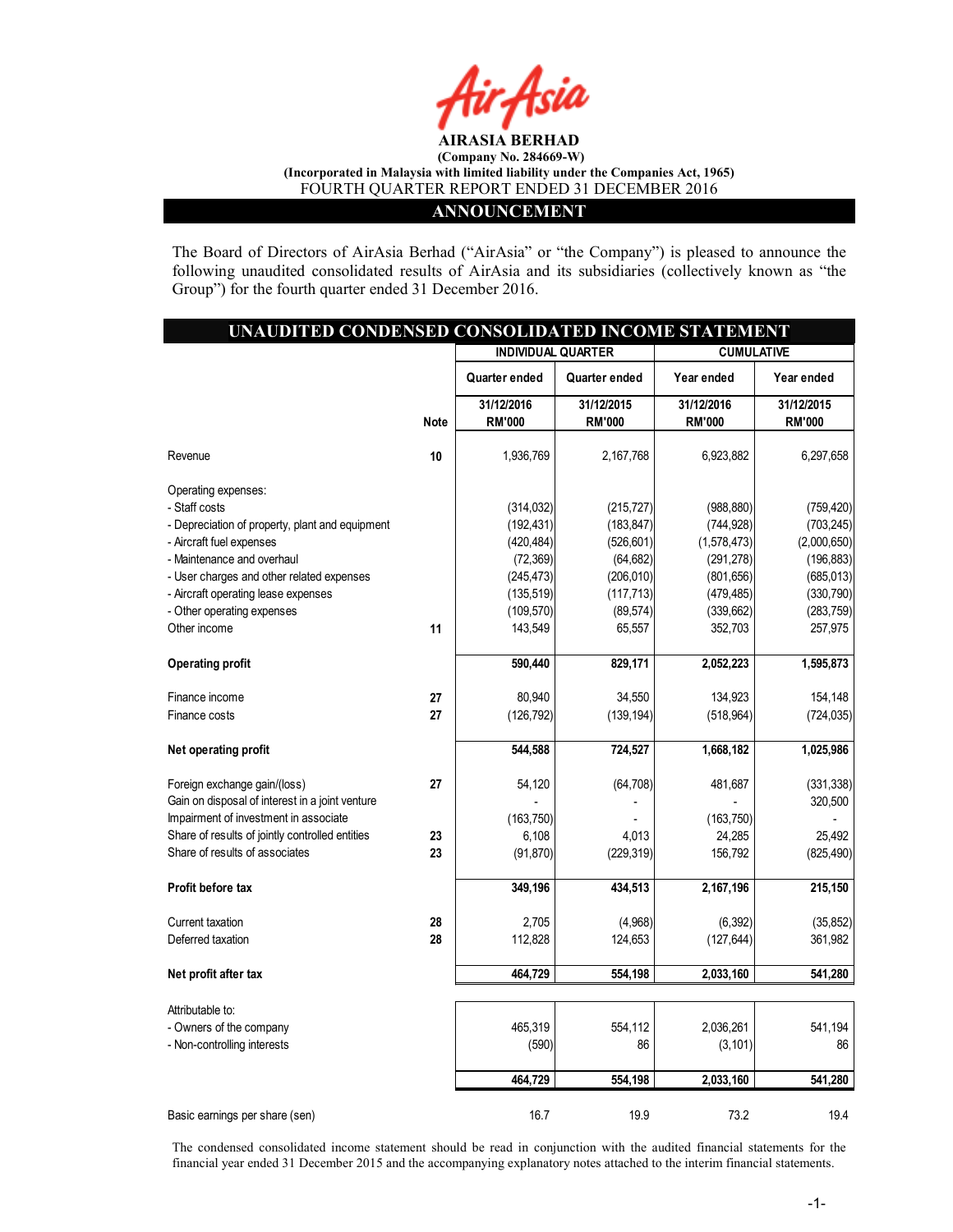Hir Asia

### UNAUDITED CONDENSED CONSOLIDATED STATEMENT OF COMPREHENSIVE INCOME

|                                                              |             | <b>INDIVIDUAL QUARTER</b>   |                             | <b>CUMULATIVE</b>           |                             |
|--------------------------------------------------------------|-------------|-----------------------------|-----------------------------|-----------------------------|-----------------------------|
|                                                              |             | Quarter ended               | Quarter ended               | Year ended                  | Year ended                  |
|                                                              | <b>Note</b> | 31/12/2016<br><b>RM'000</b> | 31/12/2015<br><b>RM'000</b> | 31/12/2016<br><b>RM'000</b> | 31/12/2015<br><b>RM'000</b> |
| Net profit for the financial period/year                     |             | 464,729                     | 554,198                     | 2,033,160                   | 541,280                     |
| Other comprehensive income/(loss)                            |             |                             |                             |                             |                             |
| Available-for-sale financial assets                          |             | (39,696)                    | (9,586)                     | 116,070                     | (203, 504)                  |
| Cash flow hedges<br>Foreign currency translation differences | 12          | 194,524<br>29,896           | 83,598<br>(899)             | 97,974<br>28,045            | (367,094)<br>10,130         |
| Total comprehensive income/(loss)<br>for the period          |             | 649,453                     | 627,311                     | 2,275,249                   | (19, 188)                   |
| Total comprehensive income/(loss) attributable to:           |             |                             |                             |                             |                             |
| Owners of the Company                                        |             | 650,043                     | 627,225                     | 2,278,350                   | (19, 274)                   |
| Non-controlling interests                                    |             | (590)                       | 86                          | (3, 101)                    | 86                          |
|                                                              |             | 649,453                     | 627,311                     | 2,275,249                   | (19, 188)                   |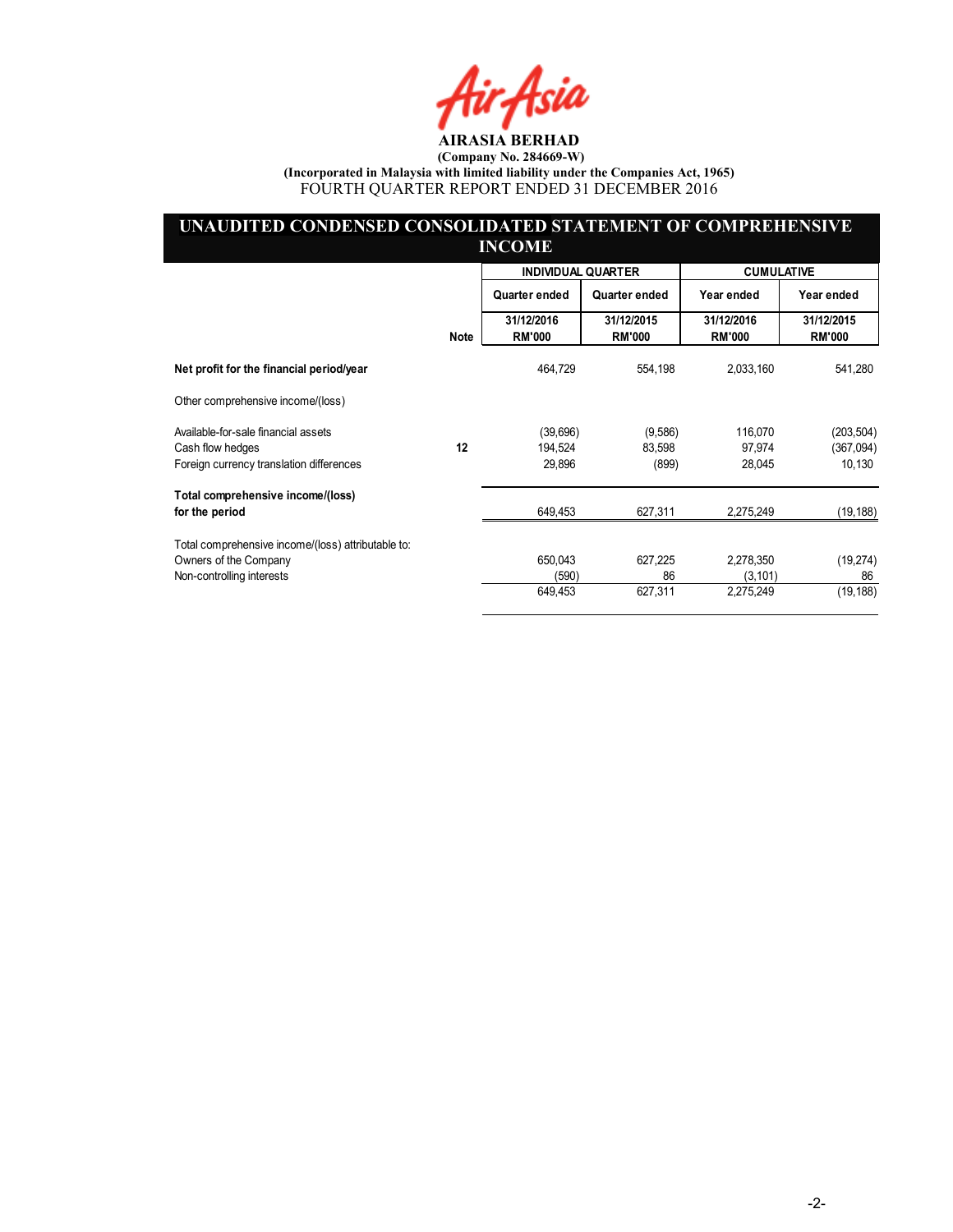Air Asia

### UNAUDITED CONDENSED CONSOLIDATED CASH FLOW STATEMENTS

|                                                                                   | <b>YEAR ENDED</b>           | <b>YEAR ENDED</b>           |
|-----------------------------------------------------------------------------------|-----------------------------|-----------------------------|
|                                                                                   | 31/12/2016<br><b>RM'000</b> | 31/12/2015<br><b>RM'000</b> |
| <b>CASH FLOWS FROM OPERATING ACTIVITIES</b>                                       |                             |                             |
| Profit before taxation                                                            | 2,167,196                   | 215,150                     |
| Adjustments:                                                                      |                             |                             |
| Property, plant and equipment                                                     |                             |                             |
| - Depreciation                                                                    | 746,589                     | 703,245                     |
| - Gain on disposal                                                                | (93, 421)                   | (19, 654)                   |
| Amortisation of intangible assets<br>Impairment of trade and other receivables    |                             | 24<br>17,523                |
| Impairment of property, plant and equipment                                       | 11,659                      | 13,281                      |
| Impairment of investment in associate                                             | 163,750                     |                             |
| Write-off of amount due from related party                                        |                             | 5,247                       |
| Fair value gain on derivative financial intruments                                | (149, 547)                  | (937, 678)                  |
| Share of results of joint ventures                                                | (24, 285)                   | (25, 492)                   |
| Share of results of associates<br>Gain on disposal of interest in a joint venture | (156, 792)                  | 825,490<br>(320, 500)       |
| Net unrealised foreign exchange (gain)/loss                                       | 141,099                     | 1,268,394                   |
| Dividend income from:                                                             |                             |                             |
| - available-for-sale financial assets                                             | (5, 130)                    | (4, 145)                    |
| - an associate                                                                    | (70, 852)                   | (48,064)                    |
| Interest expense                                                                  | 518,964                     | 724,035                     |
| Interest income                                                                   | (134, 923)                  | (154, 148)                  |
| Changes in working capital                                                        | 3,114,306                   | 2,262,708                   |
| Inventories                                                                       | (17, 714)                   | (8,000)                     |
| Receivables and prepayments                                                       | (637, 123)                  | (114, 875)                  |
| Trade and other payables                                                          | (259, 531)                  | 782,652                     |
| Intercompany balances                                                             | (486, 728)                  | (177, 536)                  |
| Cash generated from operations                                                    | 1,713,210                   | 2,744,949                   |
| Interest paid                                                                     | (466, 419)                  | (658, 177)                  |
| Interest received                                                                 | 124,706                     | 148,280                     |
| Tax paid                                                                          | (17,960)                    | (31, 114)                   |
| Net cash generated from operating activities                                      | 1,353,537                   | 2,203,938                   |
| <b>CASH FLOWS FROM INVESTING ACTIVITIES</b>                                       |                             |                             |
| Property, plant and equipment                                                     |                             |                             |
| - Additions                                                                       | (619, 891)                  | (613, 913)                  |
| - Proceeds from disposal                                                          | 839,368                     | 227,881                     |
| Subscription of shares in associates                                              | (143, 218)                  | (78, 695)                   |
| Investment in available for sale financial assets                                 |                             | (53, 811)                   |
| Proceeds from disposal of interest in a joint venture                             | 99,583                      | 347,044                     |
| Repayment of advances by an associate<br>Acquisition of subsidiaries              | (101, 500)                  | 71,423<br>(30, 810)         |
| Additional subscription of shares in subsidiaries                                 |                             | (24, 144)                   |
| Dividend received                                                                 | 75,983                      | 52,209                      |
| Net cash generated from investing activities                                      | 150,325                     | (102, 816)                  |
| <b>CASH FLOWS FROM FINANCING FACILITIES</b>                                       |                             |                             |
| Dividend paid                                                                     | (111, 315)                  | (83, 489)                   |
| Buy-back of shares                                                                | (160)                       |                             |
| Proceeds from borrowings                                                          | 832,208                     | 1,458,223                   |
| Repayment of borrowings                                                           | (3,038,968)                 | (2,677,406)                 |
| Net cash used in financing activities                                             | (2,318,235)                 | (1,302,672)                 |
| NET (DECREASE)/INCREASE FOR THE                                                   |                             |                             |
| <b>FINANCIAL YEAR</b>                                                             | (814, 373)                  | 798,450                     |
| <b>CASH AND CASH EQUIVALENTS AT BEGINNING</b>                                     |                             |                             |
| OF THE FINANCIAL YEAR                                                             | 2,426,696                   | 1,337,849                   |
| <b>CURRENCY TRANSLATION DIFFERENCES</b>                                           | 129,250                     | 290,397                     |
| CASH AND CASH EQUIVALENTS AT END OF                                               |                             |                             |
| <b>FINANCIAL YEAR*</b>                                                            | 1,741,573                   | 2,426,696                   |

\* Included within the balance at end of the financial period is an amount RM4.8 million restricted cash pledged as securities for banking facilities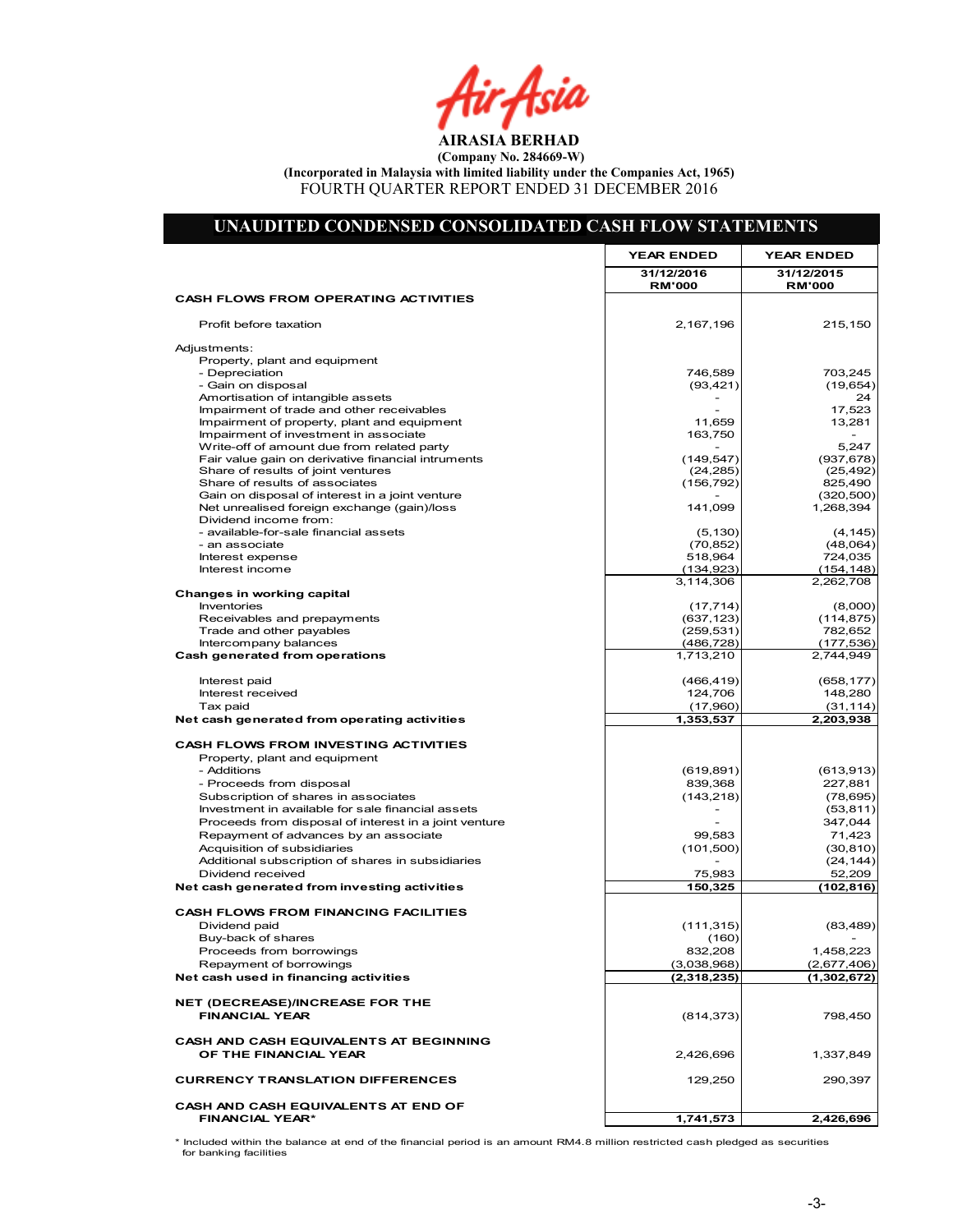Air Asia

### UNAUDITED CONDENSED CONSOLIDATED STATEMENT OF FINANCIAL POSITION

|                                                          |             | AS AT               | AS AT               |
|----------------------------------------------------------|-------------|---------------------|---------------------|
|                                                          |             |                     |                     |
|                                                          |             | 31/12/2016          | 31/12/2015          |
|                                                          | <b>Note</b> | <b>RM'000</b>       | <b>RM'000</b>       |
| <b>NON CURRENT ASSETS</b>                                |             |                     |                     |
| Property, plant and equipment                            | 15          | 10,792,597          | 10,927,645          |
| Investment in associates                                 | 23          | 2,232,674           | 1,020,640           |
| Investment in a jointly controlled entity                | 23          | 188,310             | 164,024             |
| Other investments                                        |             | 356,605             | 235,097             |
| Intangible assets                                        |             | 121,827             | 19,184              |
| Deferred tax assets                                      |             | 701,308             | 828,950             |
| Receivables and prepayments                              | 31          | 1,708,936           | 1,412,242           |
| Deposits on aircraft purchase                            |             | 112,133             | 334,487             |
| Amounts due from associates                              | 32          | 391,209             | 1,142,119           |
| Derivative financial instruments                         | 33          | 867,949             | 945,490             |
|                                                          |             | 17,473,548          | 17,029,878          |
| <b>CURRENT ASSETS</b>                                    |             |                     |                     |
| Inventories                                              |             | 43,866              | 26,152              |
| Receivables and prepayments                              | 31          | 837,744             | 617,422             |
| Deposits on aircraft purchase                            |             | 658,115             | 348,820             |
| Amounts due from joint ventures                          |             | 8,952               | 5,708               |
| Amounts due from associates                              | 32          | 425,254             | 394,970             |
| Amounts due from related parties                         |             | 27,969              | 43,851              |
| Deposits, bank and cash balances                         |             | 1,741,573           | 2,426,696           |
| Derivative financial instruments                         | 33          | 665,668             | 419,112             |
| Tax recoverable                                          |             | 19,466              | 3,648               |
| <b>CURRENT LIABILITIES</b>                               |             | 4,428,607           | 4,286,379           |
| Trade and other payables                                 | 34          | 1,965,141           | 1,634,057           |
| Sales in advance                                         |             | 607,735             | 664,251             |
| Derivative financial instruments                         | 33          | 448,873             | 582,491             |
| Amounts due to an associates                             |             | 3,978               |                     |
| Amounts due to a related parties                         |             | 29,999              | 13,661              |
| <b>Borrowings</b>                                        | 35          | 1,945,203           | 2,377,256           |
|                                                          |             | 5,000,929           | 5,271,716           |
| <b>NET CURRENT LIABILITIES</b>                           |             | (572, 322)          | (985, 337)          |
|                                                          |             |                     |                     |
| <b>NON CURRENT LIABILITIES</b>                           | 34          |                     |                     |
| Trade and other payables<br>Amounts due to an associates |             | 1,426,185<br>79,055 | 1,043,994<br>76,216 |
| <b>Borrowings</b>                                        | 35          | 8,633,939           | 10,235,579          |
| Derivative financial instruments                         | 33          | 148,052             | 237,898             |
|                                                          |             | 10,287,231          | 11,593,687          |
|                                                          |             |                     |                     |
|                                                          |             | 6,613,995           | 4,450,854           |
| <b>CAPITAL AND RESERVES</b>                              |             |                     |                     |
| Share capital                                            | 7           | 278,297             | 278,297             |
| Share Premium                                            |             | 1,230,941           | 1,230,941           |
| Treasury shares                                          |             | (160)               |                     |
| Foreign exchange reserve                                 |             | 46,993              | 18,948              |
| Retained earnings                                        |             | 5,280,685           | 3,355,740           |
| <b>Other Reserves</b>                                    |             | (217, 554)          | (431, 598)          |
|                                                          |             | 6,619,202           | 4,452,328           |
| Non-controlling interests                                |             | (5,207)             | (1, 474)            |
| <b>Total equity</b>                                      |             | 6,613,995           | 4,450,854           |
| Net assets per share attributable to ordinary            |             |                     |                     |
| equity holders of the Company (RM)                       |             | 2.38                | 1.60                |

The condensed consolidated statement of financial position should be read in conjunction with the audited financial statements for the financial year ended 31 December 2015 and the accompanying explanatory notes attached to the interim financial statements.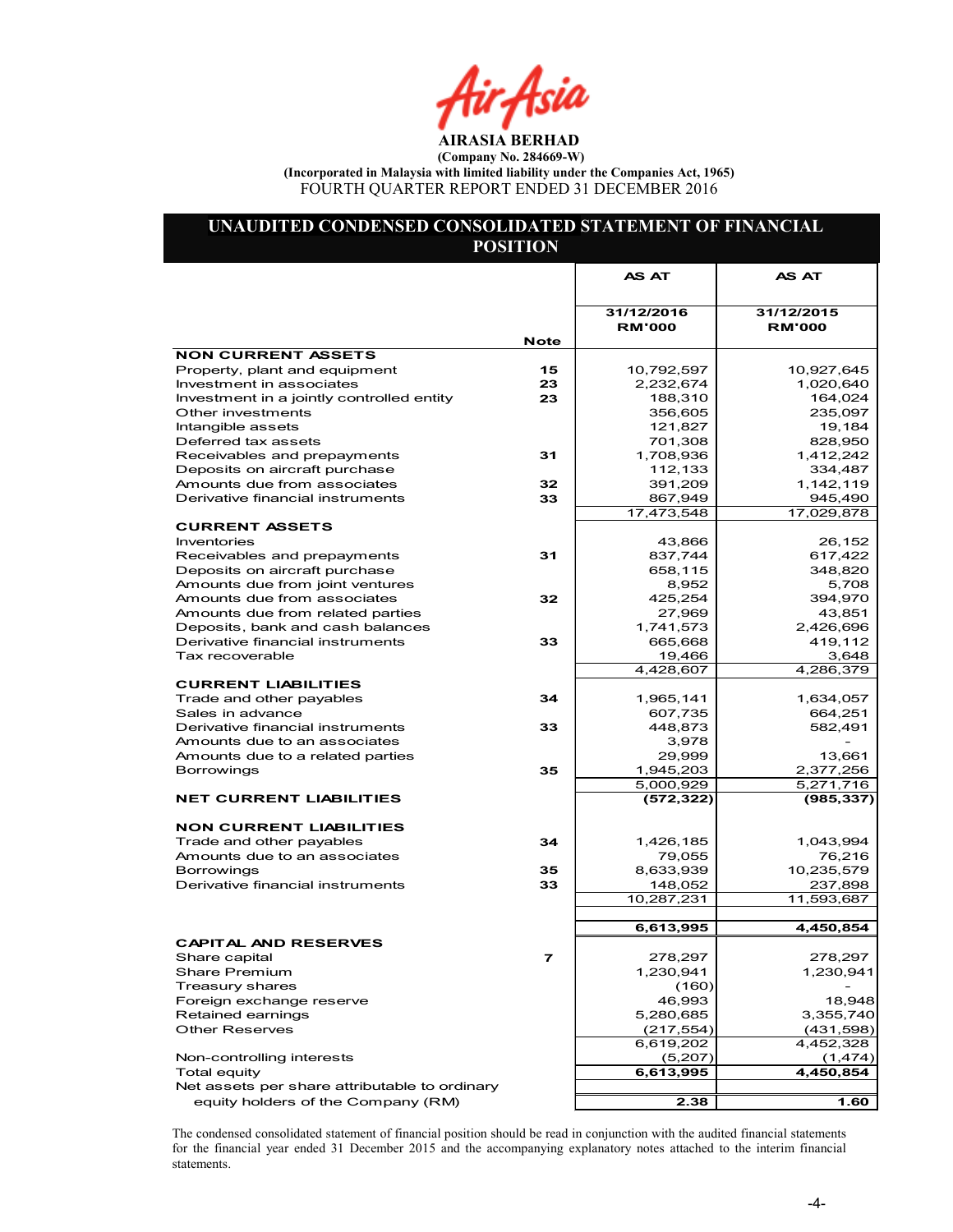Hir Asia **AIRASIA BERHAD** 

(Incorporated in Malaysia with limited liability under the Companies Act, 1965)<br>FOURTH QUARTER REPORT ENDED 31 DECEMBER 2016 (Incorporated in Malaysia with limited liability under the Companies Act, 1965) FOURTH QUARTER REPORT ENDED 31 DECEMBER 2016 (Company No. 284669-W) (Company No. 284669-W) AIRASIA BERHAD

# UNAUDITED CONDENSED CONSOLIDATED STATEMENT OF CHANGES IN EQUITY UNAUDITED CONDENSED CONSOLIDATED STATEMENT OF CHANGES IN EQUITY

|                                                               |                         |                                   |                             |                     | Attributable to owners of the Company |                          |                         |                           |                        |                     |                  |
|---------------------------------------------------------------|-------------------------|-----------------------------------|-----------------------------|---------------------|---------------------------------------|--------------------------|-------------------------|---------------------------|------------------------|---------------------|------------------|
|                                                               | Issued and fully paid   | of RM0.10 each<br>ordinary shares |                             |                     |                                       |                          |                         |                           |                        |                     |                  |
|                                                               | Number                  | Nominal                           | <b>Share</b>                | exchange<br>Foreign | Cash flow<br>hedge                    | Available-<br>for-sale   | Treasury                | Retained                  |                        | controlling<br>Non- | Total            |
|                                                               | of shares<br><b>000</b> | RM'000<br>value                   | premium<br>000<br><b>RM</b> | reserve<br>RM'000   | reserve<br>RM'000                     | reserve<br><b>RM'000</b> | RM'000<br><b>Shares</b> | earnings<br><b>RM'000</b> | <b>RM'000</b><br>Total | interests<br>RM'000 | RM'000<br>equity |
| At 1 January 2016                                             | 2,782,974               | 278,297                           | 1,230,941                   | 18,948              | (539, 968)                            | 108,370                  |                         | 3,355,740                 | 4,452,328              | (1,474)             | 4,450,854        |
| Net profit for the year                                       |                         | $\blacksquare$                    |                             |                     |                                       |                          |                         | 2,036,261                 | 2,036,261              | (3, 101)            | 2,033,160        |
| Other comprehensive income                                    |                         | $\blacksquare$                    |                             | 28,045              | 97,974                                | 116,070                  |                         | f,                        | 242,089                |                     | 242,089          |
| Buy-back of own shares                                        |                         | ı                                 |                             |                     |                                       |                          | (160)                   |                           | (160)                  |                     | (160)            |
| Transactions with owners:<br>Dividends                        |                         | ı                                 |                             |                     |                                       | ı                        |                         | (111, 316)                | (111,316)              | I.                  | (111,316)        |
| Non-controlling interest arising<br>from business combination | ı                       | $\mathbf I$                       | ı                           | ı                   | ı                                     | ı                        | $\mathbf I$             | ı                         | ı                      | (631)               | (631)            |
| At 31 December 2016                                           | 2,782,974               | 278,297                           | 1,230,941                   | 46.993              | (441.994)                             | 224,440                  | (160)                   | 5,280,685                 | 6,619,202              | (5, 207)            | 6,613,995        |
| At 1 January 2015                                             | 2,782,974               | 278,297                           | 1,230,941                   | 8,818               | (172, 874)                            | 311,874                  |                         | 2,898,035                 | 4,555,091              |                     | 4,555,091        |
| Net profit for the financial year                             |                         | ı                                 |                             |                     | ı                                     |                          | f,                      | 541,194                   | 541,194                | 86                  | 541,280          |
| Other comprehensive income/(loss)                             |                         |                                   |                             | 10,130              | (367,094)                             | (203, 504)               |                         |                           | (560, 468)             |                     | (560,468)        |
| Transactions with owners:<br>Dividends                        |                         | ı                                 |                             |                     |                                       | ı                        |                         | (83, 489)                 | (83, 489)              |                     | (83,489)         |
| Non-controlling interest arising<br>from business combination | f,                      | $\mathbf I$                       | ı                           | f,                  |                                       |                          | ı                       | ı                         | ı                      | (1,560)             | (1,560)          |
| At 31 December 2015                                           | 2,782,974               | 278,297                           | 1,230,941                   | 18,948              | (539, 968)                            | 108,370                  |                         | 3,355,740                 | 4,452,328              | (1,474)             | 4,450,854        |

The condensed consolidated statement of changes in equity should be read in conjunction with the audited financial statements for the financial year ended 31 December 2015 and the accompanying<br>explanatory notes attached to The condensed consolidated statement of changes in equity should be read in conjunction with the audited financial statements for the financial year ended 31 December 2015 and the accompanying explanatory notes attached to the interim financial statements.

 $\dot{\phi}$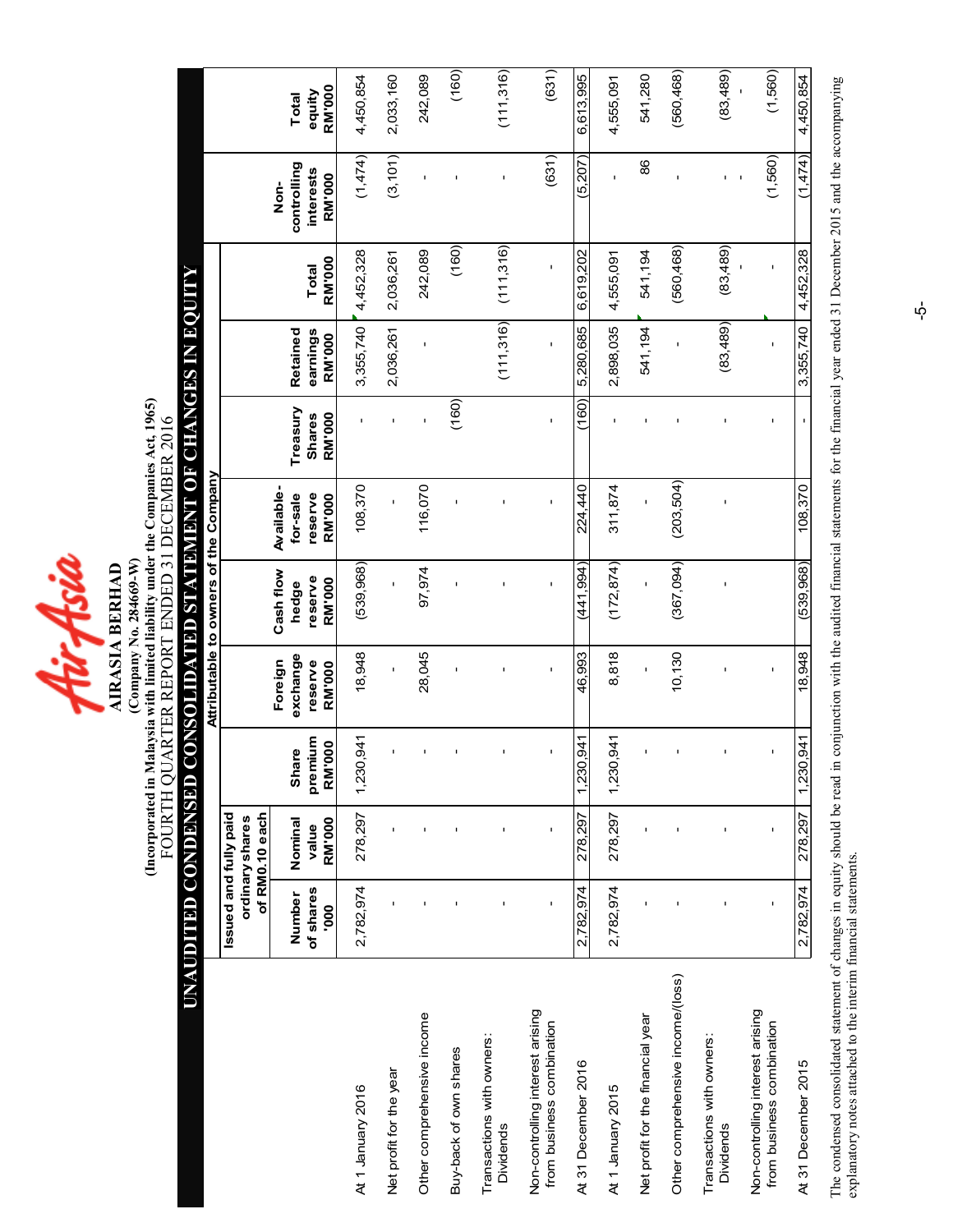

KEY OPERATING STATISTICS – 31 DECEMBER 2016

Performance indicator for Malaysian operations for current quarter against the same quarter last year

| <b>Quarter Ended: 31 December</b>  | Oct - Dec<br>2016 | Oct - Dec<br>2015 | <b>Change</b><br>$V - O - V$ |
|------------------------------------|-------------------|-------------------|------------------------------|
|                                    |                   |                   |                              |
|                                    |                   |                   |                              |
| Passengers Carried                 | 6,762,823         | 6,467,882         | 5%                           |
| Capacity                           | 7,740,030         | 7,623,586         | 2%                           |
| Seat Load Factor                   | 87%               | 85%               | 2 ppt                        |
| RPK (million)                      | 8,852             | 8,193             | 8%                           |
| ASK (million)                      | 10,275            | 9,724             | 6%                           |
| Average Fare (RM)                  | 186               | 177               | 5%                           |
| Ancillary Income Per Pax (RM)      | 47                | 49                | -4%                          |
| Unit Passenger Revenue (RM)        | 233               | 226               | 3%                           |
| Revenue / ASK (sen)                | 15.71             | 14.81             | 6%                           |
| Revenue / ASK (US cents)           | 3.58              | 3.38              | 6%                           |
| Cost / ASK (sen)                   | 11.70             | 12.65             | $-8%$                        |
| Cost / ASK (US cents)              | 2.67              | 2.88              | -8%                          |
| Cost / ASK-ex Fuel (sen)           | 7.60              | 7.12              | 7%                           |
| Cost / ASK-ex Fuel (US cents)      | 1.73              | 1.62              | 7%                           |
| Aircraft (end of period)           | 77                | 80                | $-4%$                        |
| Average Stage Length (km)          | 1,310             | 1,276             | 3%                           |
| Number of Flights                  | 42,420            | 42,246            | 0%                           |
| Fuel Consumed (Barrels)            | 1,627,257         | 1,634,375         | 0%                           |
| Average Fuel Price (US\$ / Barrel) | 59                | 73                | $-20%$                       |

Exchange Rate: RM:USD – 4.3855 - prior year US cent figures are restated at the current period average exchange rate

### Definition and calculation methodology

| ASK (Available Seat Kilometres)    | Total available seats multiplied by the distance flown.              |
|------------------------------------|----------------------------------------------------------------------|
| RPK (Revenue Passenger Kilometres) | Number of passengers carried multiplied by distance<br>flown         |
| Revenue/ASK                        | Total airline revenue divided by ASK                                 |
| Cost/ASK                           | Total airline expenses before net operating profit divided<br>by ASK |
| Cost/ASK – ex fuel                 | Costs, as defined above, less fuel expenses, divided by<br>ASK       |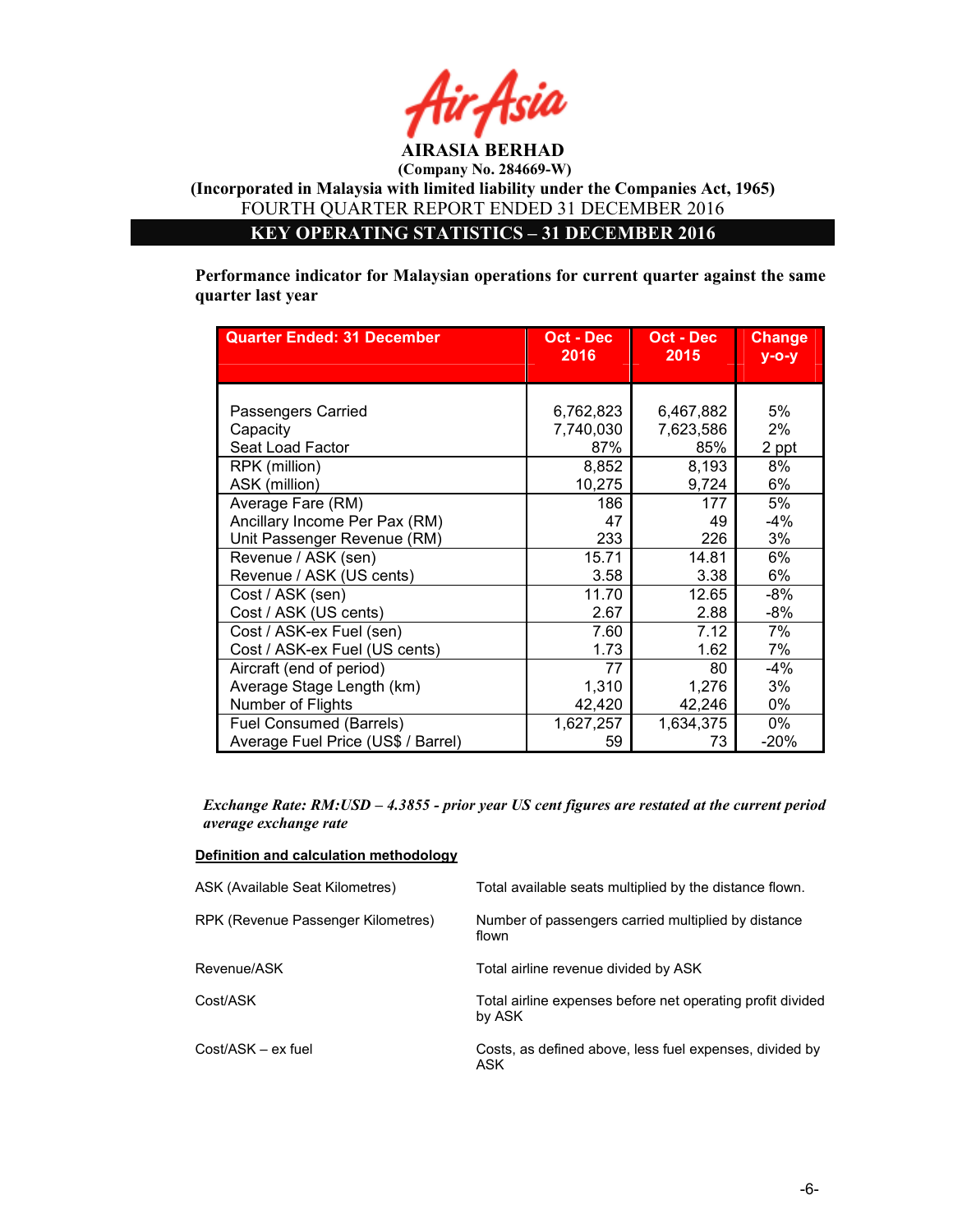

(Incorporated in Malaysia with limited liability under the Companies Act, 1965) FOURTH QUARTER REPORT ENDED 31 DECEMBER 2016

### KEY OPERATING STATISTICS – 31 DECEMBER 2016

Performance indicator for Malaysian operations for current financial year against the previous financial year

| <b>Year Ended: 31 December</b>     | Jan - Dec<br>2016 | Jan - Dec<br>2015 | <b>Change</b><br>$y$ -o-y |
|------------------------------------|-------------------|-------------------|---------------------------|
|                                    |                   |                   |                           |
|                                    |                   |                   |                           |
| Passengers Carried                 | 26,410,922        | 24,254,506        | 9%                        |
| Capacity                           | 30,282,671        | 30,079,666        | 1%                        |
| Seat Load Factor                   | 87%               | 81%               | 6 ppt                     |
| RPK (million)                      | 34,676            | 30,006            | 16%                       |
| ASK (million)                      | 40,086            | 37,408            | 7%                        |
| Average Fare (RM)                  | 167               | 157               | 6%                        |
| Ancillary Income Per Pax (RM)      | 48                | 47                | 2%                        |
| Unit Passenger Revenue (RM)        | 215               | 204               | 5%                        |
| Revenue / ASK (sen)                | 14.39             | 14.20             | $1\%$                     |
| Revenue / ASK (US cents)           | 3.47              | 3.43              | 1%                        |
| Cost / ASK (sen)                   | 11.08             | 12.21             | $-9%$                     |
| Cost / ASK (US cents)              | 2.68              | 2.95              | -9%                       |
| Cost / ASK-ex Fuel (sen)           | 7.15              | 6.86              | 4%                        |
| Cost / ASK-ex Fuel (US cents)      | 1.73              | 1.66              | 4%                        |
| Aircraft (end of period)           | 77                | 80                | $-4%$                     |
| Average Stage Length (km)          | 1,316             | 1,247             | 6%                        |
| Number of Flights                  | 166,983           | 167,002           | 0%                        |
| Fuel Consumed (Barrels)            | 6,491,270         | 6,267,403         | 4%                        |
| Average Fuel Price (US\$ / Barrel) | 59                | 77                | $-24%$                    |

Exchange Rate: RM:USD – 4.1413 - prior year US cent figures are restated at the current period average exchange rate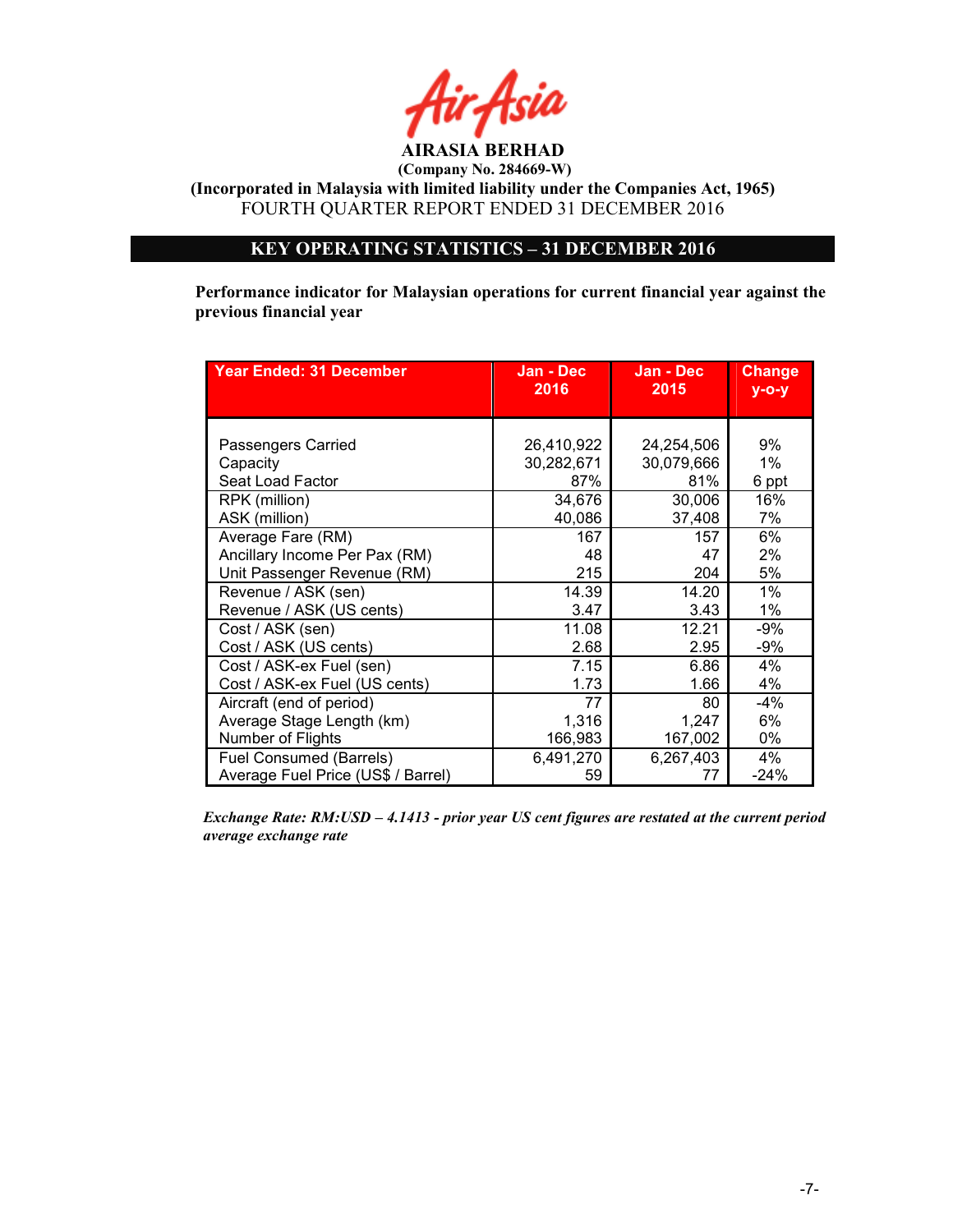

### NOTES TO THE UNAUDITED ACCOUNTS – 31 DECEMBER 2016

### 1. Basis of preparation

The interim financial report is unaudited and has been prepared in accordance with Malaysian Financial Reporting Standard ("MFRS") 134: "Interim Financial Reporting" and paragraph 9.22 and Appendix 9B of the Bursa Malaysia Securities Berhad ("Bursa Malaysia") Listing Requirements.

The interim financial statements should be read in conjunction with the audited financial statements of the Group for the financial year ended 31 December 2015.

### 2. Summary of significant accounting policies

The accounting policies and methods of computation adopted for the interim financial statements are consistent with those adopted for the audited financial statements for the financial year ended 31 December 2015.

Details of standards, amendments to published standards and interpretations to existing standards that are applicable to the Group with effect from 1 January 2016 or later are provided in part B general information and summary of significant accounting policies in the audited financial statements of the Group for the financial year ended 31 December 2015. The adoption of the standards applicable to the Group that came into effect on 1 January 2016 did not have any significant impact on the Group upon initial application. The Group did not early adopt any new standards, amendments to published standards and interpretation to existing standards.

### 3. Auditors' report on preceding annual financial statements

The auditors have expressed an unqualified opinion on the Group's statutory financial statements for the financial year ended 31 December 2015 in their report dated 31 March 2016.

### 4. Seasonality of operations

AirAsia is primarily involved in the provision of air transportation services and thus, is subject to the seasonal demand for air travel. The load factor was 87% in the quarter under review, which was 2 percentage points higher than the same period last year. Compared against the immediate preceding quarter (third quarter July  $-$  September 2016), the load factor has decreased 2 percentage points. This seasonal pattern is in line with the expectation of the Group.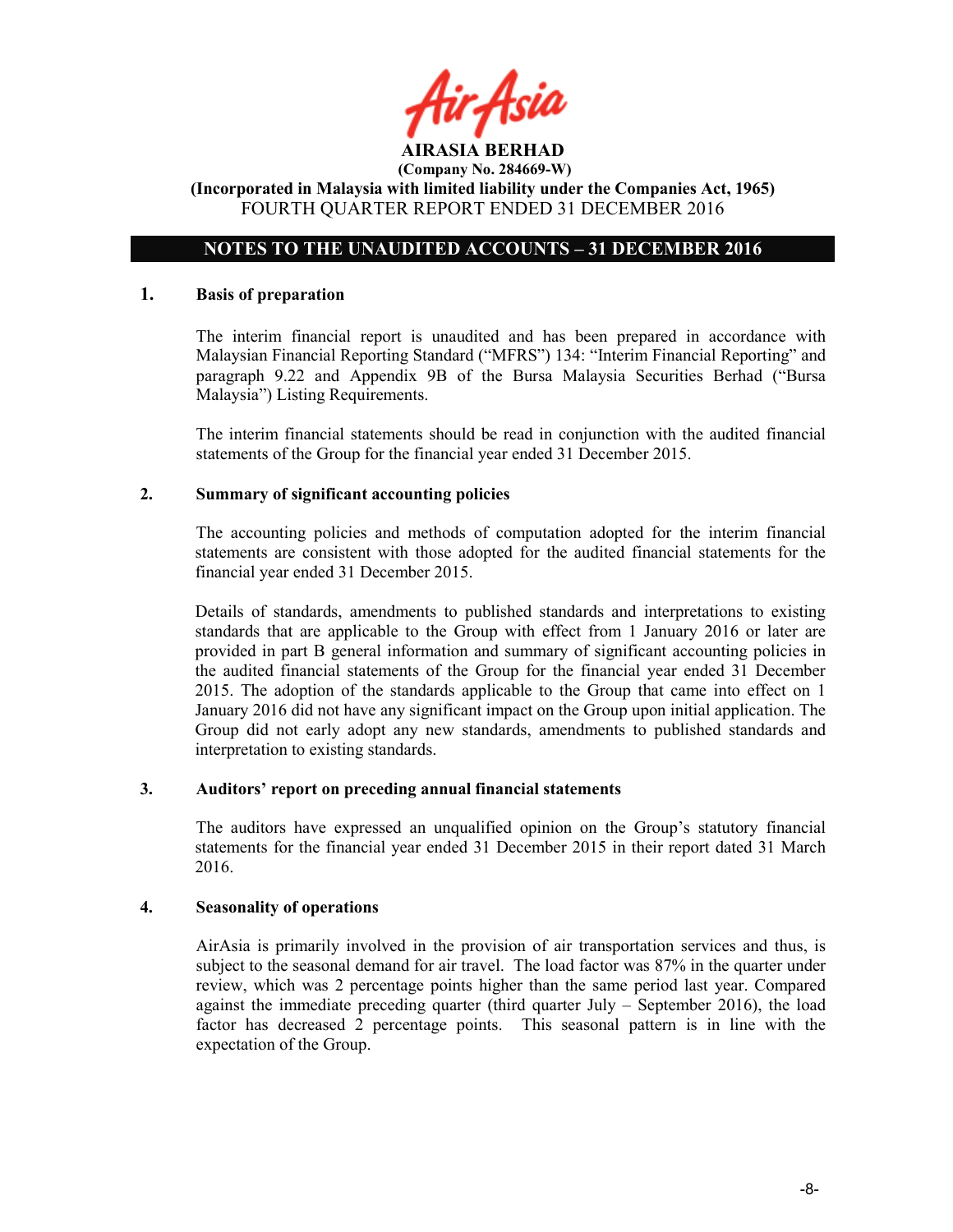

### NOTES TO THE UNAUDITED ACCOUNTS – 31 DECEMBER 2016

### 5. Unusual items due to their nature, size or incidence

There were no unusual items affecting assets, liabilities, equity, net income or cash flows during the current quarter and financial period-to-date.

### 6. Changes in estimates

There were no changes in estimates that have had material effect in the current quarter and financial period-to-date results.

### 7. Capital and reserves

During quarter ended 31 December 2016, the total issued and paid-up share capital of the Company remained unchanged at RM278,297,408. There was no cancellation, repurchases, resale and repayment of debt and equity securities for the year ended 31 December 2016.

### 8. Dividend paid

The first and final single-tier dividend of 4.0 sen per share on 2,782,974,080 ordinary shares of RM0.10 for the financial year ended 31 December 2015, amounting to RM111,314,963.20 was paid on 29 June 2016 to shareholders whose name appeared in the Record of Depositors at the close of business on 30 May 2016.

### 9. Segment reporting

Operating segments are reported in a manner consistent with the internal management reporting provided to the chief operating decision maker, which is the Group's Chief Executive Officer ("GCEO") effective 1 July 2015 . The GCEO considers the business from a geographical perspective. The operating segments have been identified by each Air Operator Certificate ("AOC") held under the AirAsia brand, and are categorised as Malaysia, Thailand, Indonesia, Philippines, India and Japan.

The GCEO assesses the performance of the operating segments based on revenue and net operating profit.

Segment analysis by product categories has not been prepared as the Group is primarily engaged in the provision of air transportation services. Reconciliation to the reportable segments relates to the elimination of the associate companies.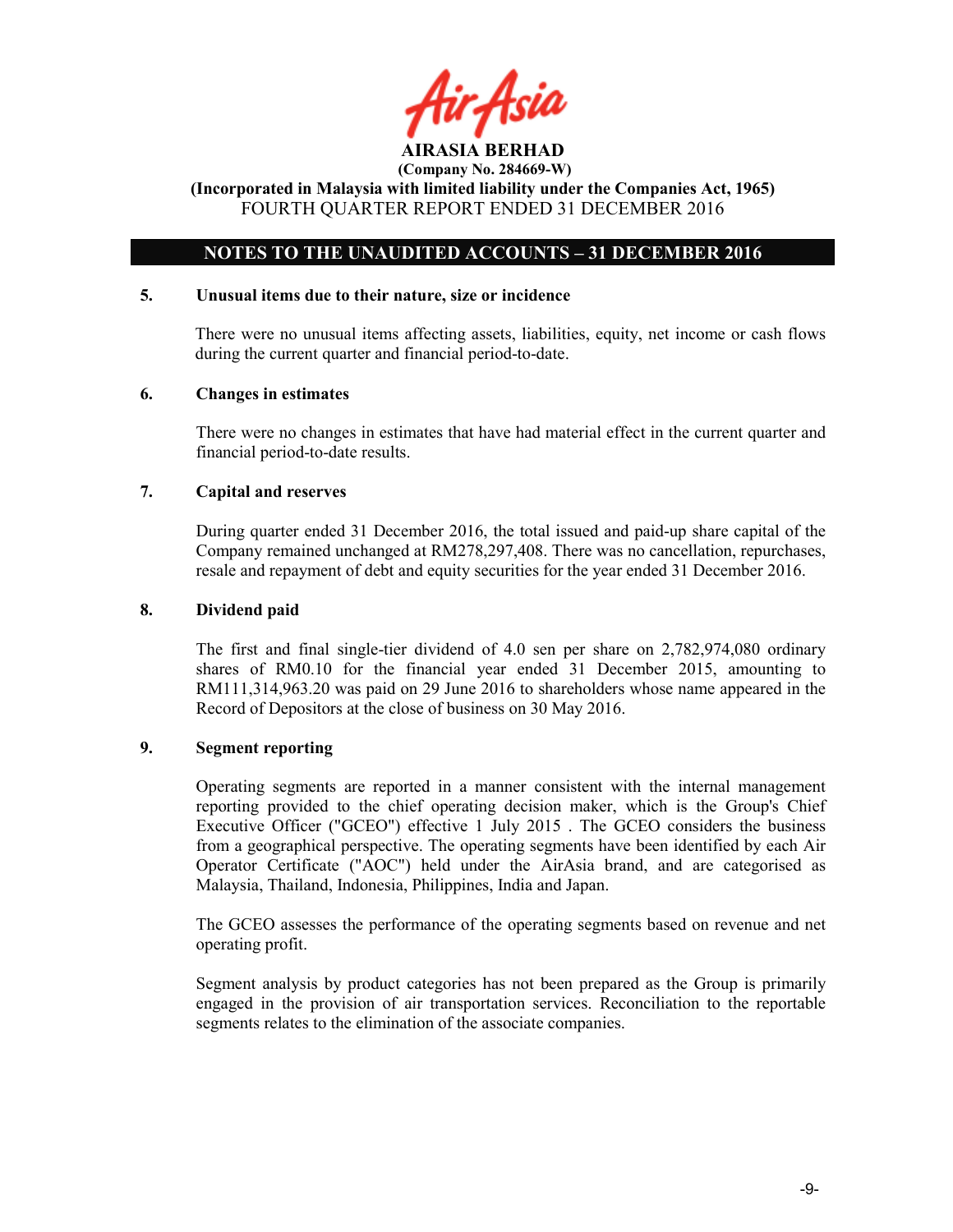

## (Company No. 284669-W)<br>(Incorporated in Malaysia with limited liability under the Companies Act, 1965)<br>FOURTH QUARTER REPORT ENDED 31 DECEMBER 2016 (Incorporated in Malaysia with limited liability under the Companies Act, 1965) FOURTH QUARTER REPORT ENDED 31 DECEMBER 2016 (Company No. 284669-W)

# NOTES TO THE UNAUDITED ACCOUNTS – 31 DECEMBER 2016 NOTES TO THE UNAUDITED ACCOUNTS - 31 DECEMBER 2016

### 9. Segment reporting (continued) Segment reporting (continued)  $\sigma$

The segment information provided to the Group CEO for the reportable segments for the quarter ended 31 December 2016 are as follows: The segment information provided to the Group CEO for the reportable segments for the quarter ended 31 December 2016 are as follows:

|                                                 | Malaysia<br><b>RM</b> '000 | Thailand<br>RM'000 | Indonesia<br><b>RM'000</b> | RM'000<br>Philippines | India<br>RM'000 | Japan<br><b>RM</b> '000 | Adjustments<br>RM'000<br>Elimination | RM'000<br>Total |
|-------------------------------------------------|----------------------------|--------------------|----------------------------|-----------------------|-----------------|-------------------------|--------------------------------------|-----------------|
| Segment results                                 |                            |                    |                            |                       |                 |                         |                                      |                 |
| Revenue                                         | 1,936,769                  | 933,122            | 318,813                    | 276,280               | 174,412         |                         | (401,048)                            | 3,238,348       |
| Operating expenses<br>Staff costs               | (314.032)                  | (152, 818)         | 50,148                     | 44,595                | (30, 460)       | 17,567                  |                                      | (609,619)       |
| - Depreciation of property, plant and equipment | (192, 431)                 | (38,085)           | (7,359)                    | (5,207)               | (985)           | 634                     |                                      | (243, 432)      |
| - Aircraft fuel expenses                        | (420, 484)                 | (261, 671)         | 83,832                     | (82, 922)             | 69,128          | (1,622)                 |                                      | (919, 659)      |
| - Maintenance and overhaul                      | (72, 369)                  | (85, 754)          | (48, 104)                  | (56, 850)             | 18,926)         | (1,775)                 | 126,489                              | (157, 290)      |
| - User charges and other related expenses       | (245, 473)                 | (161, 704)         | 63,949)                    | (30,263)              | (24,669)        | (4,504)                 |                                      | 530,562)        |
| - Aircraft operating lease expenses             | (135,519)                  | (151, 463)         | (47, 165)                  | (40,563)              | 29,689          | (8, 264)                | 271,798                              | 140,865)        |
| - Other operating expenses                      | (109, 570)                 | (60, 110)          | (22, 175)                  | (30, 675)             | 10,885)         | (5, 622)                | 18,500                               | (220, 538)      |
| Other income                                    | 143,549                    | 6,857              | 33,642                     | 36,442                | 3,706           | 59                      | (15, 739)                            | 135,633         |
| Operating profit/(loss)                         | 590,440                    | 28,375             | 29,723                     | (51, 236)             | (6,625)         | (38, 661)               | 0                                    | 552,016         |
| Finance income                                  | 80,940                     | 3,693              | 399                        | $rac{4}{4}$           | 919             |                         |                                      | 85,964          |
| Finance costs                                   | (126, 792)                 | (16, 473)          | (11, 257)                  | (4,886)               | (111)           | $\frac{6}{16}$          |                                      | (159,535)       |
| Net operating profit/(loss)                     | 544,588                    | 15,594             | 18,866                     | (56, 108)             | (5, 817)        | (38, 677)               | 0                                    | 478,446         |
| Foreign exchange (losses)/gains                 | 54,120                     | (17, 857)          | (95, 285)                  | (68, 981)             | (4,063)         | (4, 117)                |                                      | (136, 184)      |
| Impairment of investment in associate           | (163, 750)                 |                    |                            |                       |                 |                         |                                      | (163, 750)      |
| Share of results of joint ventures              | 6.108                      |                    |                            |                       |                 |                         |                                      | 6,108           |
| Share of results of associates                  | (91, 870)                  |                    |                            |                       |                 |                         | 103,985                              | 12,115          |
| Profit/(loss) before taxation                   | 349,196                    | (2, 263)           | (76, 420)                  | (125,089)             | (9.881)         | (42.794)                | 103,985                              | 196,735         |

-10-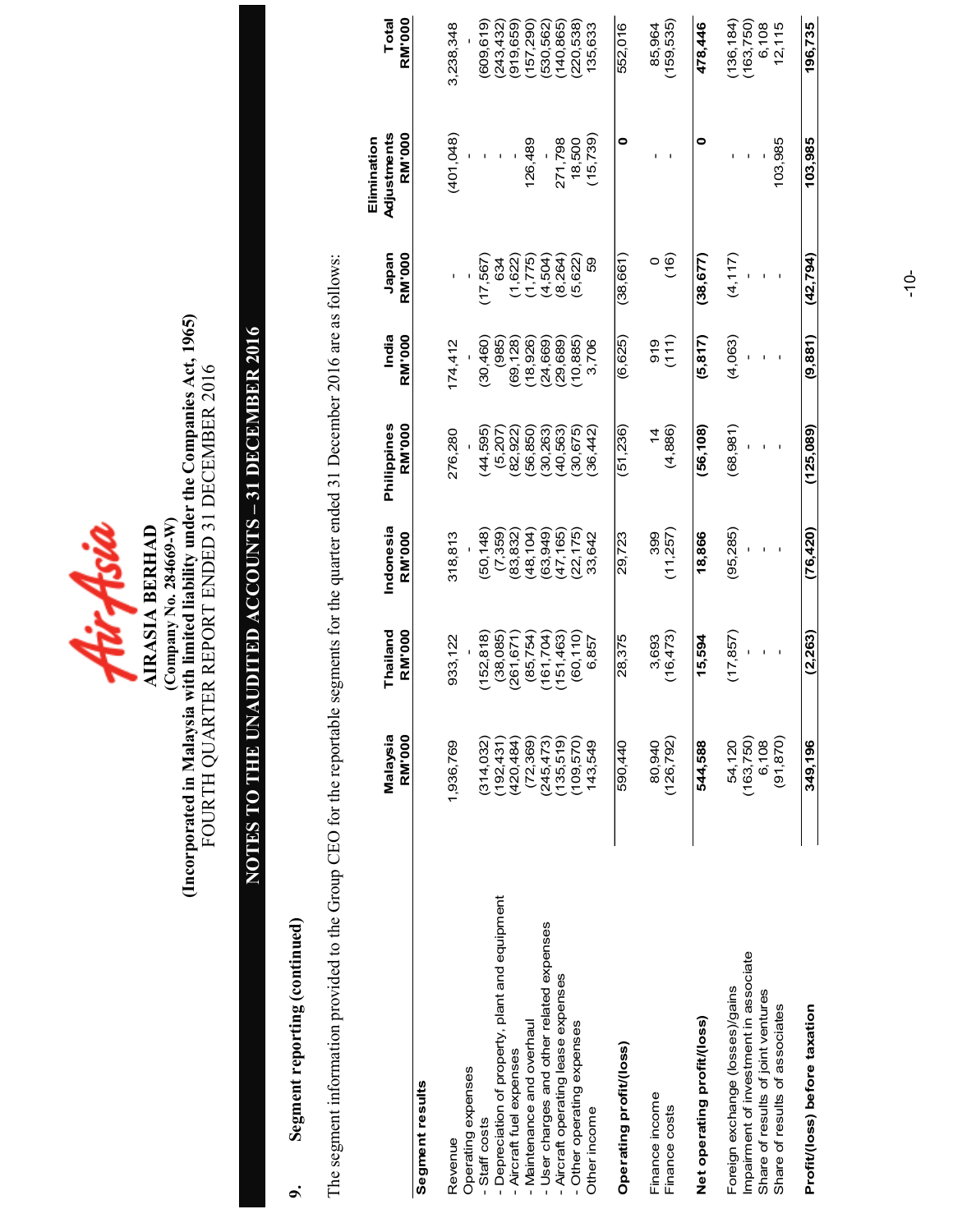

## (Company No. 284669-W)<br>(Incorporated in Malaysia with limited liability under the Companies Act, 1965)<br>FOURTH QUARTER REPORT ENDED 31 DECEMBER 2016 (Incorporated in Malaysia with limited liability under the Companies Act, 1965) FOURTH QUARTER REPORT ENDED 31 DECEMBER 2016 (Company No. 284669-W)

# NOTES TO THE UNAUDITED ACCOUNTS – 31 DECEMBER 2016 NOTES TO THE UNAUDITED ACCOUNTS - 31 DECEMBER 2016

### 9. Segment reporting (continued) Segment reporting (continued)  $\ddot{\circ}$

The segment information provided to the Group CEO for the reportable segments as at 31 December 2016 are as follows: The segment information provided to the Group CEO for the reportable segments as at 31 December 2016 are as follows:

|                                             |                |               |             |                    |               |               | Elimination   |                |
|---------------------------------------------|----------------|---------------|-------------|--------------------|---------------|---------------|---------------|----------------|
|                                             | Malaysia       | Thailand      | Indonesia   | <b>Philippines</b> | India         | Japan         | Adjustments   | Total          |
|                                             | RM'000         | <b>RM'000</b> | RM'000      | <b>RM'000</b>      | <b>RM'000</b> | <b>RM'000</b> | <b>RM'000</b> | <b>RM'000</b>  |
| Segment Assets                              |                |               |             |                    |               |               |               |                |
| Property, plant and equipment               | 10,792,597     | 2,548,096     | 488,739     | 56,631             | 24,763        | 26,613        |               | 13,937,439     |
| Deposits, cash and bank balances            | 1,741,573      | 829,759       | 94,413      | 30,182             | 229,838       | 51,007        |               | 2,976,772      |
| Investment in joint ventures and associates | 2,420,984      |               |             |                    |               |               | (2, 145, 033) | 275,951        |
| Other assets                                | 6,947,001      | 718,848       | 693.672     | 165.249            | 114,909       | 13,961        | (884, 860)    | 7,768,781      |
|                                             | 21,902,155     | 4,096,704     | 1,276,824   | 252,061            | 369.510       | 91.581        | (3.029.893)   | 24.958.942     |
| Segment Liabilities                         |                |               |             |                    |               |               |               |                |
| Borrowings                                  | (10, 579, 142) | (1,779,824)   | (438, 837)  | (288, 208)         |               |               | 438,837       | (12, 647, 173) |
| Others                                      | (4,709,018)    | (1.154.474)   | 636.370)    | 1,819,636)         | 380.233)      | 46.937)       | 773,308       | (6.973.360)    |
|                                             | (15,288,160)   | 2,934,298)    | (1.075.207) | (2.107.844)        | (380.233)     | 46.937)       | 2.212.145     | (19.620.534)   |
|                                             |                |               |             |                    |               |               |               |                |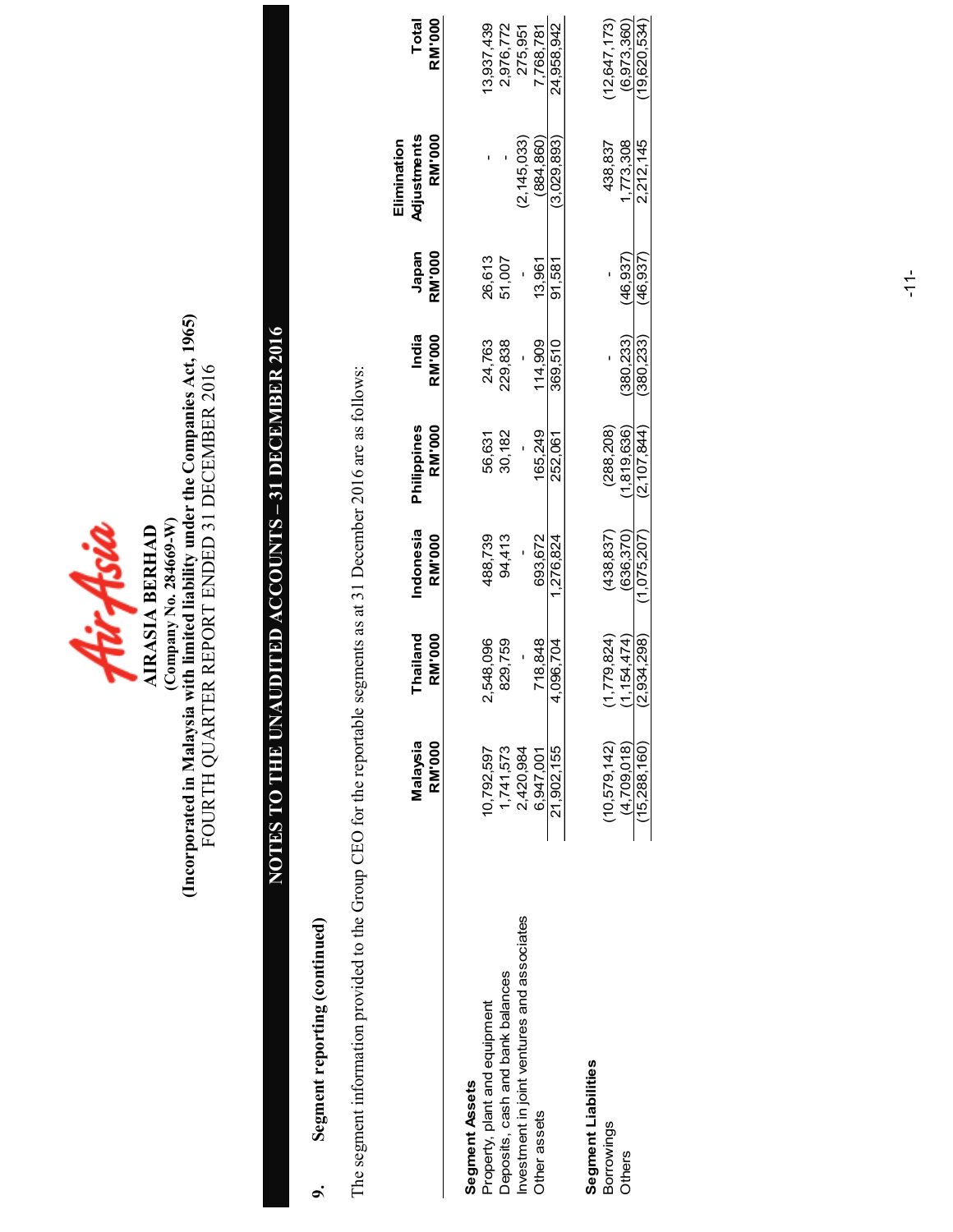

## (Company No. 284669-W)<br>(Incorporated in Malaysia with limited liability under the Companies Act, 1965)<br>FOURTH QUARTER REPORT ENDED 31 DECEMBER 2016 (Incorporated in Malaysia with limited liability under the Companies Act, 1965) FOURTH QUARTER REPORT ENDED 31 DECEMBER 2016 (Company No. 284669-W)

# NOTES TO THE UNAUDITED ACCOUNTS – 31 DECEMBER 2016 NOTES TO THE UNAUDITED ACCOUNTS - 31 DECEMBER 2016

### Segment reporting (continued) 9. Segment reporting (continued)  $\sigma$

The segment information provided to the Group CEO for the reportable segments for the quarter ended 31 December 2015 are as follows: The segment information provided to the Group CEO for the reportable segments for the quarter ended 31 December 2015 are as follows:

|                                                                         | Malaysia<br>RM'000       | Thailand<br><b>RM'000</b> | Indonesia<br>RM'000  | Philippines<br>RM'000 | India<br><b>RM'000</b> | Japan<br><b>RM'000</b> | Adjustments<br><b>RM'000</b><br>Elimination | <b>RM'000</b><br>Total  |
|-------------------------------------------------------------------------|--------------------------|---------------------------|----------------------|-----------------------|------------------------|------------------------|---------------------------------------------|-------------------------|
| Revenue                                                                 | 2,167,768                | 917,833                   | 339,524              | 208,600               | 134,658                |                        | (392, 267)                                  | 3,376,115               |
| Operating expenses<br>Staff costs                                       | (215, 727)               | (128, 367)                | 55,696)              | (36, 448)             | (22, 414)              | (14, 100)              |                                             | (472, 751)              |
| Depreciation of property, plant and equipment<br>Aircraft fuel expenses | (183, 847)<br>(526, 601) | (34, 407)<br>(297, 677)   | (7,452)<br>(94, 032) | (9,580)<br>82,771     | (722)<br>(47,578)      | (356)<br>(1,096)       |                                             | (236, 364)<br>1,049,756 |
| Maintenance and overhaul                                                | (64, 682)                | (77, 557)                 | (44,081)             | 19,313                | 11,887                 | (831)                  | 115,856                                     | (102, 495)              |
| - User charges and other related expenses                               | (206, 010)               | (140,071)                 | 58,490)              | 31,952                | 18,996                 | (566)                  |                                             | (456,085)               |
| - Aircraft operating lease expenses                                     | (117, 713)               | 136,704                   | (53, 978)            | 50,429)               | (23, 312)              | (4,428)                | 276,410                                     | (110, 154)              |
| - Other operating expenses                                              | (89,574)                 | (65, 960)                 | 1,501                | 19,790)               | (28, 971)              | 3,978                  | 9,679                                       | 197,093)                |
| Other income                                                            | 65,557                   | 32,858                    | 21,755               | 31,586                | 2,596                  |                        | (9,679)                                     | 144,673                 |
| Operating profit/loss)                                                  | 829,171                  | 69,947                    | 49,050               | (10,097)              | (16, 627)              | (25, 355)              | ı                                           | 896,090                 |
| Finance income                                                          | 34,550                   | 4,580                     | 128                  | 32                    | 405                    |                        |                                             | 39,695                  |
| Finance costs                                                           | (139, 194)               | (14,649)                  | 18,462               | (4,538)               | (89)                   | (14)                   |                                             | (140, 022)              |
| Net operating profit/(loss)                                             | 724,527                  | 59,878                    | 67,640               | (14, 603)             | (16, 311)              | (25, 368)              |                                             | 795,763                 |
| Foreign exchange (losses)/gains<br>Share of results of joint ventures   | (64, 708)<br>4,013       | 8,080                     | (341, 426)           | 3,762                 | 188                    | (115)                  |                                             | (394,218)<br>4,013      |
| Share of results of associates                                          | (229,319)                | ı                         |                      |                       |                        |                        | 233,239                                     | 3,920                   |
| Profit/(loss) before taxation                                           | 434,513                  | 67,958                    | (273, 786)           | (10, 841)             | (16, 123)              | (25, 483)              | 233,239                                     | 409,478                 |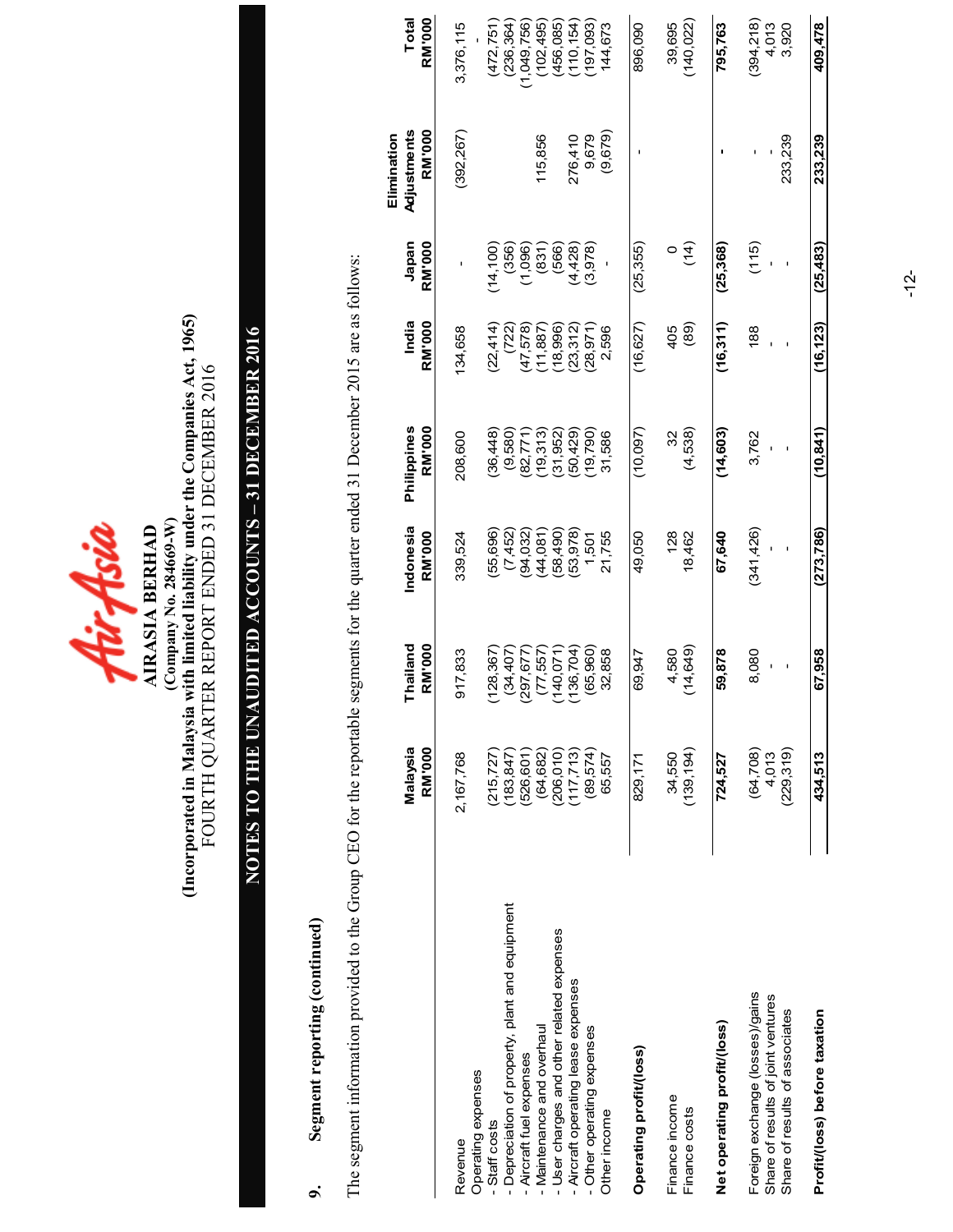| Company No. 284669-W<br>IRASIA BERHAI |
|---------------------------------------|
|---------------------------------------|

## (Incorporated in Malaysia with limited liability under the Companies Act, 1965)<br>FOURTH QUARTER REPORT ENDED 31 DECEMBER 2016 (Incorporated in Malaysia with limited liability under the Companies Act, 1965) FOURTH QUARTER REPORT ENDED 31 DECEMBER 2016

# NOTES TO THE UNAUDITED ACCOUNTS – 31 DECEMBER 2016 NOTES TO THE UNAUDITED ACCOUNTS - 31 DECEMBER 2016

### Segment reporting (continued) 9. Segment reporting (continued)  $\sigma$

The segment information provided to the Group CEO for the reportable segments as at 31 December 2015 are as follows: The segment information provided to the Group CEO for the reportable segments as at 31 December 2015 are as follows:

|                                             | Malaysia<br><b>RM'000</b> | Thailand<br><b>RM'000</b> | Indonesia<br><b>RM'000</b> | Philippines<br>RM'000 | India<br>RM'000 | Japan<br>RM'000 | Adjustments<br><b>RM'000</b><br>Elimination | <b>Total</b><br>RM'000 |
|---------------------------------------------|---------------------------|---------------------------|----------------------------|-----------------------|-----------------|-----------------|---------------------------------------------|------------------------|
| Segment Assets                              |                           |                           |                            |                       |                 |                 |                                             |                        |
| Property, plant and equipment               | 10,927,645                | 2,160,469                 | 449,194                    | 226,110               | 23,143          | 11,301          |                                             | 13,797,862             |
| Deposits, cash and bank balances            | 2,426,696                 | 900,355                   | 32,576                     | 13,777                | 34,900          | 21,349          |                                             | 3,429,653              |
| Investment in joint ventures and associates | 1,184,664                 |                           |                            |                       |                 |                 | (839, 984)                                  | 344,680                |
| Other assets                                | 6,777,252                 | 394,908                   | 1,023,025                  | 1,316,991             | 48,089          | 27,573          | 1,449,608                                   | 8,138,230              |
|                                             | 21,316,257                | 3,455,732                 | 1.504.795                  | .556.878              | 106.132         | 60.223          | (2.289,592)                                 | 25.710.425             |
| Segment Liabilities                         |                           |                           |                            |                       |                 |                 |                                             |                        |
| Borrowings                                  | (12, 612, 835)            | (1,672,237)               | (494, 425)                 | (379,597)             |                 |                 | 492,682                                     | (14,666,412)           |
| Others                                      | (4.252,568)               | (918.939)                 | 1,421,580)                 | (2,776,956)           | 170.025)        | (9.378)         | 956.926                                     | (8,592,520)            |
|                                             | (16,865,403)              | (2,591,176)               | (1.916.005)                | (3, 156, 553)         | 170.025)        | (9.378)         | 1,449,608                                   | (23.258.932)           |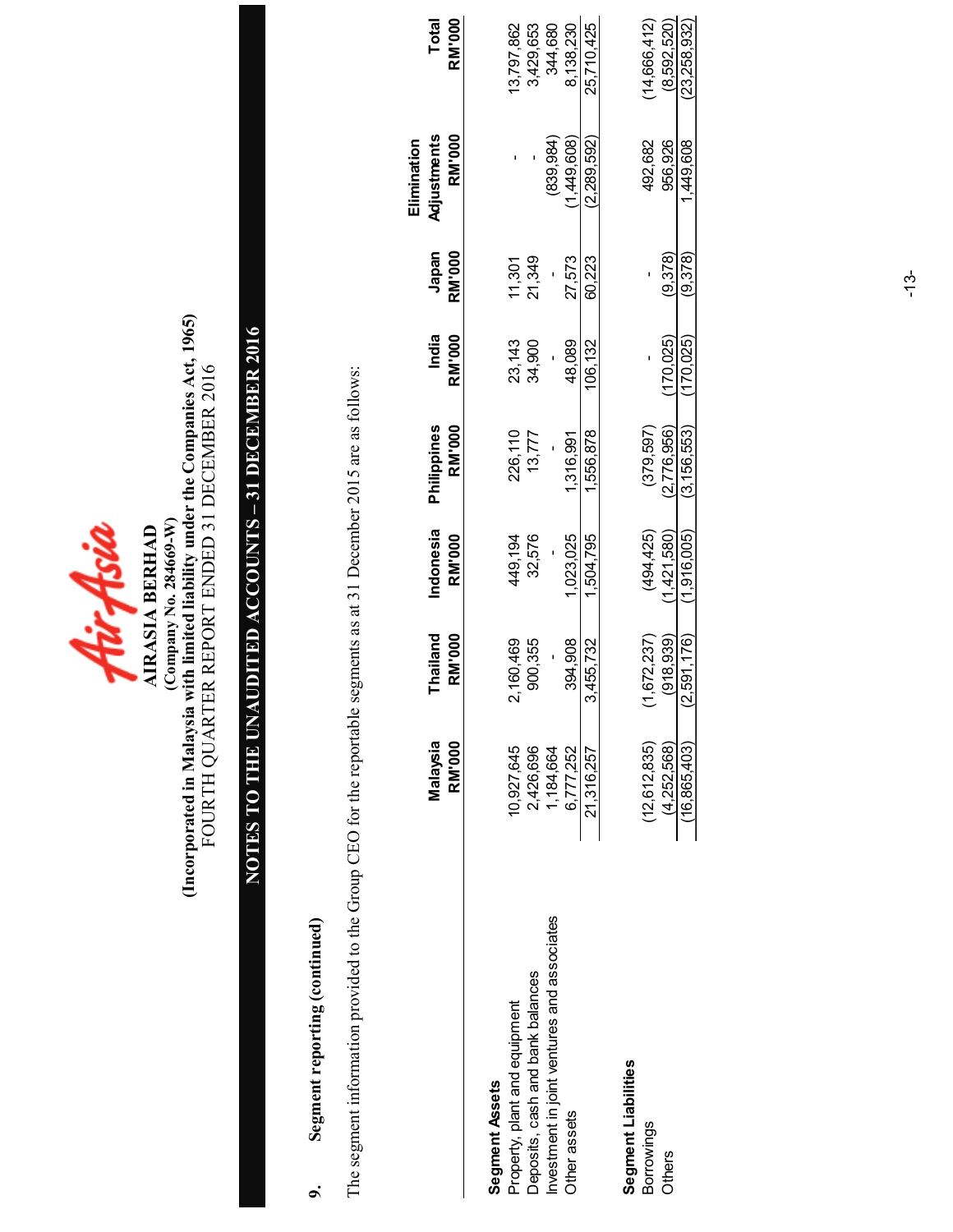

### NOTES TO THE UNAUDITED ACCOUNTS – 31 DECEMBER 2016

### 9. Segment reporting (continued)

a) Reconciliation of segement revenue to reported revenue:

|                                                    | Quarter ended Quarter ended<br>31/12/2016<br><b>RM</b> million | 31/12/2015<br><b>RM</b> million |
|----------------------------------------------------|----------------------------------------------------------------|---------------------------------|
| Segment revenue                                    | 3,238.3                                                        | 3,376.1                         |
| Add: Inter-segment revenue                         | 401.0                                                          | 392.3                           |
| Less: Revenue from associated companies which were |                                                                |                                 |
| not consolidated                                   | (1,702.5)                                                      | (1,600.6)                       |
|                                                    | 1,936.8                                                        | 2,167.8                         |

b) Reconciliation of segment profit before taxation to reported profit before taxation:

|                                              | Quarter ended Quarter ended<br>31/12/2016<br><b>RM</b> million | 31/12/2015<br><b>RM</b> million |
|----------------------------------------------|----------------------------------------------------------------|---------------------------------|
| Segment profit before taxation               | 196.7                                                          | 409.5                           |
| Add: Expenses from affiliates which were not |                                                                |                                 |
| consolidated                                 | 152.5                                                          | 25.0                            |
|                                              | 349.2                                                          | 434.5                           |

c) Reconciliation of segment assets to reported total assets:

|                                                        | Year ended<br>31/12/2016<br><b>RM</b> million | Year ended<br>31/12/2015<br><b>RM</b> million |
|--------------------------------------------------------|-----------------------------------------------|-----------------------------------------------|
| Segment assets                                         | 24,958.9                                      | 25,710.4                                      |
| Less: Assets of affiliates which were not consolidated |                                               |                                               |
|                                                        | (3,056.7)                                     | (4,394.1)                                     |
|                                                        | 21,902.2                                      | 21,316.3                                      |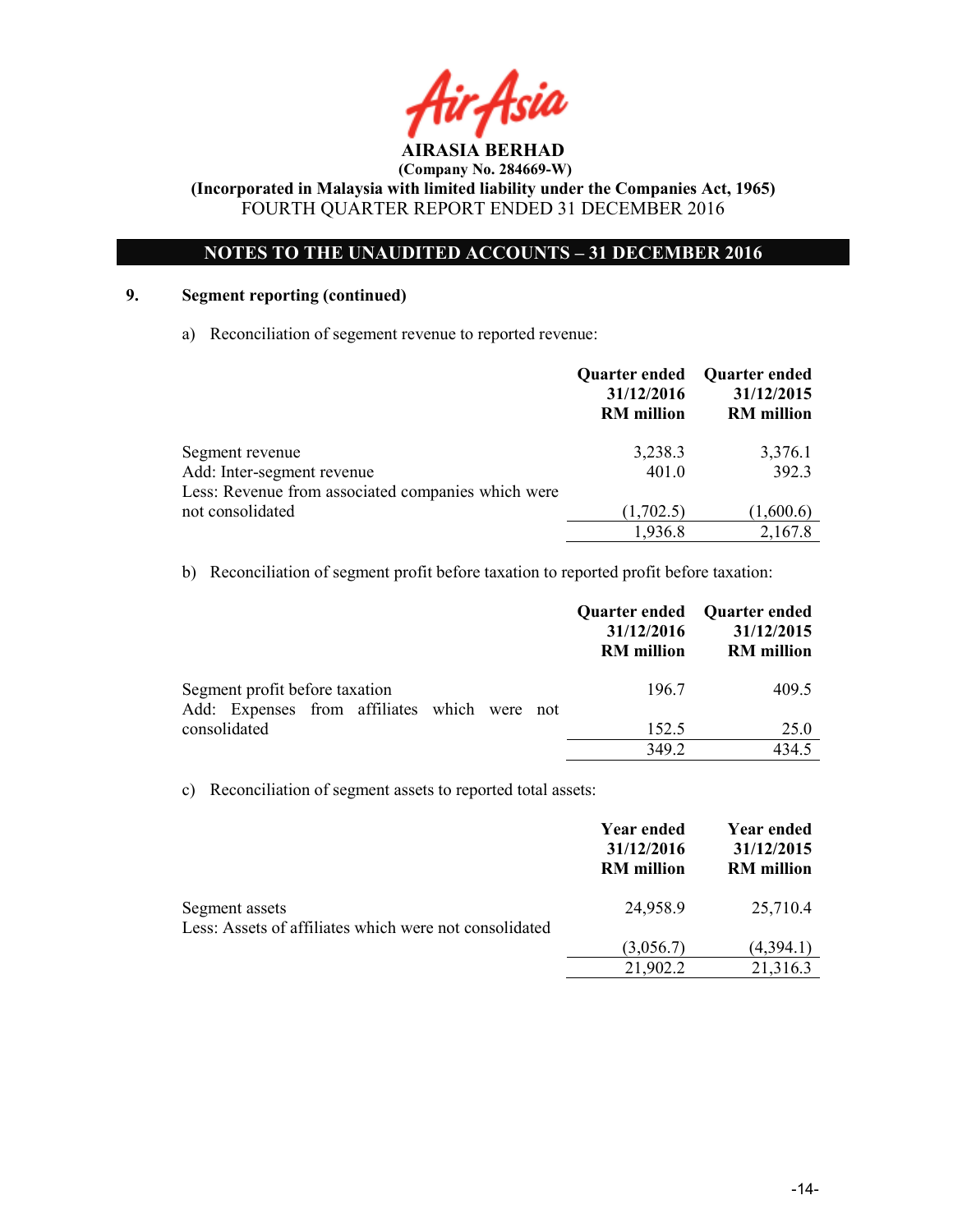

### NOTES TO THE UNAUDITED ACCOUNTS – 31 DECEMBER 2016

### 9. Segment reporting (continued)

d) Reconciliation of segment liabilities to reported total liabilities:

|                                                                                | <b>Year ended</b><br>31/12/2016<br><b>RM</b> million | Year ended<br>31/12/2015<br><b>RM</b> million |
|--------------------------------------------------------------------------------|------------------------------------------------------|-----------------------------------------------|
| Segment liabilities<br>Less: Liabilities of affiliates<br>which<br>were<br>not | 19,620.5                                             | 23,258.9                                      |
| consolidated                                                                   | (4,332.3)                                            | (6,393.5)                                     |
|                                                                                | 15,288.2                                             | 16,865.4                                      |

### 10. Revenue

|                                 | <b>Quarter ended</b><br>31/12/2016<br><b>RM</b> million | Quarter ended<br>31/12/2015<br><b>RM</b> million |
|---------------------------------|---------------------------------------------------------|--------------------------------------------------|
| Passenger seat sales            | 1,248.3                                                 | 1,132.9                                          |
| Baggage fees                    | 144.2                                                   | 135.4                                            |
| Aircraft operating lease income | 381.2                                                   | 727.9                                            |
| Other revenue                   | 163.1                                                   | 171.6                                            |
|                                 | 1,936.8                                                 | 2,167.8                                          |

Other revenue includes assigned seat, freight, cancellation, documentation, surcharges and other fees and the on-board sale of meals and merchandise.

### 11. Other Income

|                                                | <b>Quarter ended</b><br>31/12/2016<br><b>RM</b> million | Quarter ended<br>31/12/2015<br><b>RM</b> million |
|------------------------------------------------|---------------------------------------------------------|--------------------------------------------------|
| Gain/(loss) on disposal of property, plant and |                                                         |                                                  |
| equipment                                      | 22.4                                                    | (2.9)                                            |
| Others                                         | 121.1                                                   | 68.5                                             |
|                                                | 143.5                                                   | 65.6                                             |

Other income ('others') includes brand licence fees, commission income and advertising income.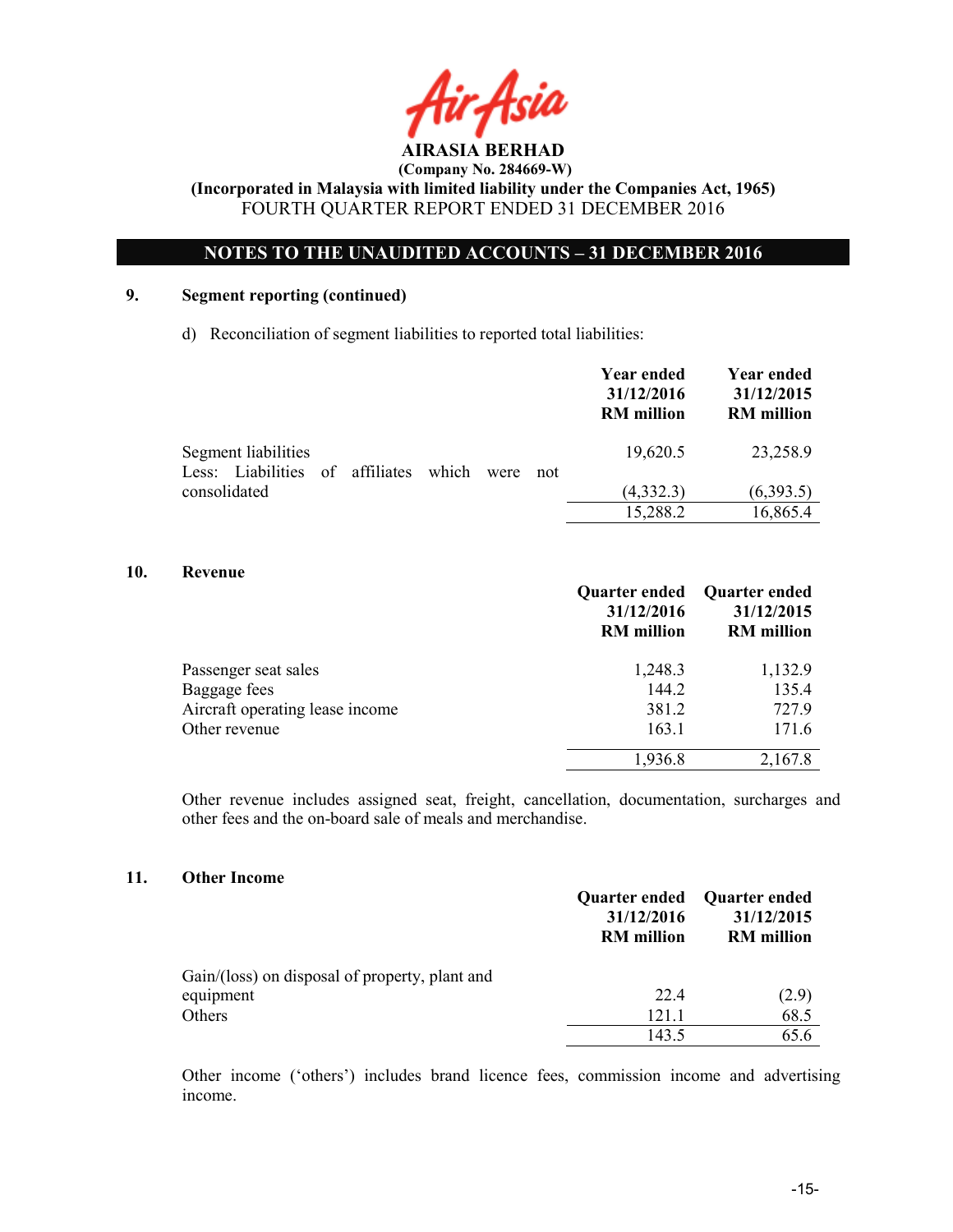

### NOTES TO THE UNAUDITED ACCOUNTS – 31 DECEMBER 2016

### 12. Other Comprehensive Income

Cash flow hedges represent fair value changes due to movement in mark-to-market position on effective hedging contracts at 31 December 2016 as compared to 30 September 2016 as follows:

|                                        | 31/12/2016<br><b>RM</b> million | Quarter ended Quarter ended<br>30/9/2016<br><b>RM</b> million |
|----------------------------------------|---------------------------------|---------------------------------------------------------------|
| Fair value gain in the period          | (39.7)                          | 28.9                                                          |
| Amount transferred to income statement | 194.5                           | (9.0)                                                         |
|                                        | 1548                            | 199                                                           |

Fair value changes in effective hedging contracts are recognized directly in equity and are transferred to the income statement in the same period as the underlying hedged item impacts profit or loss.

### 13. Status of corporate proposals announced

AirAsia Berhad obtained approval from its shareholders at the Extraordinary General Meeting held on 9 May 2016 for the issuance and allotment of 559,000,000 new ordinary shares of RM0.10 each in AirAsia Berhad to Tune Live Sdn. Bhd. at an issue price of RM1.84 per share subject to adjustments in accordance with the subscription agreement. With reference to the announcement made on 26 January 2017, the Shares Issuance has been completed following the listing of and quotation for the Subscription Shares on the Main Market of Bursa Securities.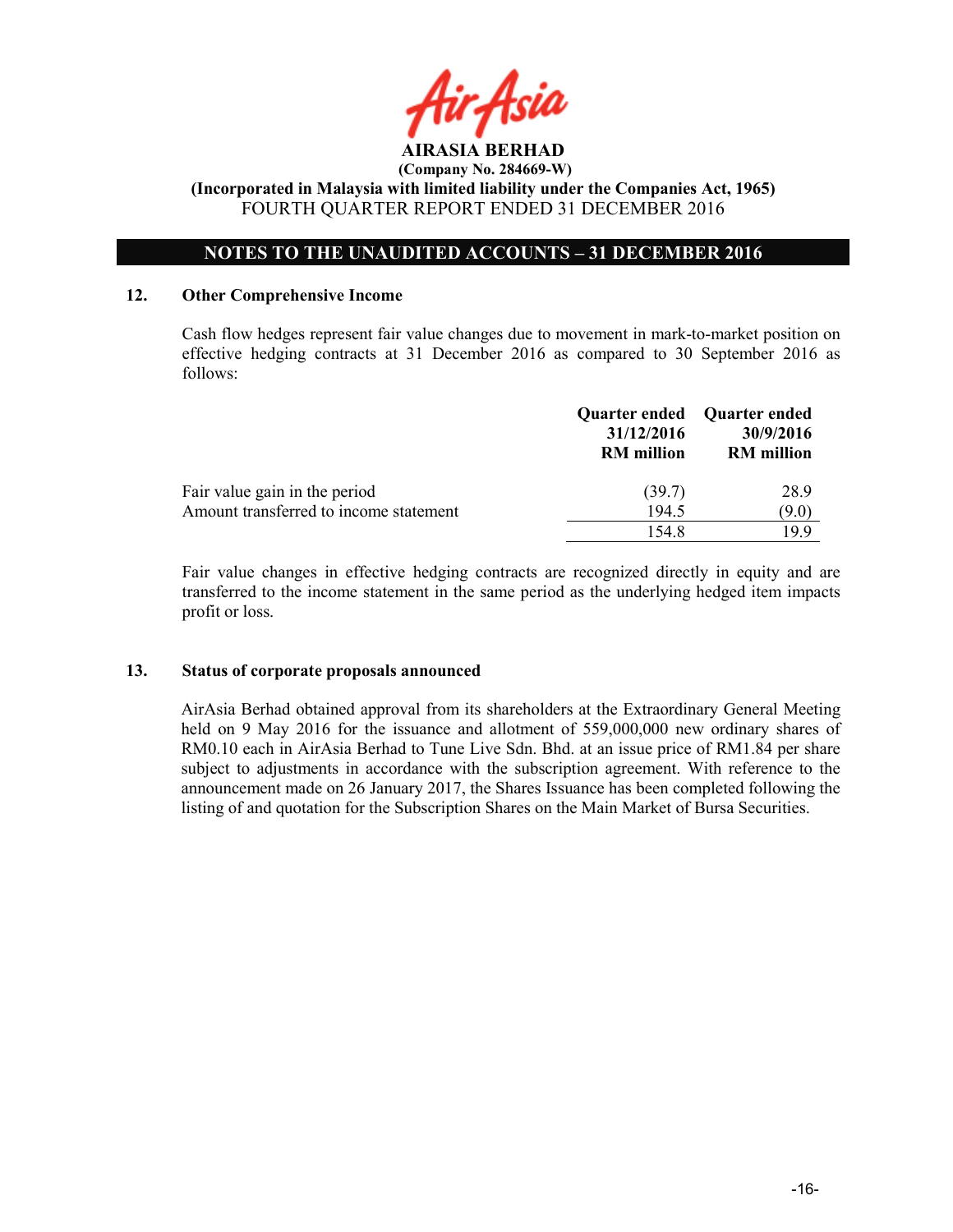

### NOTES TO THE UNAUDITED ACCOUNTS – 31 DECEMBER 2016

### 14. Disclosure of Realised and Unrealised Profits

The cumulative retained profit of the Group and its subsidiaries comprises realized and unrealised profit as disclosed in the table below.

|                                                                  | As at<br>31/12/2016<br><b>RM'000</b> | As at<br>31/12/2015<br><b>RM'000</b> |
|------------------------------------------------------------------|--------------------------------------|--------------------------------------|
| Total retained profit of AirAsia Berhad and its<br>subsidiaries  |                                      |                                      |
| Realised                                                         | 7,025,442                            | 5,771,224                            |
| Unrealised                                                       | (1,209,304)                          | (1,698,954)                          |
|                                                                  | 5,816,138                            | 4,072,270                            |
| Total share of accumulated losses from associates<br>Realised    | (665, 176)                           | (821,968)                            |
| Total share of accumulated gains from joint ventures<br>Realised | 129,723                              | 105,438                              |
| Total group retained profit as per consolidated<br>accounts      | 5,280,685                            | 3,355,740                            |

### 15. Property, plant and equipment

### (a) acquisition and disposals

During the quarter ended 31 December 2016, the Group acquired property, plant and equipment with a cost of RM116.8 million (quarter ended 31 December 2015: RM8.8 million).

During the quarter ended 31 December 2016, proceeds from disposal of property, plant and equipment totaled RM137.3 million (quarter ended 31 December 2015 RM1.8 million).

### (b) revaluation

There was no revaluation of property, plant and equipment in the quarter under review or in the same quarter of the prior year.

### (c) impairment

There was no impairment of property, plant and equipment in the quarter under review or in the same quarter of the prior year.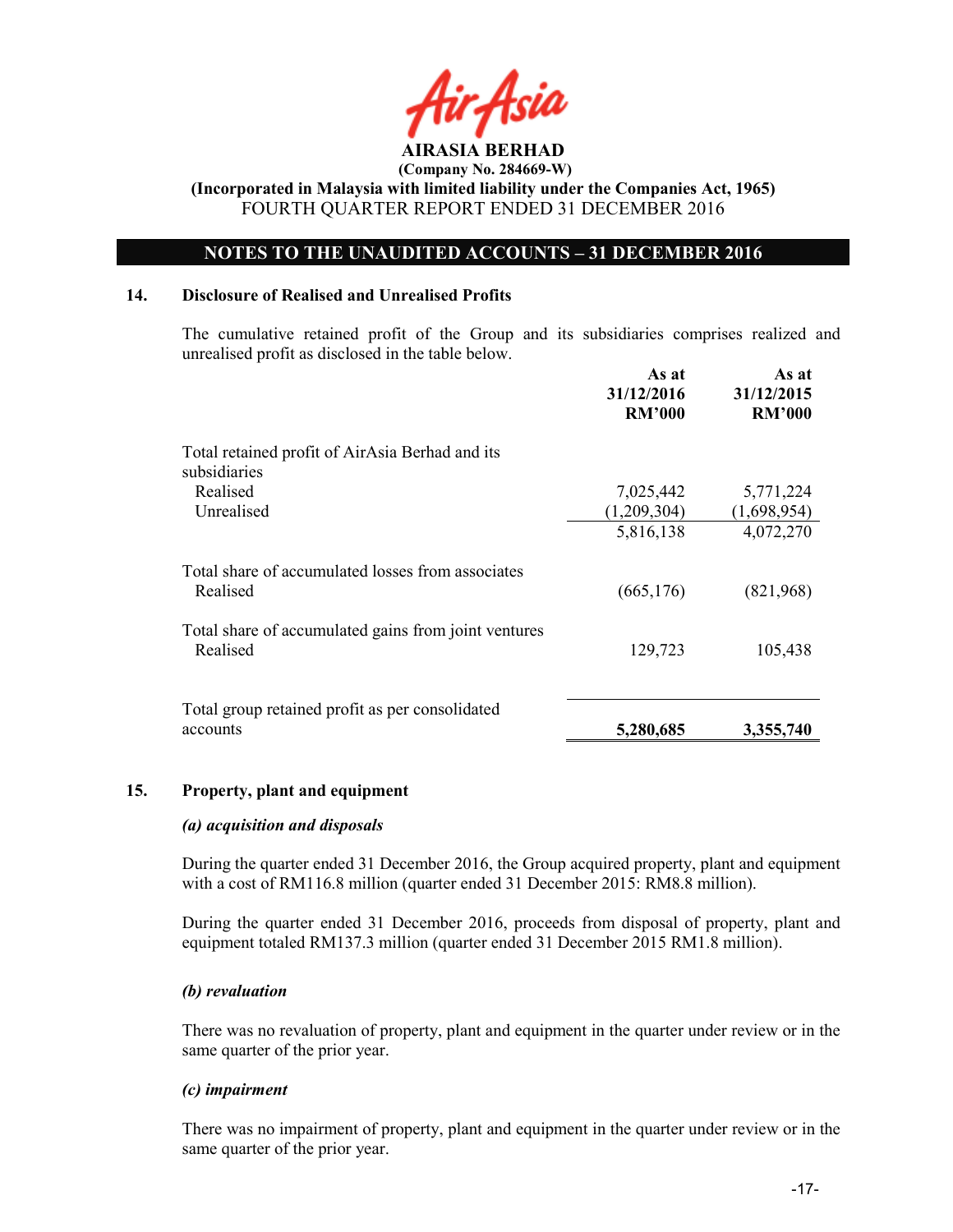

### NOTES TO THE UNAUDITED ACCOUNTS – 31 DECEMBER 2016

### 16. Post balance sheet events

There were no material events after the period end that have not been reflected in the financial statements for the financial year ended 31 December 2016 as at the date of this report.

### 17. Changes in composition of the Group

On 3 February 2016, the Company entered into a Share Sale Agreement with Tune Money International Sdn. Bhd. for the acquisition of up to 2,072,000 ordinary shares of RM1.00 each ("Shares") representing 25.8% equity interest in the issued and paid up ordinary share capital of Think BIG Digital Sdn. Bhd. ("BIG") for a cash consideration of RM101.5 million. Subsequent to this, the Company's equity stake in BIG has increased to 71.9% and the investment in BIG has been reclassified from an investment in associate to investment in subsidiary.

### 18. Contingent assets

As at the date of this report, the Group does not have any contingent assets.

### 19. Changes in contingent liabilities since the last annual balance sheet date

There were no material changes in contingent liabilities since the latest audited financial statements of the Group for the financial year ended 31 December 2015.

### 20. Capital commitments outstanding not provided for in the interim financial report

Capital commitments for property, plant and equipment:

|                                 | As at<br>31/12/2016<br><b>RM'000</b> | As at<br>31/12/2015<br><b>RM'000</b> |
|---------------------------------|--------------------------------------|--------------------------------------|
| Approved and contracted for     | 88, 164, 325                         | 76,136,654                           |
| Approved but not contracted for | 9,801,838                            | 18,397,931                           |
|                                 | 97,966,163                           | 94,534,585                           |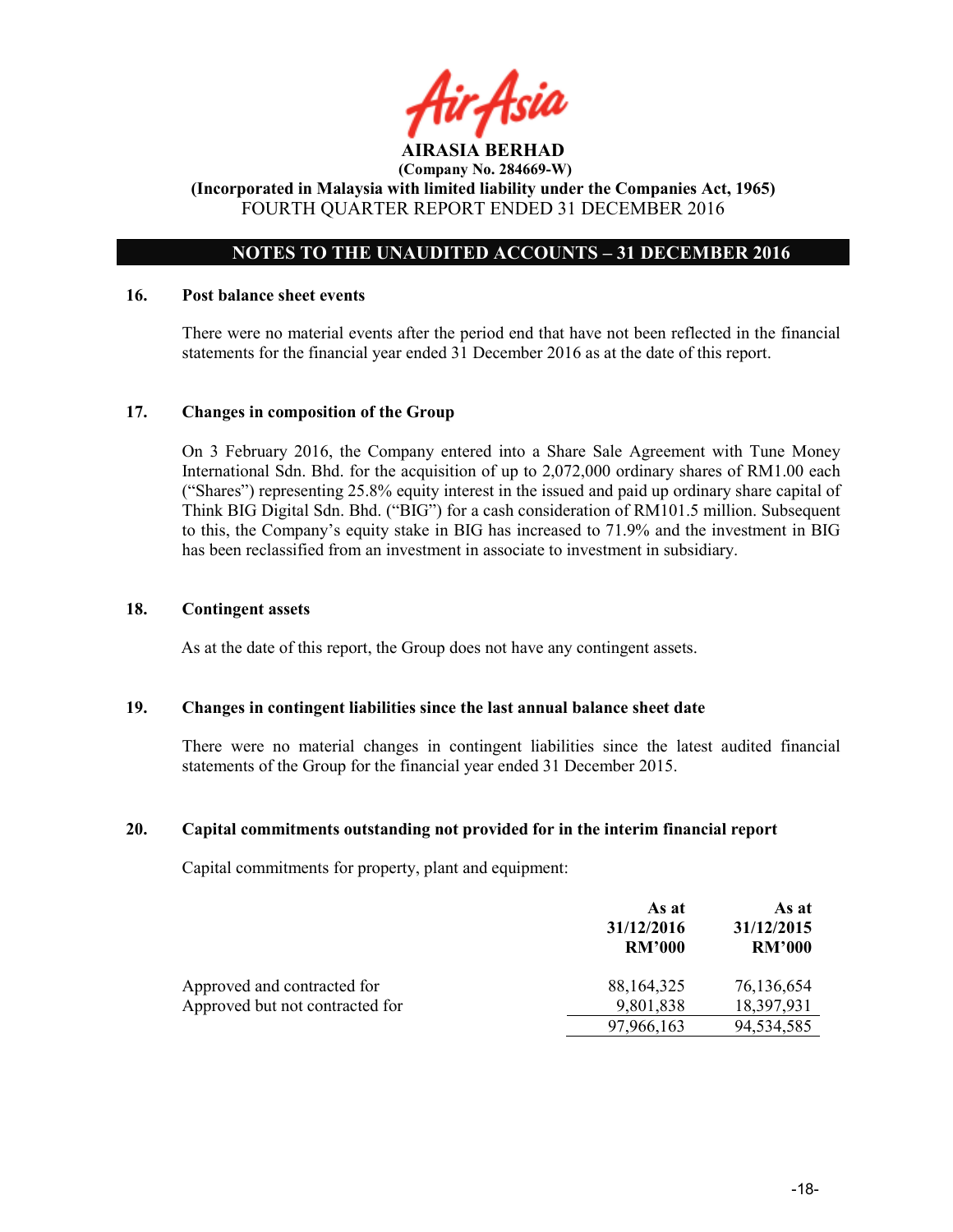

(Incorporated in Malaysia with limited liability under the Companies Act, 1965) FOURTH QUARTER REPORT ENDED 31 DECEMBER 2016

### NOTES TO THE UNAUDITED ACCOUNTS – 31 DECEMBER 2016

### 21. Material related party transactions

Details of the relationship and transactions between AirAsia and its related parties are as described below. The related party transactions described were carried out on the terms and conditions obtainable in transactions with unrelated parties unless otherwise stated.

| Name of company                     | Relationship                                   |
|-------------------------------------|------------------------------------------------|
| AirAsia Go Holiday Sdn Bhd          | Subsidiary                                     |
| AirAsia (Mauritius) Limited         | Subsidiary                                     |
| AirAsia Investment Limited          | Subsidiary                                     |
| Koolred Sdn Bhd                     | Subsidiary                                     |
| AirAsia Global Shared Services      |                                                |
| Sdn Bhd                             | Subsidiary                                     |
| Asia Aviation Capital Ltd           | Subsidiary                                     |
| MadCience Sdn Bhd                   | Subsidiary                                     |
| TPaay Asia Sdn Bhd (formerly known  |                                                |
| as Tune Money Sdn Bhd)              | Subsidiary                                     |
| Rokki Sdn Bhd (formerly known       |                                                |
| as Tune Box Sdn Bhd)                | Subsidiary                                     |
| Rokki Avionics Sdn Bhd              | Subsidiary                                     |
| Think Big Digital Sdn Bhd           | Subsidiary                                     |
| PT Indonesia AirAsia                | Associate of a subsidiary                      |
| Philippines AirAsia (formerly       |                                                |
| known as AirAsia Inc.)              | Associate of a subsidiary                      |
| Thai AirAsia Co. Ltd                | Associate of a subsidiary                      |
| AirAsia Japan Co. Ltd               | Associate of a subsidiary                      |
| AirAsia (India) Private Limited     | Associate of a subsidiary                      |
| <b>AAE</b> Travel Pte Ltd           | Associate of a subsidiary                      |
| Philippines AirAsia Inc. (formerly  |                                                |
| known as Zest Airways, Inc.)        | Associate of an associate                      |
| Asian Aviation Centre of Excellence |                                                |
| Sdn Bhd                             | Joint venture                                  |
| AirAsia X Berhad                    | Company with common directors and shareholders |
| Tune Insurance Malaysia Berhad      | Company with common directors and shareholders |
| Queen Park Rangers Holdings Ltd     | Company with common directors and shareholders |
| Thai AirAsia X Co. Ltd              | Company with common directors and shareholders |
| PT Indonesia AirAsia Extra          | Company with common directors and shareholders |
| Caterhamjet Global Ltd              | Company with common directors and shareholders |
|                                     |                                                |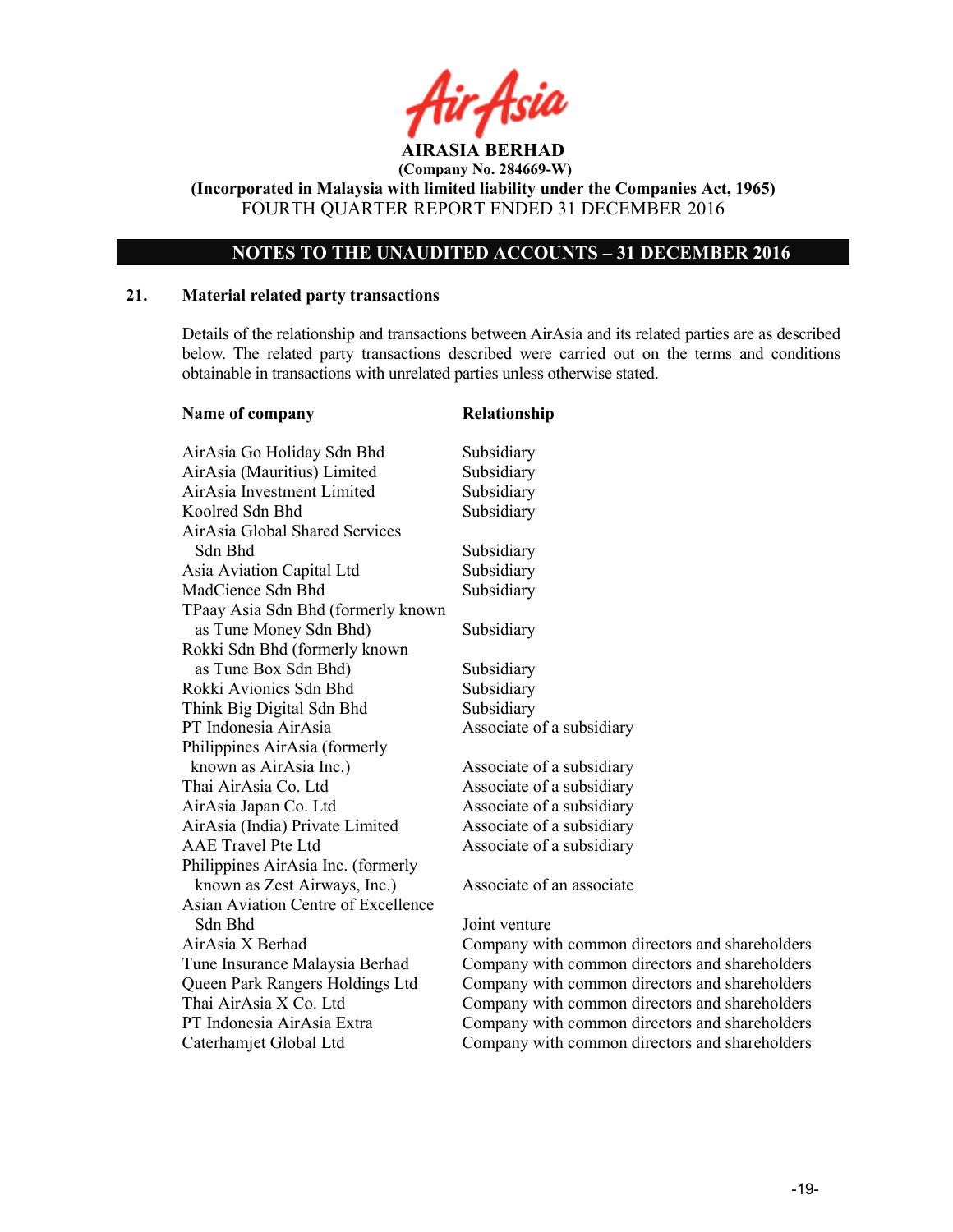

### NOTES TO THE UNAUDITED ACCOUNTS – 31 DECEMBER 2016

### 21. Material related party transactions (continued)

 Significant related party transactions which were entered into on agreed terms and prices for the financial period ended 31 December 2016 are set out below:

|                                                                                                | Quarter ended<br>31/12/2016<br><b>RM'000</b> | <b>Quarter ended</b><br>31/12/2015<br><b>RM'000</b> |
|------------------------------------------------------------------------------------------------|----------------------------------------------|-----------------------------------------------------|
| Thai AirAsia<br>Lease rental income on aircraft                                                | 137,759                                      | 131,359                                             |
| Indonesia AirAsia<br>Lease rental income on aircraft                                           | 46,516                                       | 62,574                                              |
| <b>Philippines AirAsia</b><br>Lease rental income on aircraft                                  | 31,710                                       | 22,545                                              |
| <b>India AirAsia</b><br>Lease rental income on aircraft                                        | 29,363                                       | 22,067                                              |
| Japan AirAsia<br>Lease rental income on aircraft                                               | 8,614                                        | 3,932                                               |
| PT Indonesia AirAsia Extra<br>Lease rental income on aircraft                                  | 18,373                                       | 22,694                                              |
| <b>Asian Aviation Centre of Excellence Sdn Bhd</b><br>Training costs charged to AirAsia Berhad | (13, 171)                                    | (2,937)                                             |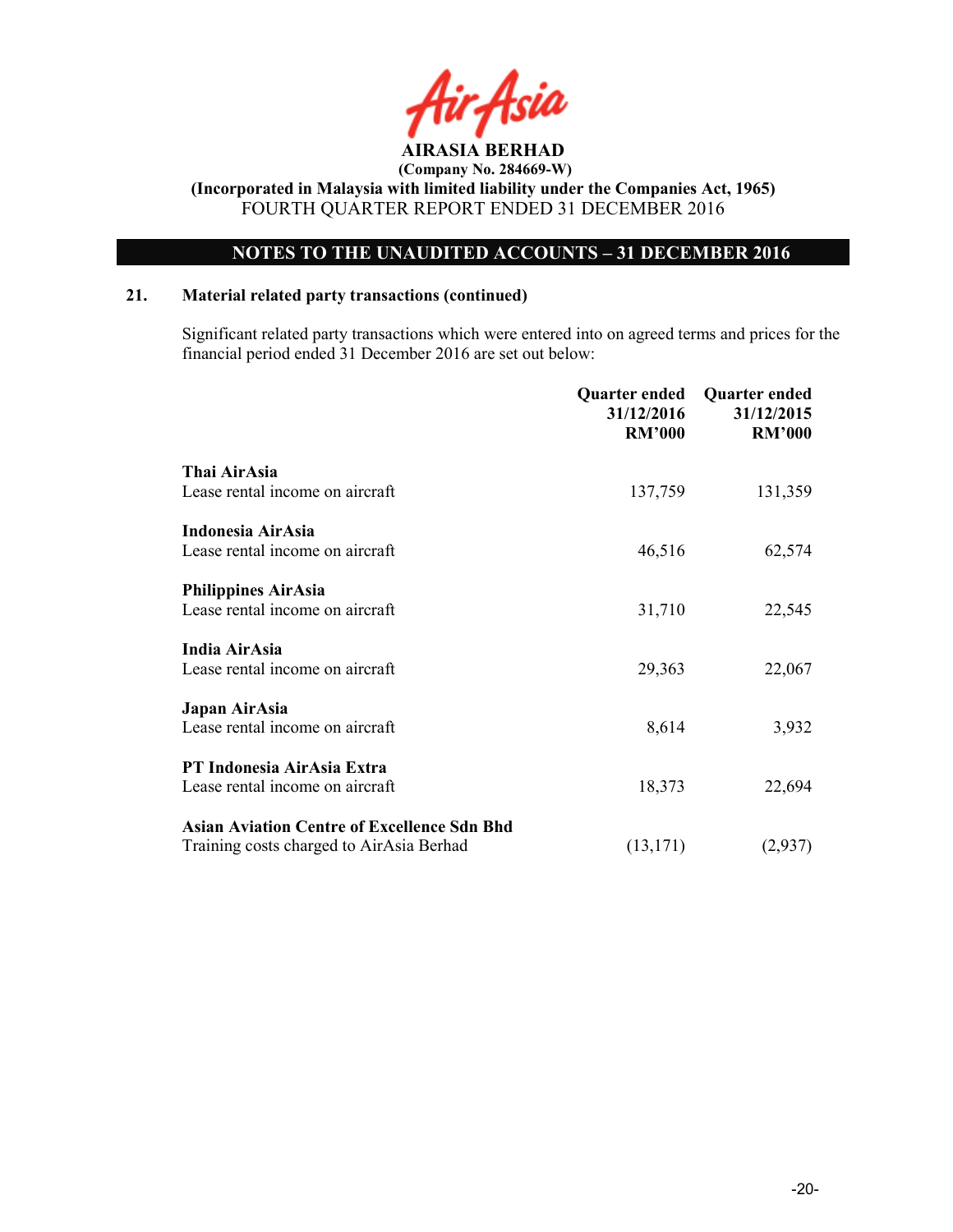

(Incorporated in Malaysia with limited liability under the Companies Act, 1965) FOURTH QUARTER REPORT ENDED 31 DECEMBER 2016

### NOTES TO THE UNAUDITED ACCOUNTS – 31 DECEMBER 2016

### 22. Review of performance

### Performance of current quarter against the same quarter last year for Malaysia

| <b>Quarter Ended: 31 December</b>                                                | <b>Oct - Dec</b>         | <b>Oct - Dec</b>         |
|----------------------------------------------------------------------------------|--------------------------|--------------------------|
| <b>RM'000</b>                                                                    | 2016                     | 2015                     |
|                                                                                  |                          |                          |
| Revenue                                                                          | 1,936,769                | 2,167,768                |
| Operating expenses:                                                              |                          |                          |
| - Staff costs                                                                    | (314, 032)               | (215, 727)               |
| - Depreciation of property, plant and equipment                                  | (192, 431)               | (183, 847)               |
| - Aircraft fuel expenses                                                         | (420, 484)               | (526, 601)               |
| - Maintenance and overhaul                                                       | (72, 369)                | (64, 682)                |
| - User charges and other related expenses<br>- Aircraft operating lease expenses | (245, 473)<br>(135, 519) | (206, 010)<br>(117, 713) |
| - Other operating expenses                                                       | (109, 570)               | (89, 574)                |
| Other income                                                                     | 143,549                  | 65,557                   |
|                                                                                  |                          |                          |
| <b>Operating profit</b>                                                          | 590,440                  | 829,171                  |
| Finance income                                                                   | 80,940                   | 34,550                   |
| Finance costs                                                                    | (126, 792)               | (139, 194)               |
| <b>Net operating profit</b>                                                      | 544,588                  | 724,527                  |
| Foreign exchange gain/(loss)                                                     | 54,120                   | (64, 708)                |
| Impairment of investment in associate                                            | (163, 750)               |                          |
| Share of results of jointly controlled entities                                  | 6,108                    | 4,013                    |
| Share of results of associates                                                   | (91, 870)                | (229, 319)               |
| <b>Profit before tax</b>                                                         | 349,196                  | 434,513                  |
| <b>Current taxation</b>                                                          | 2,705                    | (4,968)                  |
| Deferred taxation                                                                | 112,828                  | 124,653                  |
|                                                                                  |                          |                          |
| Net profit for the financial period                                              | 464,729                  | 554,198                  |
| <b>EBITDAR</b>                                                                   | 918,390                  | 1,130,731                |
| <b>EBITDAR Margin</b>                                                            | 47%                      | 52%                      |
| <b>EBIT Margin</b>                                                               | 30%                      | 38%                      |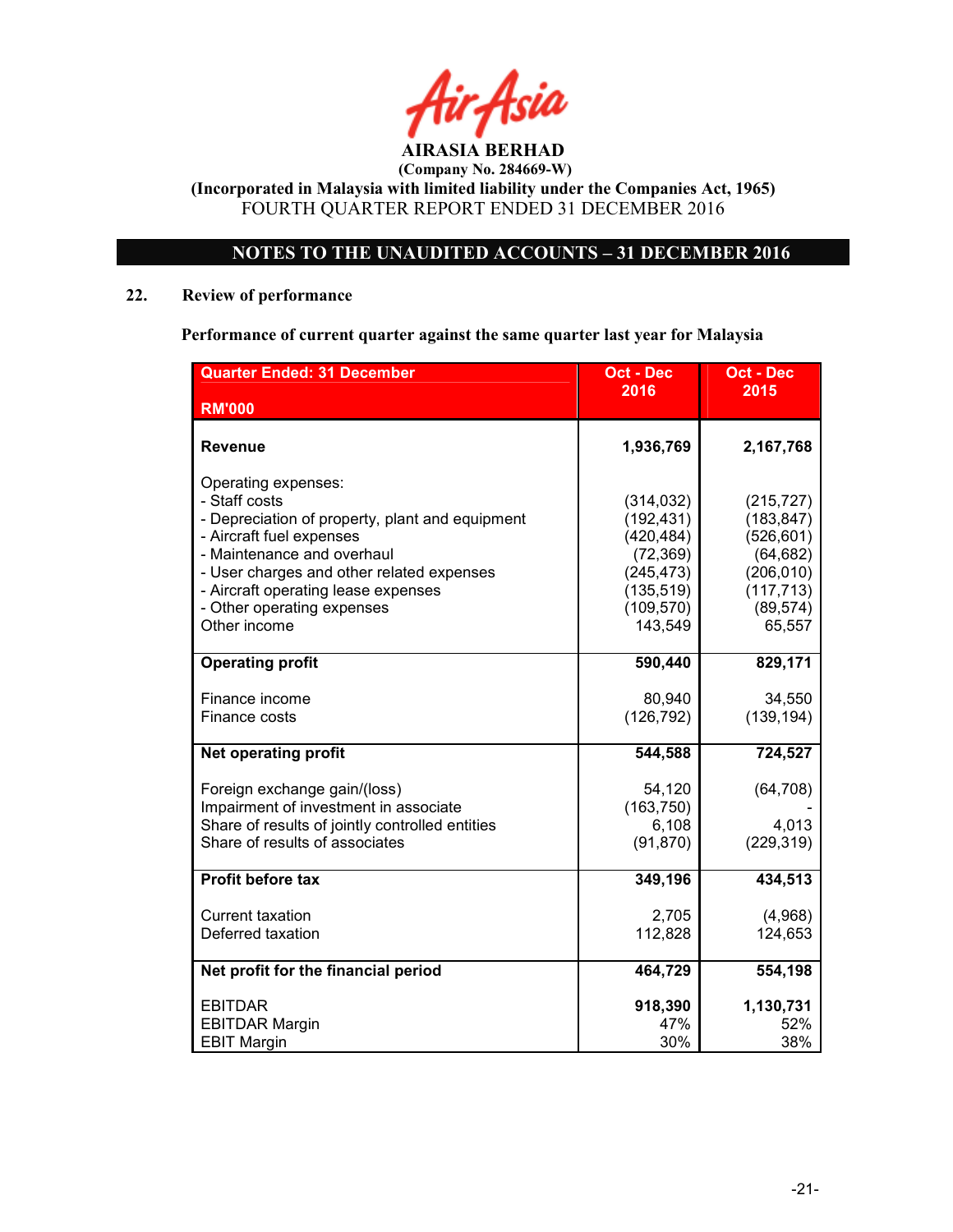

### NOTES TO THE UNAUDITED ACCOUNTS – 31 DECEMBER 2016

### 22. Review of performance (continued)

The Group recorded revenue of RM1,936.8 million for the quarter ended 31 December 2016 ("4Q16"), 11% lower than the revenue of RM2,167.8 million recorded in the quarter ended 31 December 2015 ("4Q15"). The lower revenue in 4Q16 is due to the 48% decrease in aircraft operating lease income. Despite the decrease in aircraft operating lease income, passenger seat sales have increased in the current period, supported by a 5% growth in passenger volume while the average fare was up 5% at RM186 as compared to RM177 in 4Q15. Ancillary income per passenger decreased 4% to RM47 from RM49 year-on-year. Unit passenger revenue has increased 3% year on year. The seat load factor was at 87% which was 2 percentage points higher than the same period last year.

The profit before tax for the period was RM349.2 million compared to a profit before tax of RM434.5 million in the same quarter of 2015 while the net profit for the period was RM464.7 million compared to a net profit of RM554.2 million in the same quarter of 2015.

The Group recorded revenue of RM6,923.9 million for the financial year ended 31 December 2016 ("FY16"), 10% higher than the revenue of RM6,297.7 million recorded in the financial year ended 31 December 2015 ("FY15"). The increase in revenue was driven by a 9% growth in passenger volume whilst capacity only increased by 1% year on year. Ancillary income per passenger increased by 2% to RM48 year-on-year and average fares were up 6% to RM167. The seat load factor was at 87% which was 6 percentage points higher than the same period last year.

The profit before tax for the full year 2016 year was RM2,167.2 million compared to RM215.2 million in the financial year ended 31 December 2015 while the profit after tax for the year was RM2,033.2 million compared to a profit after tax of RM541.3 million in 2015.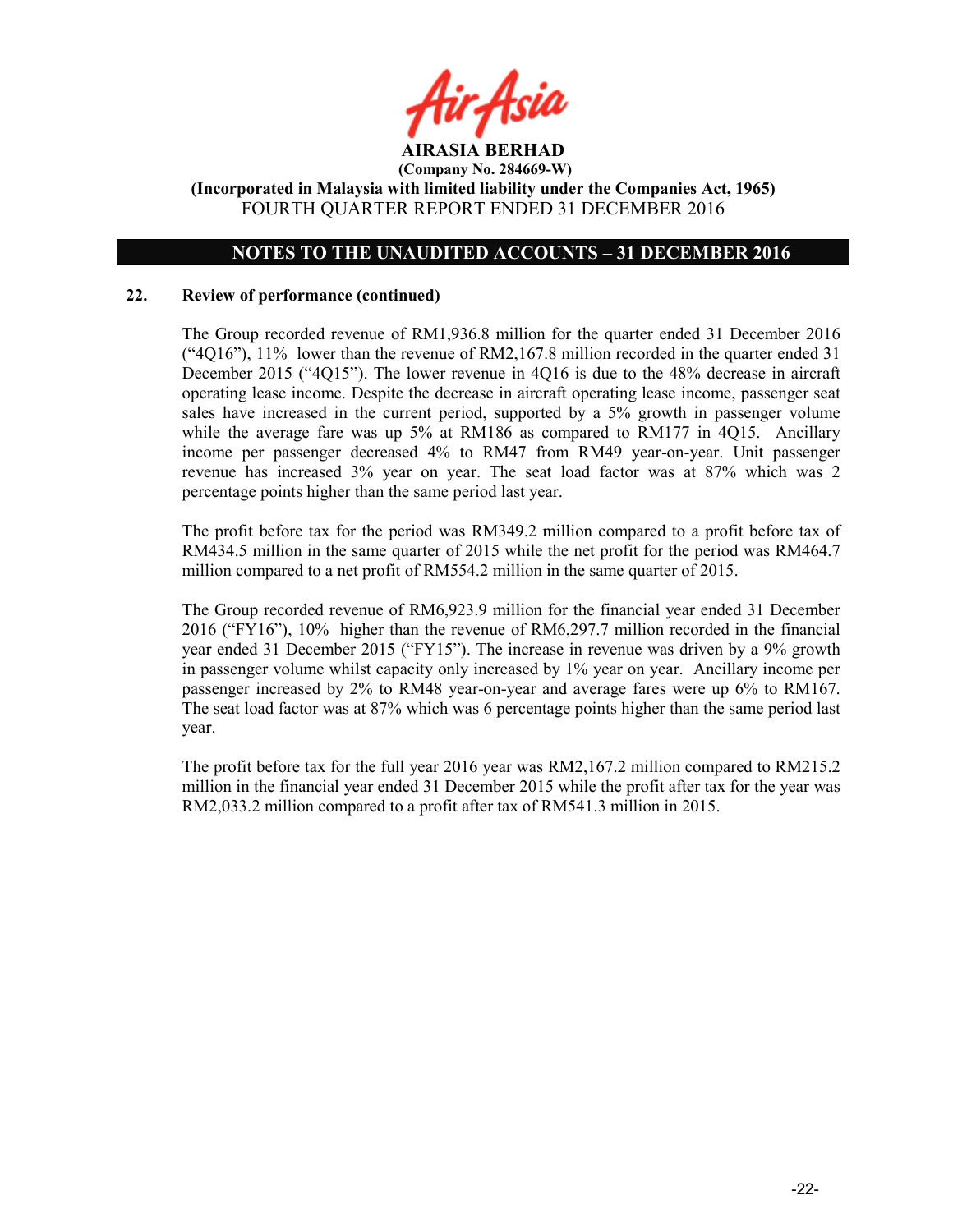

### NOTES TO THE UNAUDITED ACCOUNTS – 31 DECEMBER 2016

### 22. Review of performance (continued)

Performance of current financial year against the previous financial year for Malaysia

| <b>Year Ended: 31 December</b>                                                                                                                                                                                                                                                      | Jan - Dec                                                                                                  | <b>Jan - Dec</b>                                                                                           |
|-------------------------------------------------------------------------------------------------------------------------------------------------------------------------------------------------------------------------------------------------------------------------------------|------------------------------------------------------------------------------------------------------------|------------------------------------------------------------------------------------------------------------|
| <b>RM'000</b>                                                                                                                                                                                                                                                                       | 2016                                                                                                       | 2015                                                                                                       |
| Revenue                                                                                                                                                                                                                                                                             | 6,923,882                                                                                                  | 6,297,658                                                                                                  |
| Operating expenses:<br>- Staff costs<br>- Depreciation of property, plant and equipment<br>- Aircraft fuel expenses<br>- Maintenance and overhaul<br>- User charges and other related expenses<br>- Aircraft operating lease expenses<br>- Other operating expenses<br>Other income | (988, 880)<br>(744, 928)<br>(1,578,473)<br>(291, 278)<br>(801, 656)<br>(479, 485)<br>(339, 662)<br>352,703 | (759, 420)<br>(703, 245)<br>(2,000,650)<br>(196, 883)<br>(685, 013)<br>(330, 790)<br>(283, 758)<br>257,975 |
| <b>Operating profit</b>                                                                                                                                                                                                                                                             | 2,052,223                                                                                                  | 1,595,874                                                                                                  |
| Finance income<br>Finance costs                                                                                                                                                                                                                                                     | 134,923<br>(518, 964)                                                                                      | 154,148<br>(724, 035)                                                                                      |
| <b>Net operating profit</b>                                                                                                                                                                                                                                                         | 1,668,182                                                                                                  | 1,025,987                                                                                                  |
| Foreign exchange gain/(loss)<br>Impairment of investment in associate<br>Share of results of jointly controlled entities<br>Share of results of associates<br>Gain on disposal of interest in a joint venture                                                                       | 481,687<br>(163, 750)<br>24,285<br>156,792                                                                 | (331, 338)<br>25,492<br>(825, 490)<br>320,500                                                              |
| <b>Profit before tax</b>                                                                                                                                                                                                                                                            | 2,167,196                                                                                                  | 215,151                                                                                                    |
| <b>Current taxation</b><br>Deferred taxation                                                                                                                                                                                                                                        | (6, 392)<br>(127, 644)                                                                                     | (35, 852)<br>361,982                                                                                       |
| Net profit for the financial year                                                                                                                                                                                                                                                   | 2,033,160                                                                                                  | 541,281                                                                                                    |
| <b>EBITDAR</b><br><b>EBITDAR Margin</b><br><b>EBIT Margin</b>                                                                                                                                                                                                                       | 3,276,636<br>47%<br>30%                                                                                    | 2,629,909<br>42%<br>25%                                                                                    |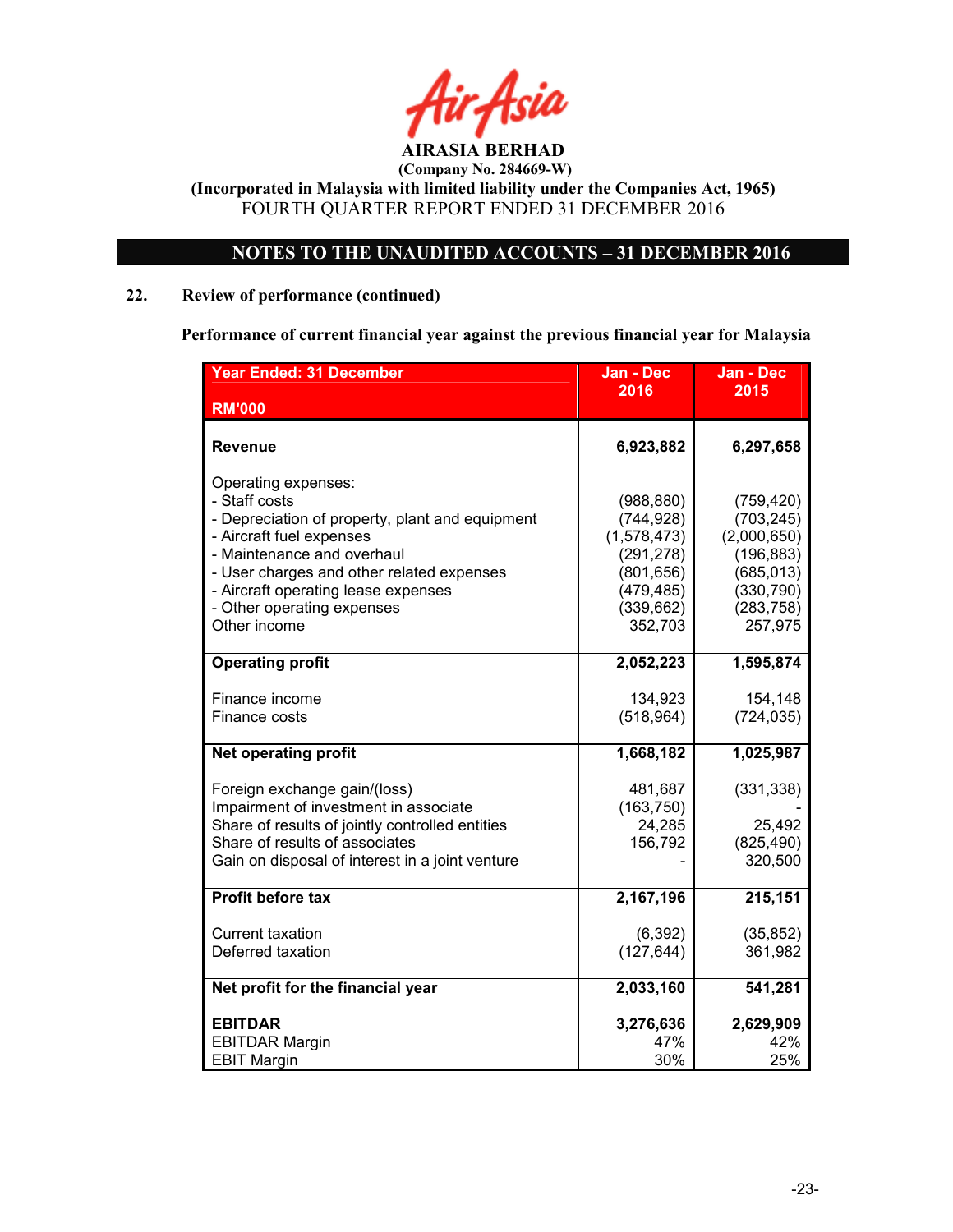

(Incorporated in Malaysia with limited liability under the Companies Act, 1965) FOURTH QUARTER REPORT ENDED 31 DECEMBER 2016

### NOTES TO THE UNAUDITED ACCOUNTS – 31 DECEMBER 2016

### 22. Review of performance (continued)

Cashflow commentary for current quarter against immediately preceding quarter

| Net Cash Flow (RM'000)         | Oct - Dec<br>2016 | July - Sept<br>2016 |
|--------------------------------|-------------------|---------------------|
| Cash from Operations           | 273.492           | 248,578             |
| Cash from Investing Activities | 103.960           | 390,005             |
| Cash from Financing Activities | (262, 200)        | (727, 418)          |
| Net Cash Flow                  | 115,252           | (88, 835)           |

The Group's cash inflow from operations was RM273.5 million, compared to inflow of RM248.6 million in the immediate preceding quarter ended 30 September 2016. Net cash flow in the quarter amounted to a RM115.3 million inflow, as cash in flows from operating and investing activities exceeded cash outflow from financing activites.

### The net gearing ratio as at 31 December 2016 and 31 December 2015 was as follows:

| <b>Balance Sheet</b><br><b>RM</b> million | As at<br>31/12/2016 | As at<br>31/12/2015 |
|-------------------------------------------|---------------------|---------------------|
| Total borrowings                          | 10,579              | 12,613              |
| Less: Deposit, cash and bank balances     | (1,742)             | (2, 427)            |
| Net debt                                  | 8,837               | 10,186              |
| Total equity                              | 6,614               | 4,451               |
| Net gearing ratio (times)                 | 1.34                | 2.29                |

The Group's total debt as of end of December 2016 was RM10.6 billion. The Group's net debt after offsetting the cash balances amounted to RM8.8 billion.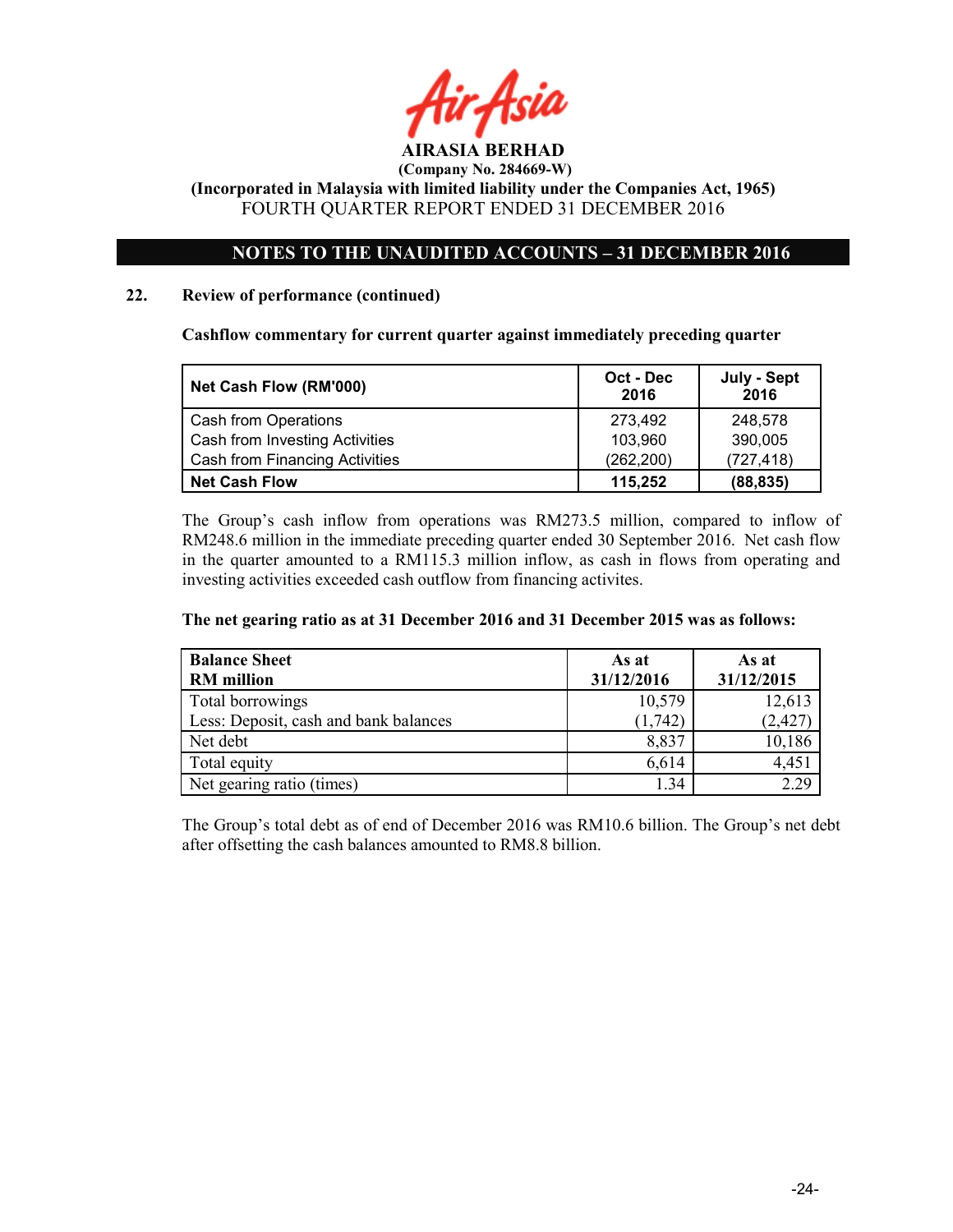

(Incorporated in Malaysia with limited liability under the Companies Act, 1965) FOURTH QUARTER REPORT ENDED 31 DECEMBER 2016

### NOTES TO THE UNAUDITED ACCOUNTS – 31 DECEMBER 2016

### 22. Review of performance (continued)

### Asia Aviation Capital Limited ("AAC")

Included within the Group results is AAC, a wholly owned subsidiary of AirAsia that provides aircraft leasing services to the AirAsia group of companies and also to third parties. The results of the Company which is consolidated into the results of AirAsia Berhad is shown below:

| <b>Quarter Ended: 31 December</b>               | <b>Oct - Dec</b><br>2016 | <b>Oct - Dec</b><br>2015 |
|-------------------------------------------------|--------------------------|--------------------------|
| <b>USD'000</b>                                  |                          |                          |
| Revenue<br>Operating expenses:                  | 74,320                   | 53,664                   |
| - Staff costs                                   | (186)                    | (117)                    |
| - Depreciation of property, plant and equipment | (11, 956)                | (2,047)                  |
| - Aircraft operating lease expenses             | (27, 511)                | (24, 328)                |
| - Maintenance & Overhaul                        | (9, 583)                 | (22, 440)                |
| - Other operating expenses<br>Other income      | (1,646)<br>5,018         | (1,628)                  |
|                                                 |                          |                          |
| <b>Operating Profit</b>                         | 28,456                   | 3,104                    |
|                                                 |                          |                          |
| Finance income<br>Finance costs                 | 5,603<br>(5,596)         | (414)                    |
|                                                 |                          |                          |
| <b>Net Operating Profit</b>                     | 28,463                   | 2,690                    |
| Foreign exchange (loss)/gain                    | (5)                      | 5,114                    |
| <b>Profit before tax</b>                        | 28,458                   | 7,804                    |
| Taxation                                        | (1)                      | (5)                      |
| <b>Profit after tax</b>                         | 28,457                   | 7,799                    |
| <b>EBITDAR</b>                                  |                          |                          |
|                                                 | 67,923                   | 29,479                   |
| <b>EBITDAR Margin</b><br><b>EBIT Margin</b>     | 91%<br>38%               | 55%<br>6%                |
|                                                 |                          |                          |

AAC's portfolio of aircraft for lease has increased from 41 in the same period last year to 63 in the quarter under review.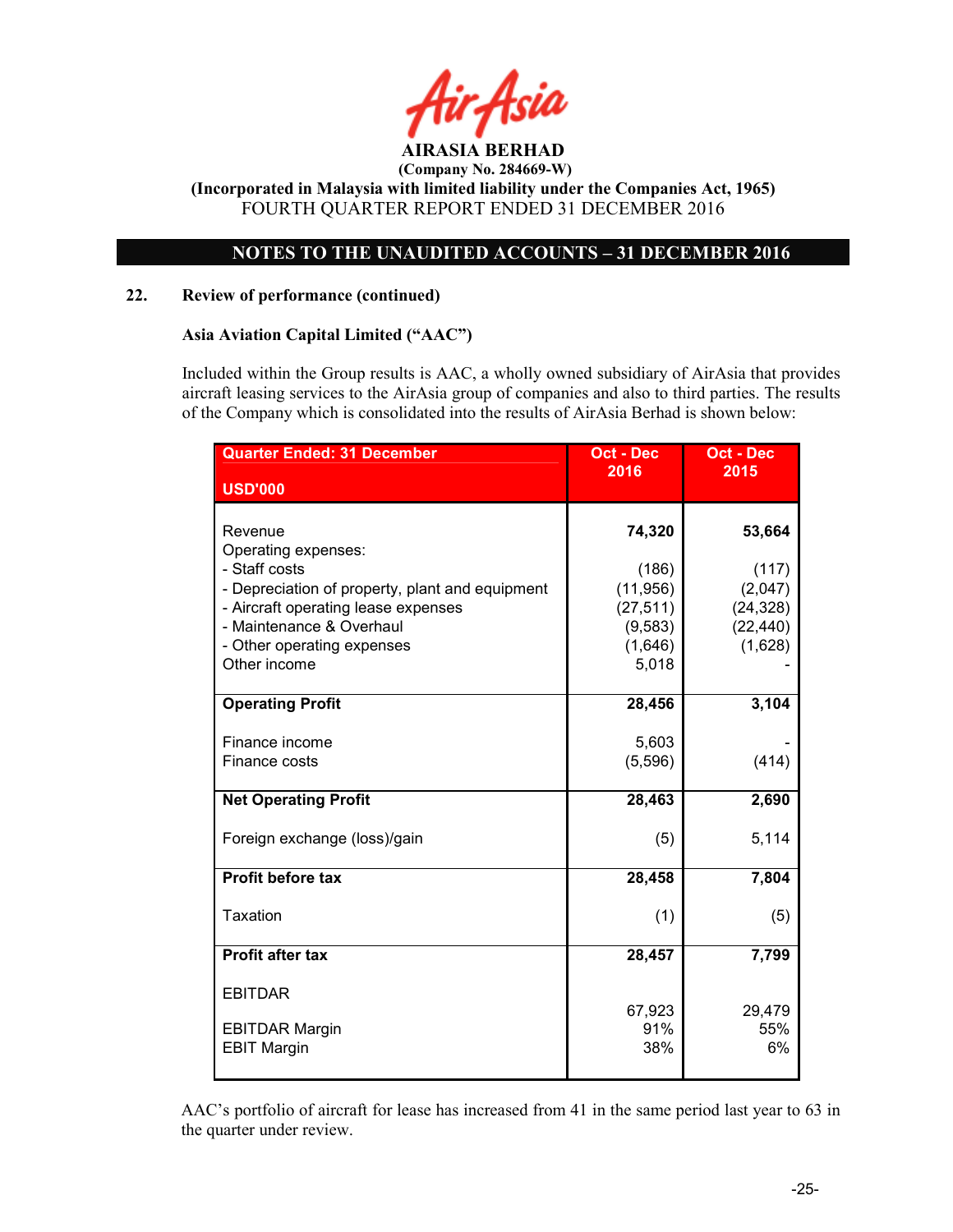

 (Company No. 284669-W) (Incorporated in Malaysia with limited liability under the Companies Act, 1965)

FOURTH QUARTER REPORT ENDED 31 DECEMBER 2016

### NOTES TO THE UNAUDITED ACCOUNTS – 31 DECEMBER 2016

### 22. Review of performance (continued)

Performance indicator for AAC operations for current quarter against the same quarter of last year

| <b>Quarter Ended: 31 December</b><br><b>Operational ratios</b> | <b>Oct - Dec 2016</b> | <b>Oct - Dec 2015</b> |
|----------------------------------------------------------------|-----------------------|-----------------------|
|                                                                |                       |                       |
| Total aircraft at start of period                              | 59                    | 28                    |
| Addition                                                       |                       | 13                    |
| Total aircraft at end of period                                | 63                    | 41                    |
| By ownership:                                                  |                       |                       |
| - Operating lease                                              | 34                    | 29                    |
| - Owned                                                        | 29                    | 12                    |
|                                                                | 63                    | 41                    |
| By lessee:                                                     |                       |                       |
| - AirAsia affiliates                                           | 61                    | 39                    |
| - Third party                                                  | 2                     | $\overline{a}$        |
|                                                                | 63                    | 41                    |
|                                                                |                       |                       |
| Aircraft average age (years)                                   | 6.6                   | 6.4                   |
| Operating lease average age (years)                            | 6.9                   | 6.1                   |
| Owned aircraft average age (years)                             | 6.2                   | 6.6                   |

### Balance Sheet

| <b>Year Ended: 31 December</b><br><b>USD'000</b> | 2016    | 2015    |
|--------------------------------------------------|---------|---------|
|                                                  |         |         |
| Property, plant and equipment                    | 733,496 | 260,717 |
| Investment in a subsidiary                       | 3,000   |         |
| Receivables and prepayments                      | 118,726 | 34,619  |
| Amount due from related parties                  | 71,611  | 39,386  |
| Cash and bank balances                           | 19,738  | 17,411  |
| <b>Total Assets</b>                              | 946,571 | 352,133 |
|                                                  |         |         |
| Other payables, accruals and provisions          | 70,546  | 26,123  |
| <b>Borrowings</b>                                | 632,226 | 217,781 |
| Amount due to holding company                    | 126,749 | 69,685  |
| Amout due to related parties                     | n       | 26      |
| Security deposits                                | 29,496  | 21,934  |
| <b>Total Liabilities</b>                         | 859,023 | 335,549 |
|                                                  |         |         |
| Share capital                                    | 5,000   | 5,000   |
| Retained earnings                                | 82,548  | 11,584  |
| <b>Total Equity</b>                              | 87,548  | 16,584  |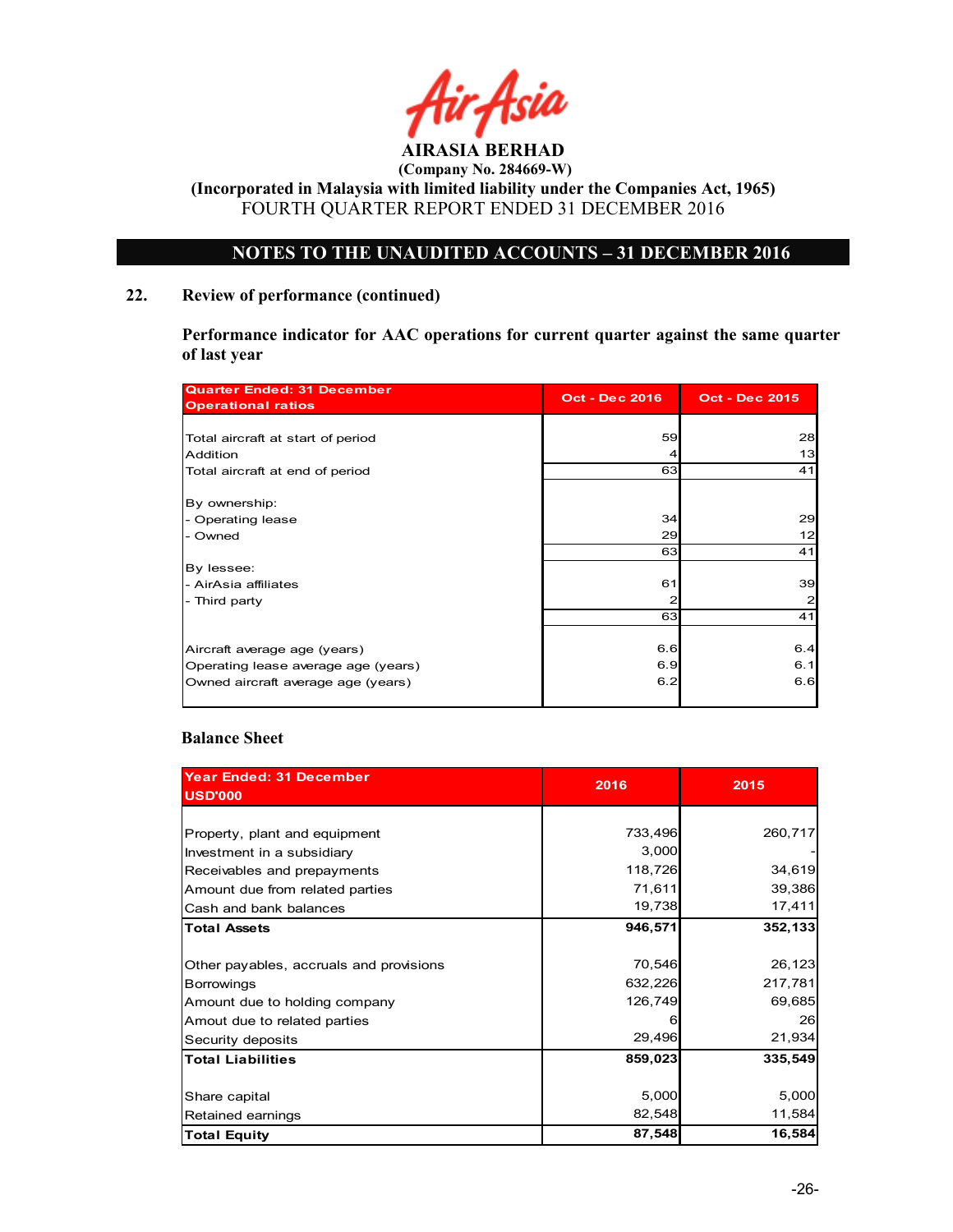

### (Incorporated in Malaysia with limited liability under the Companies Act, 1965) FOURTH QUARTER REPORT ENDED 31 DECEMBER 2016

### NOTES TO THE UNAUDITED ACCOUNTS – 31 DECEMBER 2016

### 23. Associate Companies and Joint Ventures

### i) Associate Company - Thai AirAsia Co. Ltd ("Thai AirAsia")

Thai AirAsia is an associate company owned 45% by AirAsia Berhad. As such it is accounted for using the equity method, as permitted by the Malaysian Accounting Standards Board MFRS128, Investments in Associates.

Thai AirAsia recorded revenue of THB7,559.4 million in 4Q16, 2% lower compared to the THB7,678.7 million achieved in 4Q15. The slight decrease in revenue is attributed to the decrease in average fare despite an increase in the number of passengers carried by 8% year-onyear. Passengers carried by Thai AirAsia increased as capacity rose 10% year-on-year while the seat load factor remained consistent at 82%.

Thai AirAsia achieved an operating profit of THB229.9 million in 4Q16, compared to an operating profit of THB585.2 million in 4Q15. Thai AirAsia achieved a net profit of THB45.1 million in 4Q16, compared to a net profit of THB543.0 million in 4Q15.

In the full year 2016, Thai AirAsia recorded revenue of THB32,466.1 million, 10% higher compared to the THB29,594.4 million achieved in FY15. The positive growth in revenue is attributed to higher passenger volumes which increased by 16% year-on-year despite a 5% decrease in the year-on-year unit passenger revenue. Passengers carried by Thai AirAsia increased as capacity rose 12% year-on-year while the seat load factor increased 3ppt to 84%.

Thai AirAsia achieved an operating profit of THB3,775.6 million in FY16, compared to an operating profit of THB2,801.4 million in FY15. Thai AirAsia achieved a net profit of THB3,373.8 million in FY16, compared to a net profit of THB2,014.4 million in FY15.

AirAsia Berhad has equity accounted RM5.3 million in 4Q16, as reflected in the AirAsia Berhad income statement. In the full year 2016, AirAsia Berhad has equity accounted RM178.6 million in the income statement.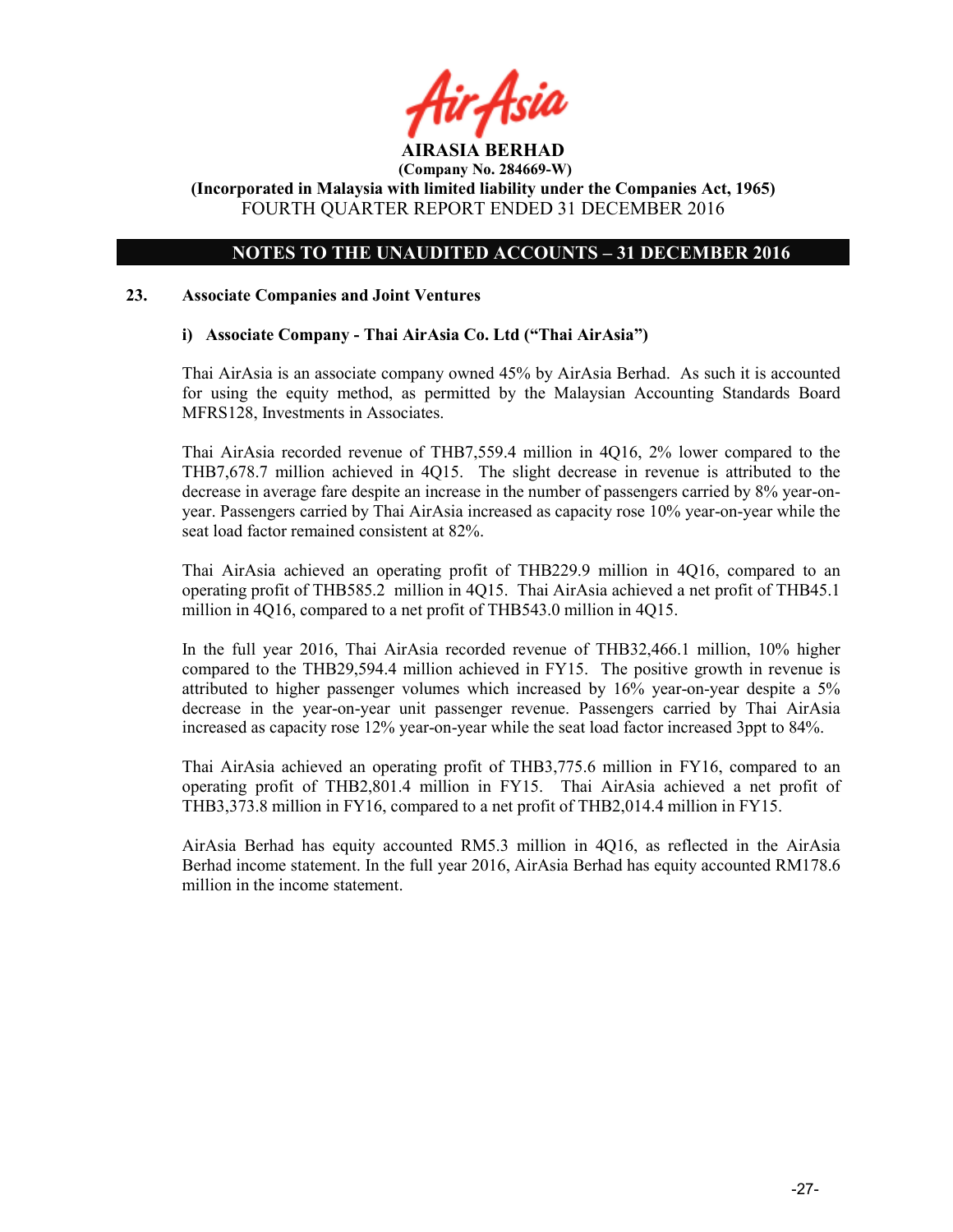

(Incorporated in Malaysia with limited liability under the Companies Act, 1965) FOURTH QUARTER REPORT ENDED 31 DECEMBER 2016

### NOTES TO THE UNAUDITED ACCOUNTS – 31 DECEMBER 2016

### 23. Associate Companies and Joint Ventures (continued)

Performance indicator for Thailand operations for current quarter against the same quarter last year

| <b>Quarter Ended: 31 December</b>  | Oct - Dec<br>2016 | Oct - Dec<br>2015 | <b>Change</b><br>$y$ -o-y |
|------------------------------------|-------------------|-------------------|---------------------------|
|                                    |                   |                   |                           |
|                                    |                   |                   |                           |
| Passengers Carried                 | 4,365,223         | 4,024,150         | 8%                        |
| Capacity                           | 5,351,676         | 4,886,280         | 10%                       |
| Seat Load Factor                   | 82%               | 82%               | 0 ppt                     |
| RPK (million)                      | 4,203             | 3,953             | 6%                        |
| ASK (million)                      | 5,208             | 4,826             | 8%                        |
| Average Fare (THB)                 | 1,415             | 1,579             | $-10%$                    |
| Ancillary Income Per Pax (THB)     | 321               | 325               | $-1\%$                    |
| Unit Passenger Revenue (THB)       | 1,737             | 1,904             | -9%                       |
| Revenue / ASK (THB)                | 1.45              | 1.59              | -9%                       |
| Revenue / ASK (US cents)           | 4.07              | 4.46              | -9%                       |
| Cost / ASK (THB)                   | 1.43              | 1.49              | $-4%$                     |
| Cost / ASK (US cents)              | 4.00              | 4.17              | -4%                       |
| Cost / ASK-ex Fuel (THB)           | 1.02              | 0.97              | 5%                        |
| Cost / ASK-ex Fuel (US cents)      | 2.86              | 2.72              | 5%                        |
| Aircraft (end of period)           | 51                | 45                | 13%                       |
| Average Stage Length (km)          | 973               | 988               | $-1%$                     |
| Number of Flights                  | 29,720            | 27,146            | 9%                        |
| <b>Fuel Consumed (Barrels)</b>     | 979,629           | 896,555           | 9%                        |
| Average Fuel Price (US\$ / Barrel) | 61                | 78                | $-22%$                    |

Exchange Rate: USD:THB – 35.7 - prior year US cents figures are restated at the current period average exchange rate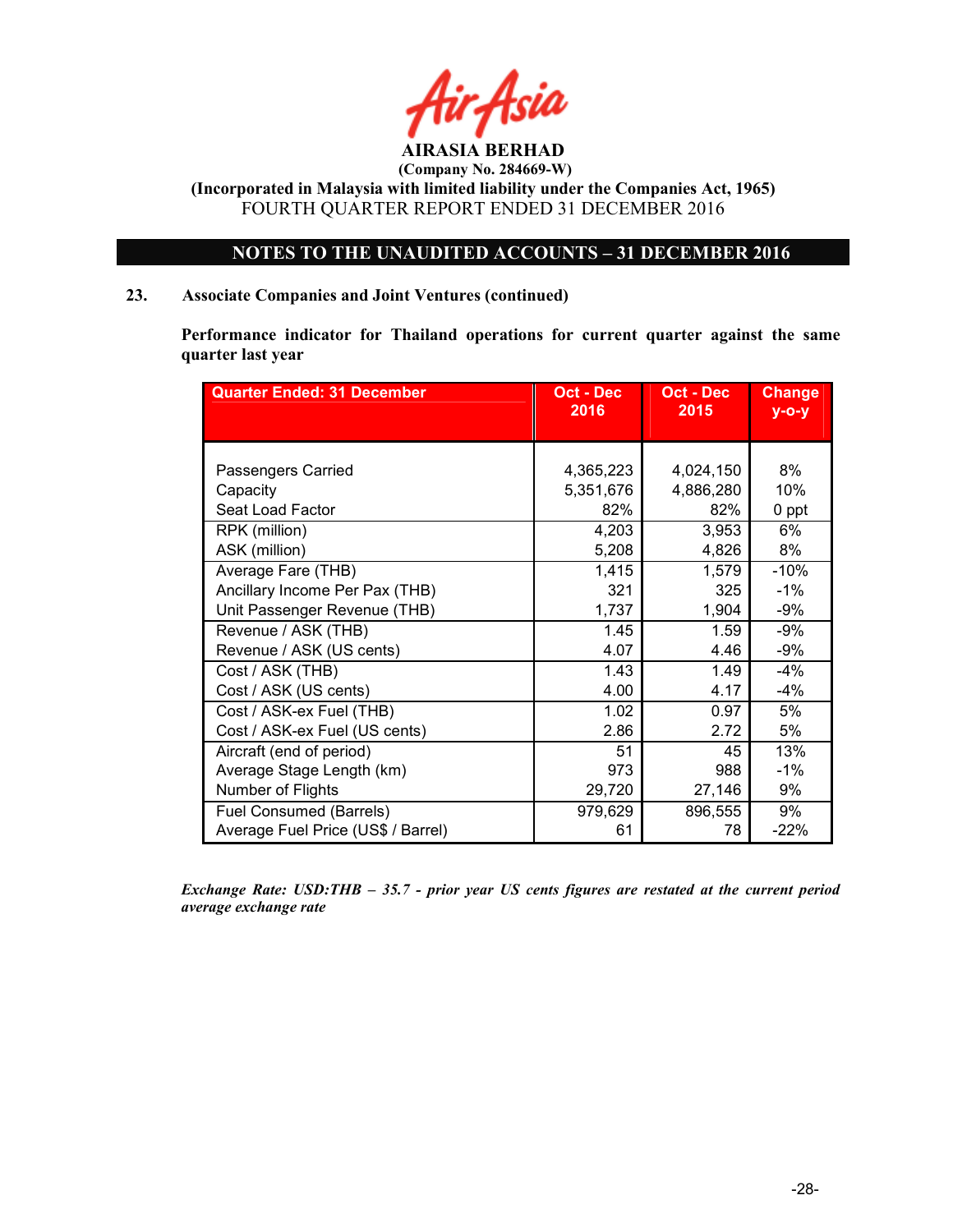

(Incorporated in Malaysia with limited liability under the Companies Act, 1965) FOURTH QUARTER REPORT ENDED 31 DECEMBER 2016

### NOTES TO THE UNAUDITED ACCOUNTS – 31 DECEMBER 2016

### 23. Associate Companies and Joint Ventures (continued)

Performance indicator for Thailand operations for current financial year against the previous financial year

| <b>Year Ended: 31 December</b>     | Jan - Dec<br>2016 | Jan - Dec<br>2015 | <b>Change</b><br>$y$ -o-y |
|------------------------------------|-------------------|-------------------|---------------------------|
|                                    |                   |                   |                           |
|                                    |                   |                   |                           |
| Passengers Carried                 | 17,222,964        | 14,849,422        | 16%                       |
| Capacity                           | 20,481,756        | 18,221,580        | 12%                       |
| Seat Load Factor                   | 84%               | 81%               | 3 ppt                     |
| RPK (million)                      | 17,285            | 14,872            | 16%                       |
| ASK (million)                      | 20,629            | 18,116            | 14%                       |
| Average Fare (THB)                 | 1,565             | 1,667             | $-6%$                     |
| Ancillary Income Per Pax (THB)     | 323               | 327               | $-1%$                     |
| Unit Passenger Revenue (THB)       | 1,888             | 1,994             | $-5%$                     |
| Revenue / ASK (THB)                | 1.57              | 1.63              | -4%                       |
| Revenue / ASK (US cents)           | 4.44              | 4.61              | -4%                       |
| Cost / ASK (THB)                   | 1.41              | 1.50              | $-6%$                     |
| Cost / ASK (US cents)              | 3.99              | 4.23              | $-6%$                     |
| Cost / ASK-ex Fuel (THB)           | 1.01              | 0.96              | 6%                        |
| Cost / ASK-ex Fuel (US cents)      | 2.86              | 2.70              | 6%                        |
| Aircraft (end of period)           | 51                | 45                | 13%                       |
| Average Stage Length (km)          | 1,007             | 995               | 1%                        |
| Number of Flights                  | 113,776           | 101,231           | 12%                       |
| Fuel Consumed (Barrels)            | 3,857,209         | 3,312,789         | 16%                       |
| Average Fuel Price (US\$ / Barrel) | 60                | 84                | $-28%$                    |

Exchange Rate: USD:THB – 35.4 - prior year US cents figures are restated at the current period average exchange rate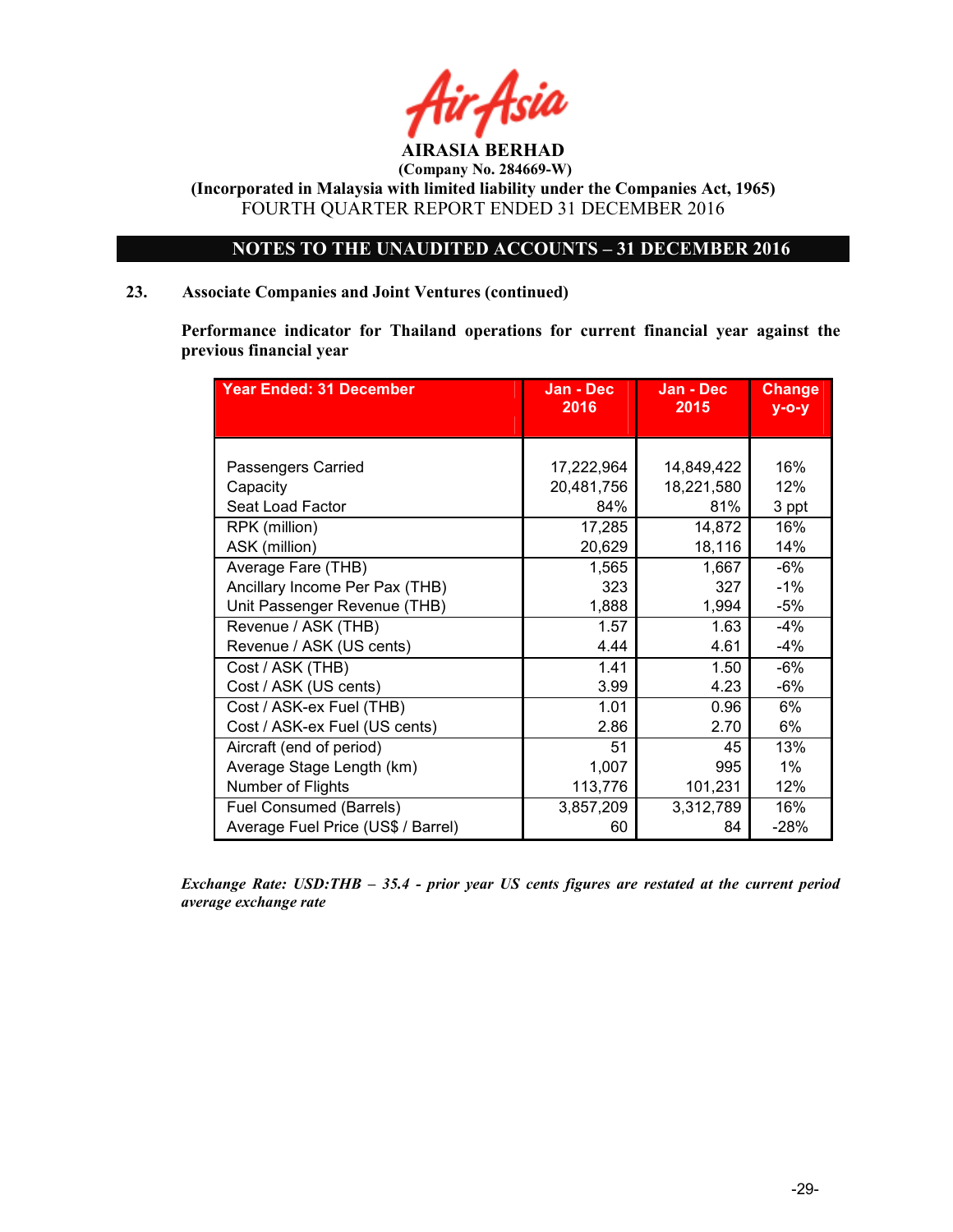

### NOTES TO THE UNAUDITED ACCOUNTS – 31 DECEMBER 2016

### 23. Associate Companies and Joint Ventures (continued)

Performance of current quarter against the same quarter last year for Thailand

| <b>Quarter Ended: 31 December</b>                                                                             | <b>Oct - Dec</b>                         | <b>Oct - Dec</b>                             |
|---------------------------------------------------------------------------------------------------------------|------------------------------------------|----------------------------------------------|
| <b>THB'000</b>                                                                                                | 2016                                     | 2015                                         |
| Revenue                                                                                                       | 7,559,375                                | 7,678,723                                    |
| Operating expenses:<br>- Staff costs<br>- Depreciation of property, plant                                     | (1, 238, 003)                            | (1,073,940)                                  |
| and equipment<br>- Aircraft fuel expenses                                                                     | (308, 529)<br>(2, 119, 841)              | (287, 855)<br>(2,490,407)                    |
| - Maintenance & overhaul                                                                                      | (694, 708)                               | (648, 851)                                   |
| -User charges and other related expenses<br>- Aircraft operating lease expenses<br>- Other operating expenses | (1,309,990)<br>(1,227,025)<br>(486, 958) | (1, 171, 852)<br>(1, 143, 689)<br>(551, 830) |
| Other income                                                                                                  | 55,546                                   | 274,891                                      |
| <b>Operating profit</b>                                                                                       | 229,867                                  | 585,190                                      |
| Finance income                                                                                                | 29,915                                   | 38,313                                       |
| Finance costs                                                                                                 | (133, 454)                               | (122, 559)                                   |
| Net operating profit                                                                                          | 126,328                                  | 500,944                                      |
| Foreign exchange (loss)/gain                                                                                  | (144, 661)                               | 67,600                                       |
| (Loss)/profit before tax                                                                                      | (18, 333)                                | 568,544                                      |
| Taxation                                                                                                      | (10, 985)                                | (9, 113)                                     |
| Deferred taxation                                                                                             | 74,440                                   | (16, 468)                                    |
| Net profit after tax                                                                                          | 45,122                                   | 542,963                                      |
| <b>EBITDAR</b>                                                                                                | 1,765,421                                | 2,016,734                                    |
| <b>EBITDAR Margin</b><br><b>EBIT Margin</b>                                                                   | 23%<br>3%                                | 26%<br>8%                                    |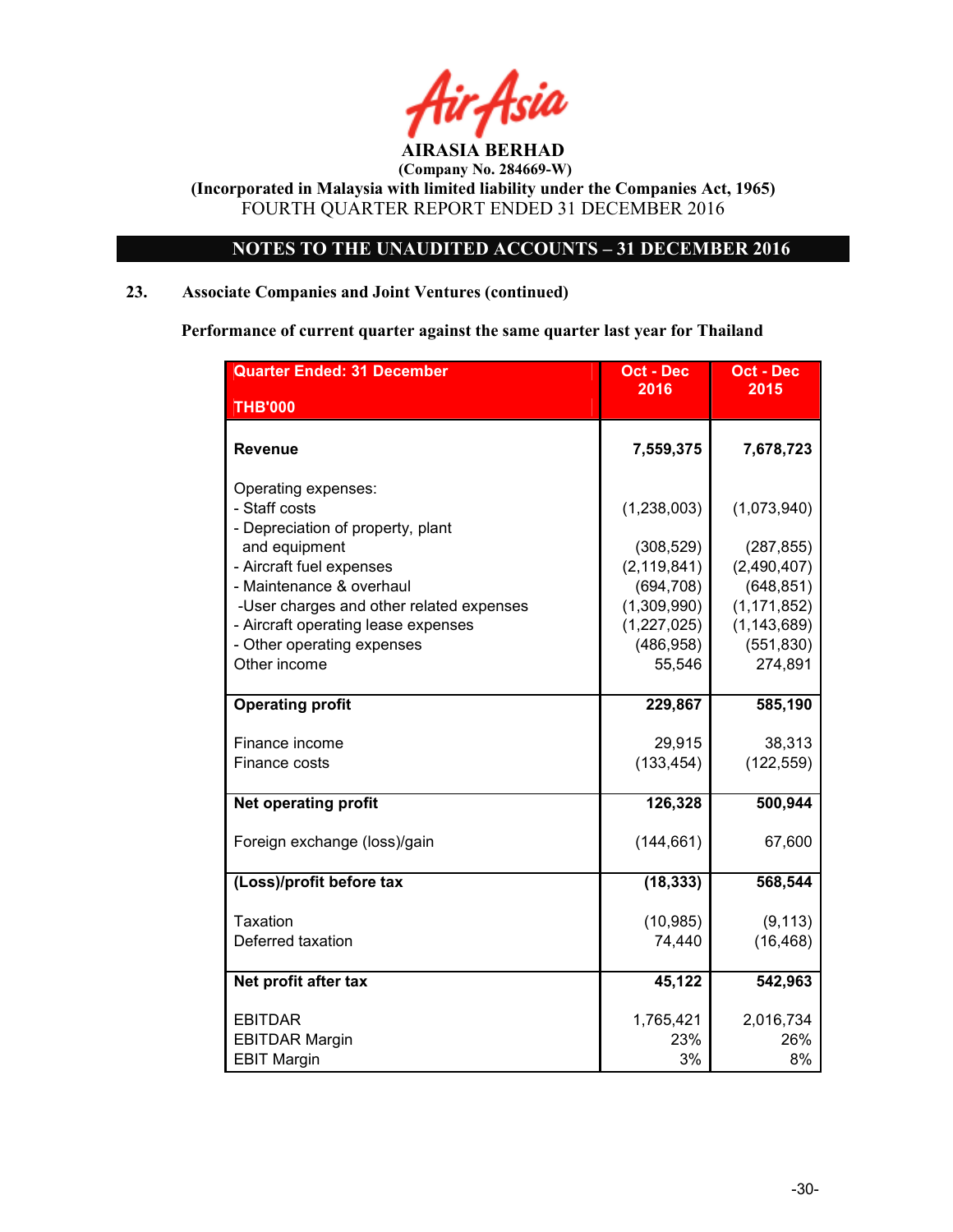

### NOTES TO THE UNAUDITED ACCOUNTS – 31 DECEMBER 2016

### 23. Associate Companies and Joint Ventures (continued)

Performance of current financial year against the previous financial year for Thailand

| <b>Year Ended: 31 December</b>                                                   | Jan - Dec                      | <b>Jan - Dec</b>             |
|----------------------------------------------------------------------------------|--------------------------------|------------------------------|
| <b>THB'000</b>                                                                   | 2016                           | 2015                         |
| <b>Revenue</b>                                                                   | 32,466,057                     | 29,594,432                   |
| Operating expenses:<br>- Staff costs<br>- Depreciation of property, plant        | (4, 547, 899)                  | (3,372,671)                  |
| and equipment<br>- Aircraft fuel expenses                                        | (1, 163, 417)<br>(8, 257, 546) | (1, 106, 723)<br>(9,830,407) |
| - Maintenance, overhaul, user charges and                                        | (2,907,840)                    | (2,337,955)                  |
| - User charges and other related expenses<br>- Aircraft operating lease expenses | (5,395,028)<br>(4,874,221)     | (4,735,486)<br>(4, 147, 355) |
| - Other operating expenses<br>Other income                                       | (1,969,667)<br>425,187         | (1,910,342)<br>647,906       |
| <b>Operating profit</b>                                                          | 3,775,626                      | 2,801,399                    |
| Finance Income                                                                   | 76,213                         | 118,608                      |
| <b>Finance Costs</b>                                                             | (552, 523)                     | (481, 078)                   |
| <b>Net operating profit</b>                                                      | 3,299,316                      | 2,438,929                    |
| Foreign exchange loss                                                            | (79, 506)                      | (232, 752)                   |
| <b>Profit before tax</b>                                                         | 3,219,810                      | 2,206,177                    |
| Taxation                                                                         | (50, 574)                      | (31,680)                     |
| Deferred taxation                                                                | 204,518                        | (160, 136)                   |
| Net profit after tax                                                             | 3,373,754                      | 2,014,361                    |
| <b>EBITDAR</b>                                                                   | 9,813,264                      | 8,055,477                    |
| <b>EBITDAR Margin</b>                                                            | 30%                            | 27%                          |
| <b>EBIT Margin</b>                                                               | 12%                            | 9%                           |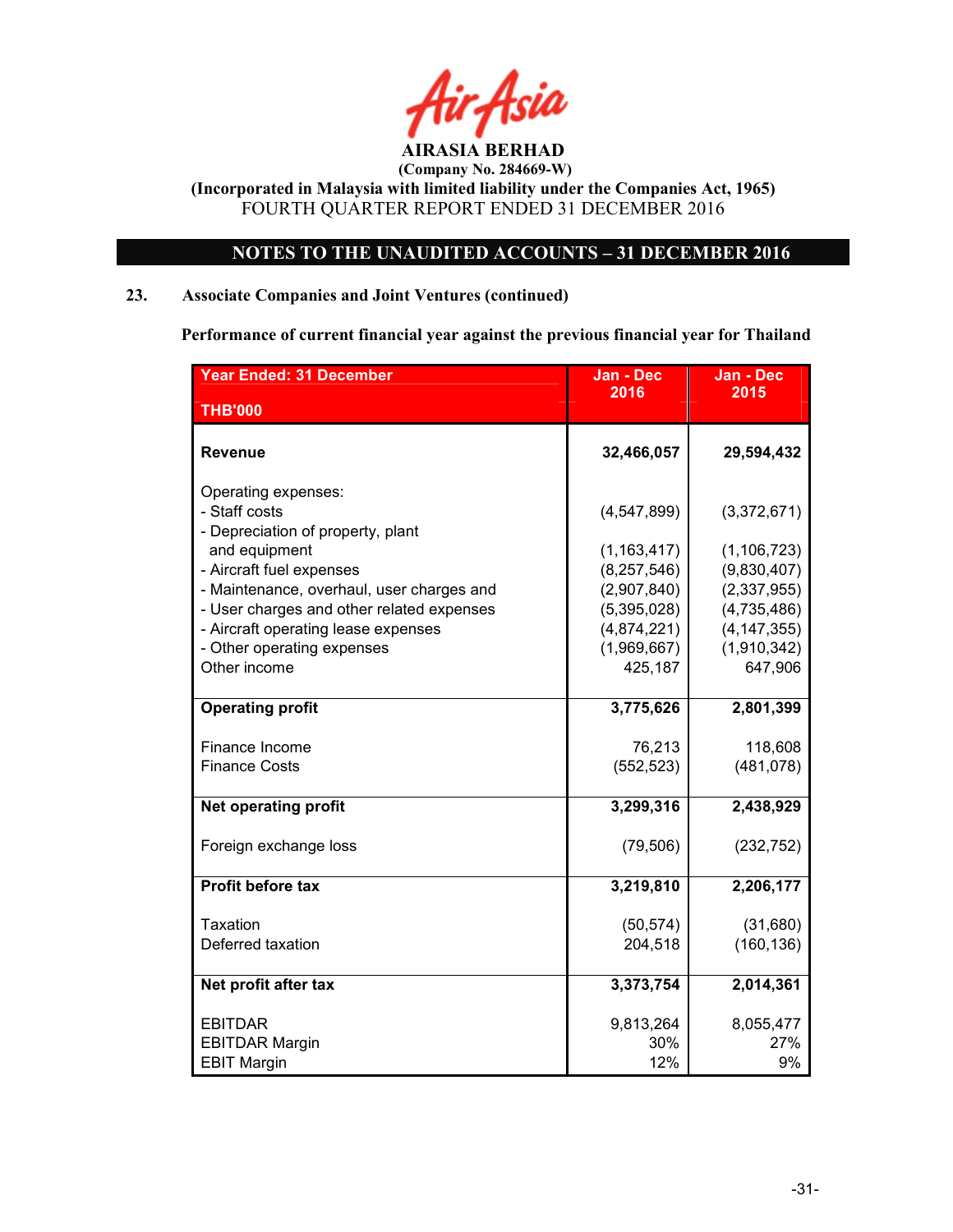

(Incorporated in Malaysia with limited liability under the Companies Act, 1965) FOURTH QUARTER REPORT ENDED 31 DECEMBER 2016

### NOTES TO THE UNAUDITED ACCOUNTS – 31 DECEMBER 2016

### 23. Associate Companies and Joint Ventures (continued)

### Balance Sheet

| Year Ended: 31 December               | 2016       | 2015         |
|---------------------------------------|------------|--------------|
| <b>THB'000</b>                        |            |              |
|                                       |            |              |
| Property, Plant & Equipment           | 20,363,103 | 18, 135, 082 |
| Intangible assets, net                | 15,463     | 12,195       |
| Other non current assets              | 1,040,698  | 1,001,821    |
| Inventory                             | 118,176    | 92,596       |
| Aircraft maintenance reserves         | 2,665,544  | 1,066,380    |
| Other Debtors & Prepayments           | 1,100,006  | 815,682      |
| Amounts due from related parties      | 804,788    | 326,209      |
| Cash & Short Term Deposits            | 6,631,016  | 7,557,622    |
| <b>Total Assets</b>                   | 32,738,795 | 29,007,587   |
|                                       |            |              |
| Sales In Advance                      | 4,238,146  | 4,030,229    |
| <b>Other Creditors &amp; Accruals</b> | 3,011,170  | 2,253,575    |
| Amounts Owing to Related Party        | 437,469    | 917,878      |
| Deferred tax liabilities              | 307,431    | 511,948      |
| <b>Borrowings</b>                     | 1,832,753  |              |
| Finance lease liabilities             | 13,622,465 | 14,036,839   |
| <b>Total Liabilities</b>              | 23,449,434 | 21,750,469   |
|                                       |            |              |
| Share Capital                         | 435,556    | 435,556      |
| <b>Share Premium</b>                  | 2,628,786  | 2,628,786    |
| <b>Retained Earnings</b>              | 6,225,019  | 4, 192, 776  |
| <b>Total Equity</b>                   | 9,289,361  | 7,257,118    |

### ii) Associate Company - PT Indonesia AirAsia ("Indonesia AirAsia")

Indonesia AirAsia is an associate company owned 49% by AirAsia Berhad. As such it is accounted for using the equity method, as permitted by the Malaysian Accounting Standards Board MFRS128, Investments in Associates

Indonesia AirAsia recorded revenue of IDR972.0 billion in 4Q16, 11% lower as compared to the IDR1,091.5 billion achieved in 4Q15. The drop in revenue is mainly attributable to the reduction in fleet size operated by Indonesia AirAsia as capacity reduced 16% as compared to 4Q15. Passengers carried by Indonesia AirAsia decreased 13% year-on-year while the seat load factor increased 3 percentage points to 83%.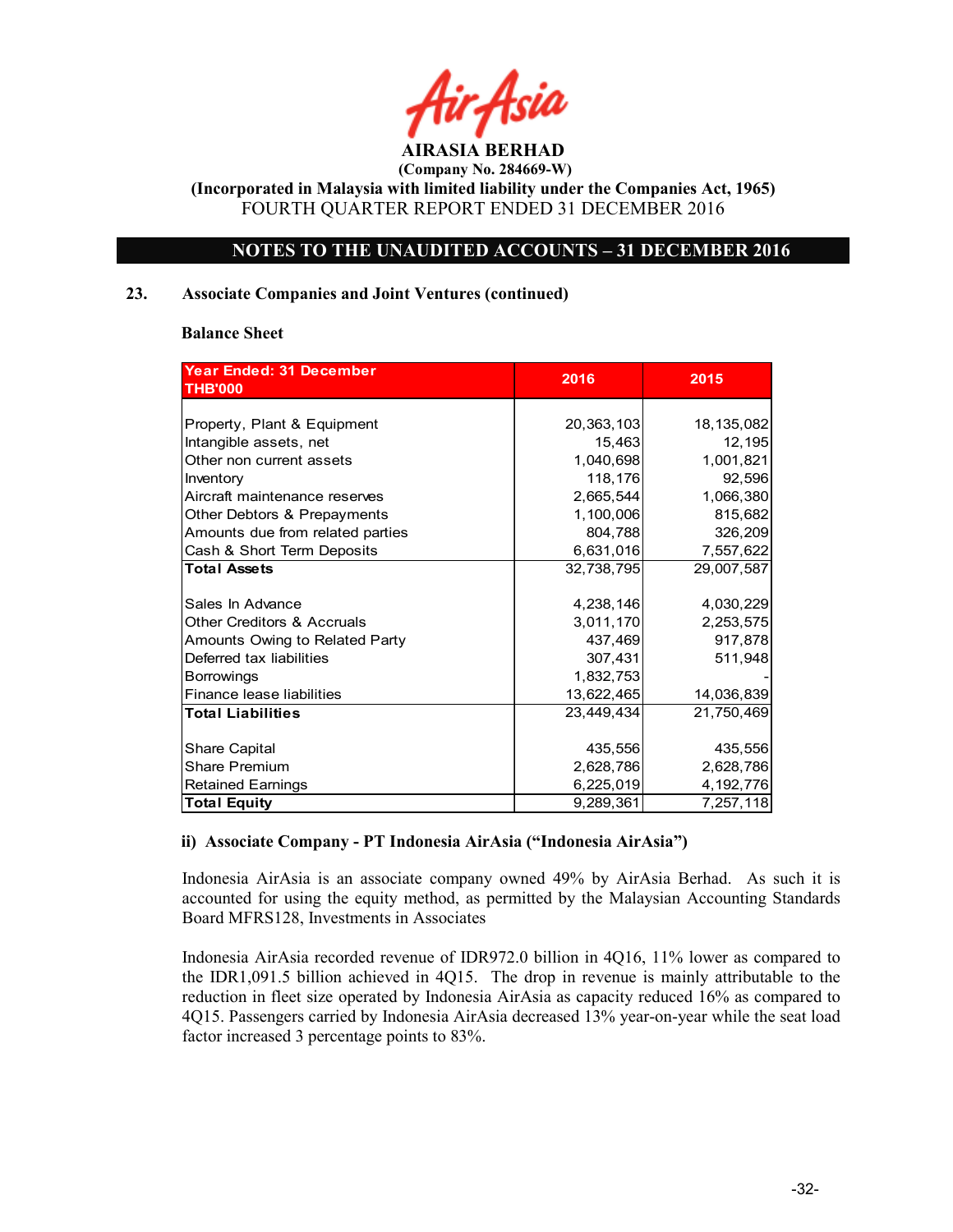

(Incorporated in Malaysia with limited liability under the Companies Act, 1965) FOURTH QUARTER REPORT ENDED 31 DECEMBER 2016

### NOTES TO THE UNAUDITED ACCOUNTS – 31 DECEMBER 2016

### 23. Associate Companies and Joint Ventures (continued)

### ii) Associate Company - PT Indonesia AirAsia ("Indonesia AirAsia") (continued)

Indonesia AirAsia recorded an operating profit of IDR90.6 billion in 4Q16, compared to an operating profit of IDR157.7 billion in 4Q15. Indonesia AirAsia recorded a net loss of IDR233.0 billion in 4Q16 as compared to a net loss of IDR145.7 billion in 4Q15.

In the full year 2016, Indonesia AirAsia recorded revenue of IDR3,853.6 billion, 23% lower as compared to the IDR5,033.9 billion achieved in FY15. The drop in revenue is mainly attributable to the reduction in fleet size operated by Indonesia AirAsia as capacity reduced 32% as compared to FY15. Passengers carried by Indonesia AirAsia decreased 23% year-onyear while the seat load factor increased 10 percentage points to 84%.

Indonesia AirAsia recorded an operating profit of IDR183.0 billion in FY16, compared to an operating loss of IDR728.0 billion in FY15. Indonesia AirAsia recorded a net profit of IDR212.2 billion in FY16 as compared to a net loss of IDR1,512.5billion in FY15.

In April 2016, Indonesia AirAsia finalized its statutory audit for the financial year ended 31 December 2015 where additional audit adjustments were made. Included in the audit adjustments was IDR710.0 billion deferred tax income which reduced the net losses of Indonesia AirAsia in the previous financial year. After taking into consideration the late audit adjustments and the net profits recorded by Indonesia AirAsia in 1Q16, AirAsia Berhad's share of the results of Indonesia AirAsia of RM122.7 million has been equity accounted in the income statement of AirAsia Berhad in 1Q16.

AirAsia Berhad has equity accounted a net loss of of RM34.3 million (RM172.7 million in the quarter ended 31 December 2015) in the current period, as reflected in the AirAsia Berhad income statement.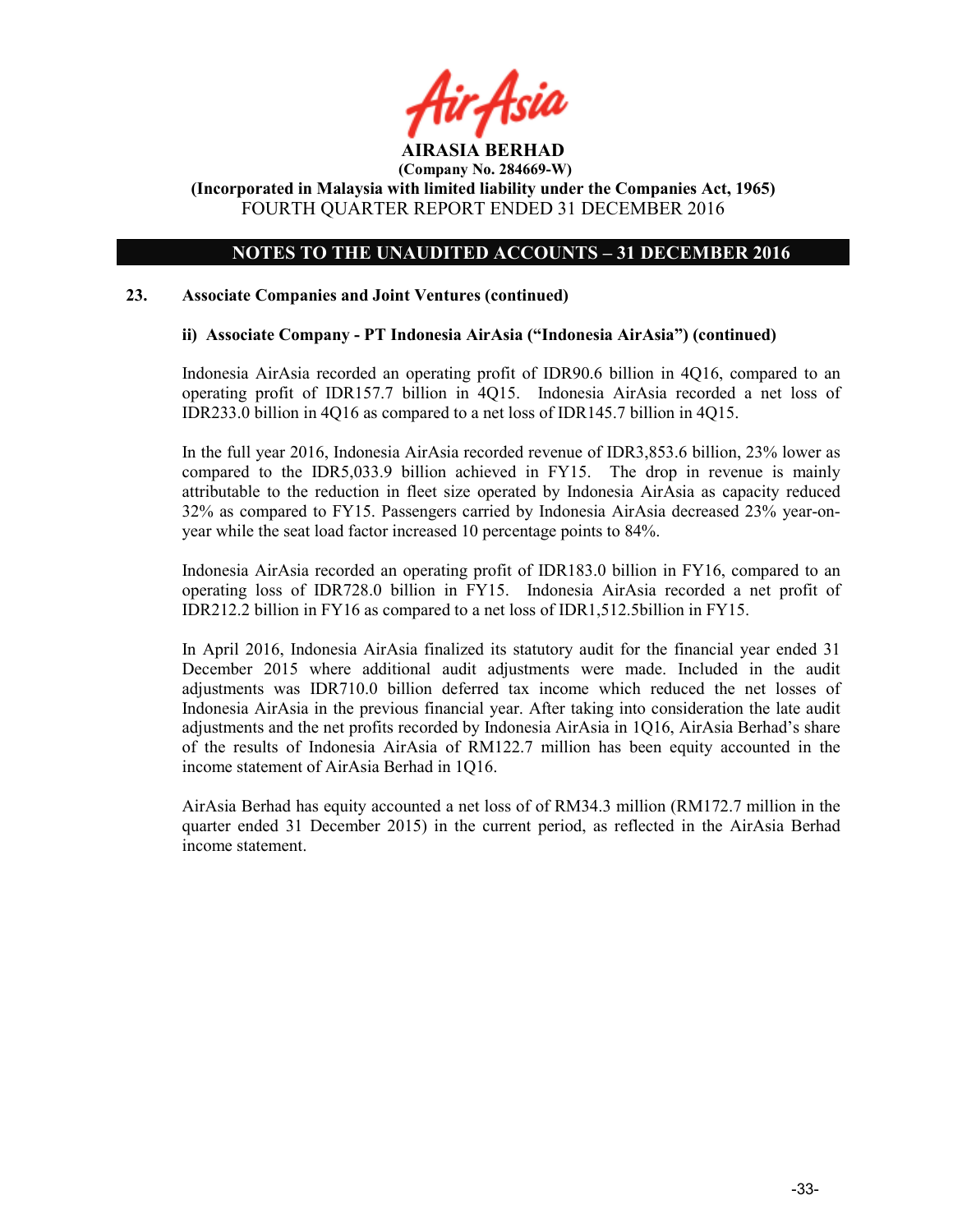

### NOTES TO THE UNAUDITED ACCOUNTS – 31 DECEMBER 2016

### 23. Associate Companies and Joint Ventures (continued)

Performance indicator for Indonesia operations for current quarter against the same quarter last year

| <b>Quarter Ended: 31 December</b>  | Oct - Dec<br>2016 | Oct - Dec<br>2015 | <b>Change</b><br>$y$ -o-y |
|------------------------------------|-------------------|-------------------|---------------------------|
|                                    |                   |                   |                           |
|                                    |                   |                   |                           |
| Passengers Carried                 | 1,121,830         | 1,284,829         | $-13%$                    |
| Capacity                           | 1,349,640         | 1,604,700         | $-16%$                    |
| Seat Load Factor                   | 83%               | 80%               | 3 ppt                     |
| RPK (million)                      | 1,605             | 1,849             | $-13%$                    |
| ASK (million)                      | 1,941             | 2,318             | $-16%$                    |
| Average Fare (IDR)                 | 682,369           | 700,179           | $-3%$                     |
| Ancillary Income Per Pax (IDR)     | 173,566           | 174,061           | 0%                        |
| Unit Passenger Revenue (IDR)       | 855,935           | 874,240           | $-2%$                     |
| Revenue / ASK (IDR)                | 500.77            | 470.92            | 6%                        |
| Revenue / ASK (US cents)           | 3.75              | 3.53              | 6%                        |
| Cost / ASK (IDR)                   | 471.14            | 377.11            | 25%                       |
| Cost / ASK (US cents)              | 3.53              | 2.82              | 25%                       |
| Cost / ASK-ex Fuel (IDR)           | 339.46            | 246.68            | 38%                       |
| Cost / ASK-ex Fuel (US cents)      | 2.54              | 1.85              | 38%                       |
| Aircraft (end of period)           | 14                | 17                | $-18%$                    |
| Average Stage Length (km)          | 1,308             | 1,323             | $-1%$                     |
| Number of Flights                  | 7,498             | 8,915             | $-16%$                    |
| Fuel Consumed (Barrels)            | 309,839           | 371,848           | $-17%$                    |
| Average Fuel Price (US\$ / Barrel) | 62                | 61                | 1%                        |

Exchange Rate: USD:IDR – 13,358 - prior year US cents figures are restated at the current period average exchange rate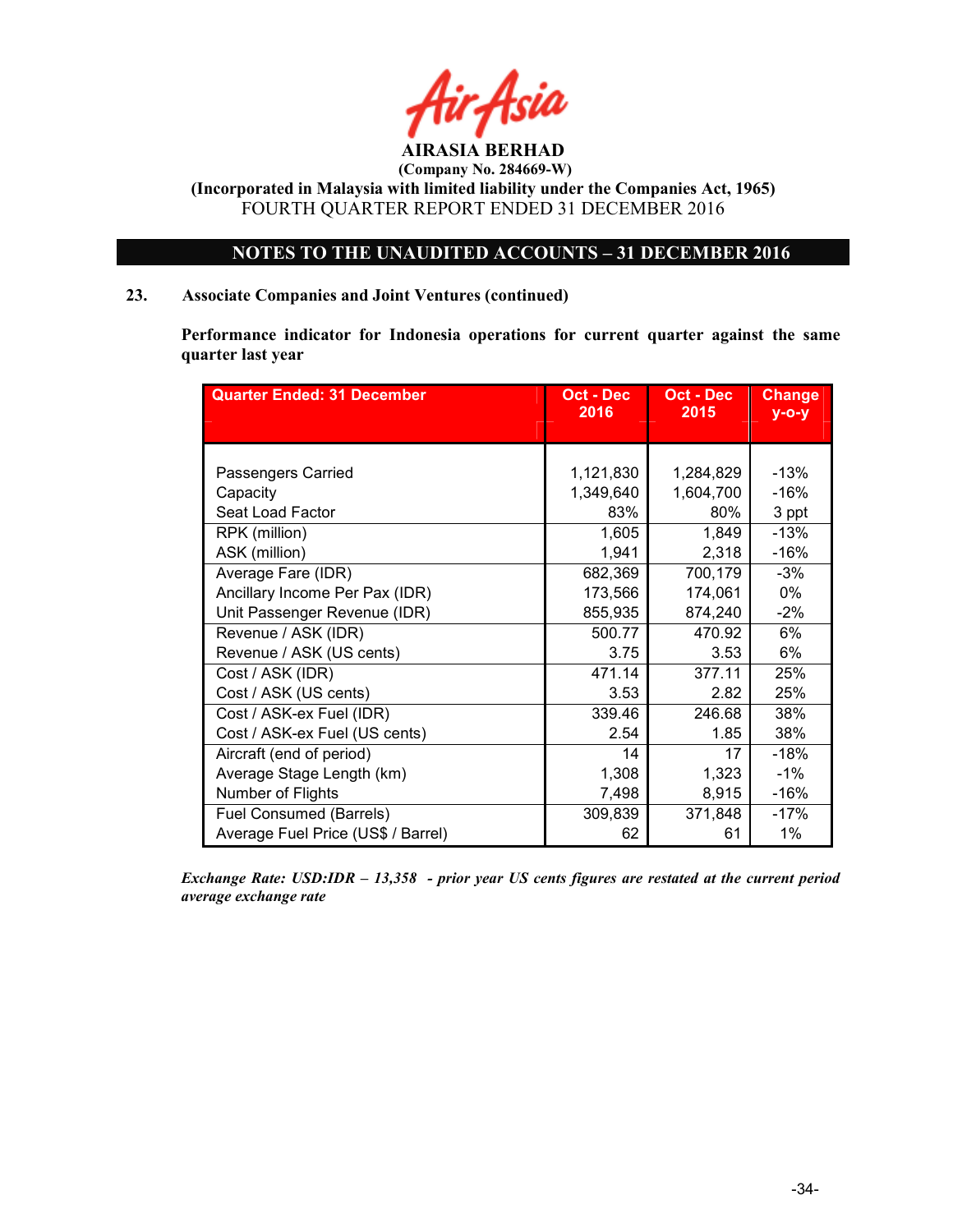

### NOTES TO THE UNAUDITED ACCOUNTS – 31 DECEMBER 2016

### 23. Associate Companies and Joint Ventures (continued)

Performance indicator for Indonesia operations for current financial year against the previous financial year

| <b>Year Ended: 31 December</b>     | Jan - Dec<br>2016 | Jan - Dec<br>2015 | <b>Change</b><br>$y - o - y$ |
|------------------------------------|-------------------|-------------------|------------------------------|
|                                    |                   |                   |                              |
|                                    |                   |                   |                              |
| Passengers Carried                 | 4,700,353         | 6,097,771         | $-23%$                       |
| Capacity                           | 5,615,640         | 8,228,160         | $-32%$                       |
| Seat Load Factor                   | 84%               | 74%               | 10 ppt                       |
| RPK (million)                      | 6,721             | 8,354             | $-20%$                       |
| ASK (million)                      | 8,083             | 11,135            | $-27%$                       |
| Average Fare (IDR)                 | 650,706           | 662,871           | $-2%$                        |
| Ancillary Income Per Pax (IDR)     | 173,879           | 169,667           | 2%                           |
| Unit Passenger Revenue (IDR)       | 824,585           | 832,537           | $-1%$                        |
| Revenue / ASK (IDR)                | 476.76            | 452.07            | 5%                           |
| Revenue / ASK (US cents)           | 3.58              | 3.39              | 5%                           |
| Cost / ASK (IDR)                   | 469.78            | 534.69            | $-12%$                       |
| Cost / ASK (US cents)              | 3.52              | 4.01              | $-12%$                       |
| Cost / ASK-ex Fuel (IDR)           | 326.11            | 352.01            | -7%                          |
| Cost / ASK-ex Fuel (US cents)      | 2.45              | 2.64              | -7%                          |
| Aircraft (end of period)           | 14                | 17                | $-18%$                       |
| Average Stage Length (km)          | 1,309             | 1,254             | 4%                           |
| Number of Flights                  | 31,198            | 45,712            | $-32%$                       |
| Fuel Consumed (Barrels)            | 1,278,849         | 1,749,959         | $-27%$                       |
| Average Fuel Price (US\$ / Barrel) | 68                | 87                | $-22%$                       |

Exchange Rate: USD:IDR – 13,330 - prior year US cents figures are restated at the current period average exchange rate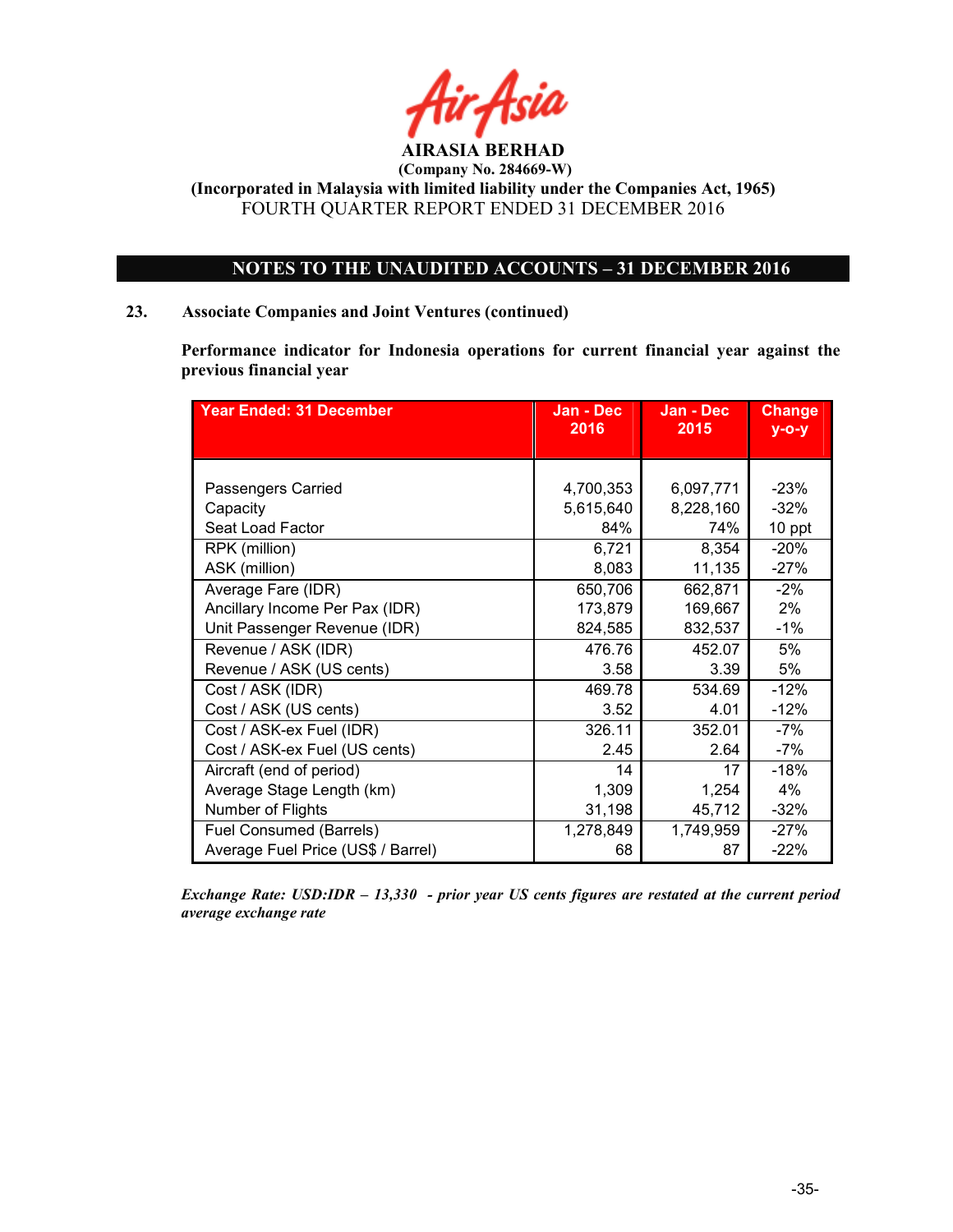

### NOTES TO THE UNAUDITED ACCOUNTS – 31 DECEMBER 2016

### 23. Associate Companies and Joint Ventures (continued)

Performance of current quarter against the same quarter last year for Indonesia

| <b>Oct - Dec</b> | <b>Oct - Dec</b>                                                                                     |
|------------------|------------------------------------------------------------------------------------------------------|
|                  | 2015                                                                                                 |
|                  |                                                                                                      |
| 971,992          | 1,091,482                                                                                            |
|                  |                                                                                                      |
| (152, 889)       | (179, 048)                                                                                           |
| (22, 435)        | (23,956)                                                                                             |
| (255, 586)       | (302, 290)                                                                                           |
| (143, 795)       | (173, 527)                                                                                           |
| (146, 660)       | (141, 709)                                                                                           |
|                  | (188, 032)                                                                                           |
|                  | 4,825                                                                                                |
|                  | 69,938                                                                                               |
|                  |                                                                                                      |
|                  | 157,683                                                                                              |
|                  | 412                                                                                                  |
| (34, 319)        | 59,350                                                                                               |
|                  |                                                                                                      |
| 57,517           | 217,445                                                                                              |
|                  |                                                                                                      |
|                  | (1,097,596)                                                                                          |
| (232, 987)       | (880, 151)                                                                                           |
|                  |                                                                                                      |
|                  | 734,481                                                                                              |
|                  |                                                                                                      |
|                  | (145, 670)                                                                                           |
|                  | 355,166                                                                                              |
| 26%              | 33%                                                                                                  |
| 9%               | 14%                                                                                                  |
|                  | 2016<br>(194, 967)<br>(67, 607)<br>102,567<br>90,620<br>1,216<br>(290, 504)<br>(232, 987)<br>256,850 |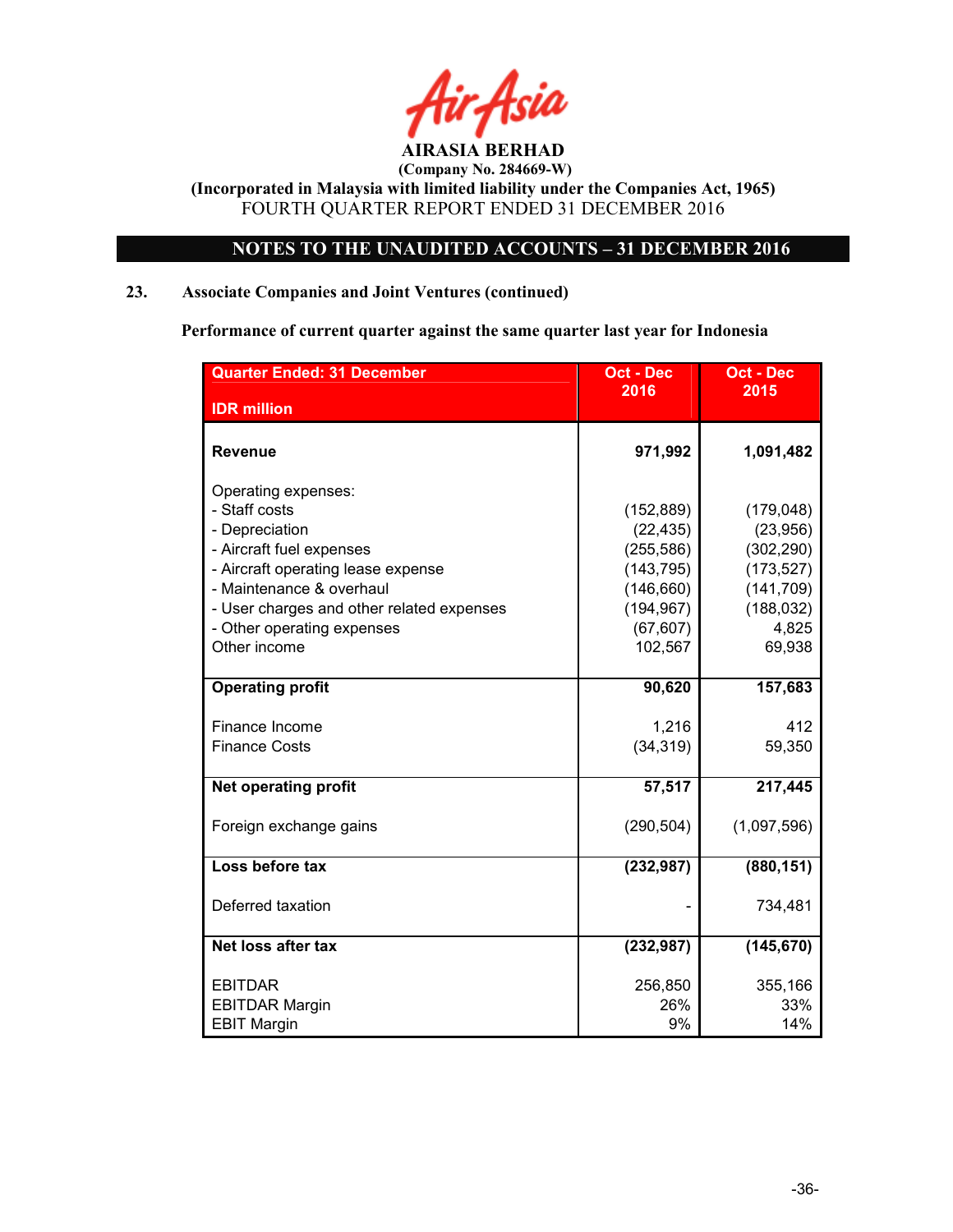

### NOTES TO THE UNAUDITED ACCOUNTS – 31 DECEMBER 2016

### 23. Associate Companies and Joint Ventures (continued)

Performance of current financial year against the previous financial year for Indonesia

| <b>Year Ended: 31 December</b>            | <b>Jan - Dec 2016</b> | <b>Jan - Dec 2015</b> |
|-------------------------------------------|-----------------------|-----------------------|
| <b>IDR</b> million                        |                       |                       |
| <b>Revenue</b>                            | 3,853,613             | 5,033,853             |
| Operating expenses:<br>- Staff costs      | (652, 559)            | (697, 950)            |
| - Depreciation                            | (90, 489)             | (98, 657)             |
| - Aircraft fuel expenses                  | (1, 161, 299)         | (2,034,162)           |
| - Aircraft operating lease expense        | (589, 991)            | (1, 153, 303)         |
| - Maintenance & overhaul                  | (599, 384)            | (761, 216)            |
| - User charges and other related expenses | (820, 406)            | (823, 967)            |
| - Other operating expenses                | (277, 683)            | (282, 278)            |
| Other income                              | 521,151               | 89,650                |
| <b>Operating profit/(loss)</b>            | 182,953               | (728, 030)            |
| Finance Income                            | 2,898                 | 2,729                 |
| <b>Finance Costs</b>                      | (129, 457)            | (194, 684)            |
| Net operating profit/(loss)               | 56,394                | (919, 985)            |
| Foreign exchange gains/(losses)           | 155,782               | (1,327,004)           |
| Profit/(loss) before tax                  | 212,176               | (2, 246, 989)         |
| Deferred taxation                         |                       | 734,481               |
| Profit/(loss) after tax                   | 212,176               | (1,512,508)           |
| <b>EBITDAR</b>                            | 863,433               | 523,930               |
| <b>EBITDAR Margin</b>                     | 22%                   | 10%                   |
| <b>EBIT Margin</b>                        | 5%                    | $-14%$                |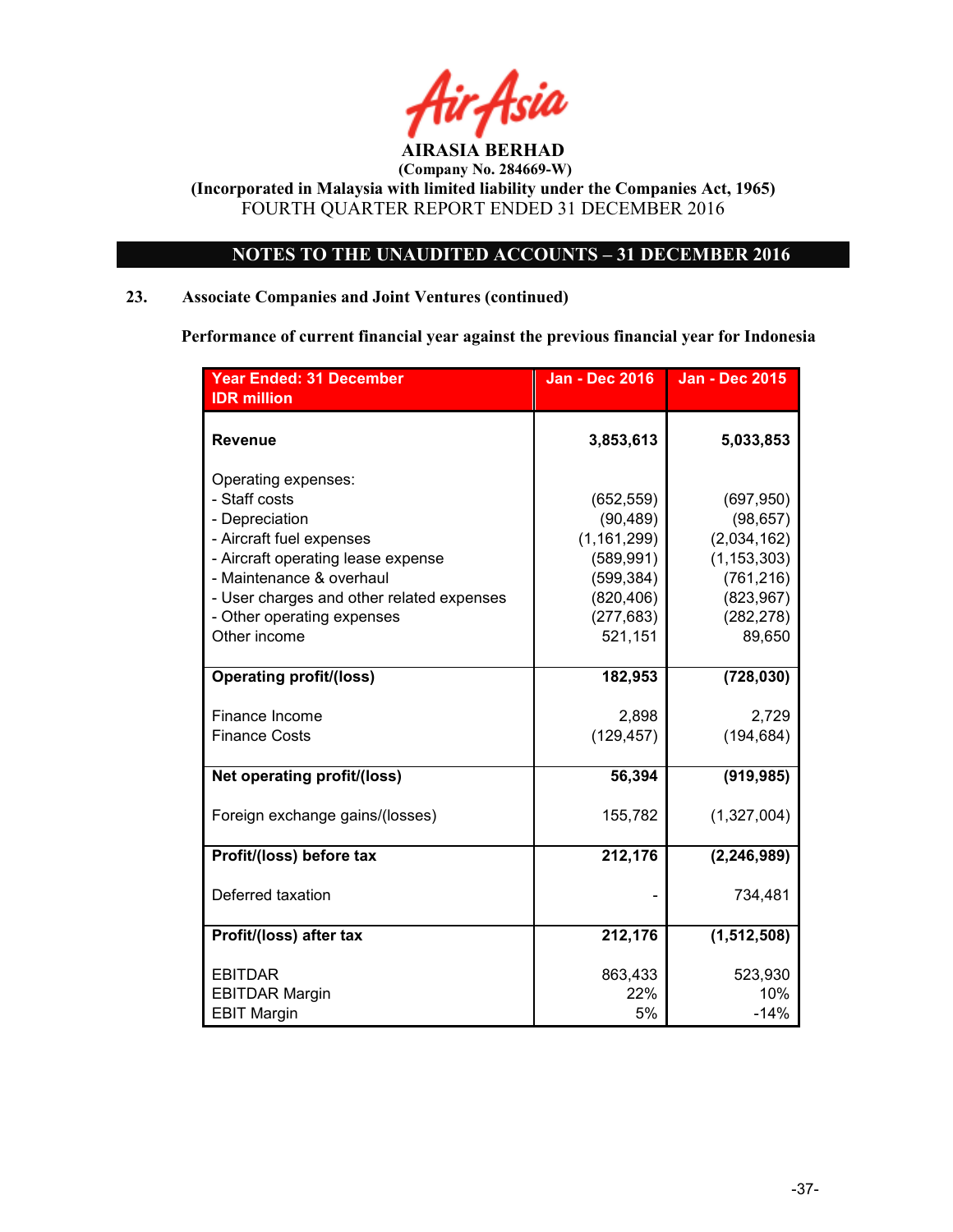

(Incorporated in Malaysia with limited liability under the Companies Act, 1965) FOURTH QUARTER REPORT ENDED 31 DECEMBER 2016

### NOTES TO THE UNAUDITED ACCOUNTS – 31 DECEMBER 2016

### 23. Associate Companies and Joint Ventures (continued)

### Balance Sheet

| <b>Year Ended: 31 December</b>        | 2016        | 2015        |
|---------------------------------------|-------------|-------------|
| <b>IDR</b> million                    |             |             |
|                                       |             |             |
| Property, Plant & Equipment           | 1,467,683   | 1,443,857   |
| Inventory                             | 29,004      | 24,115      |
| Other Debtors & Prepayments           | 671,104     | 511,732     |
| Amounts Owing from Related Parties    | 79,538      | 55,300      |
| Deferred tax assets                   | 835,597     | 835,597     |
| Maintenance Reserves                  | 467,858     | 358,994     |
| Cash & Short Term Deposits            | 283,524     | 54,669      |
| <b>Total Assets</b>                   | 3,834,308   | 3,284,264   |
|                                       |             |             |
| Sales In Advance                      | 529,102     | 533,548     |
| <b>Other Creditors &amp; Accruals</b> | 428,503     | 504,887     |
| Amounts Owing to Related Party        | 759,055     | 3,128,920   |
| Employee benefits liability           | 194,362     | 179,428     |
| Finance lease payable                 | 1,317,830   | 1,586,201   |
| <b>Total Liabilities</b>              | 3,228,850   | 5.932,984   |
|                                       |             |             |
| Share Capital                         | 180,000     | 180,000     |
| <b>Perpetual Capital Security</b>     | 5,100,000   | 2,058,000   |
| <b>Retained Earnings</b>              | (4,674,542) | (4,886,720) |
| Total Equity                          | 605,458     | (2,648,720) |

### iii) Associate Company – Philippines AirAsia (formerly known as AirAsia Inc.) and Philippines AirAsia Inc. (formerly known as Zest Airways Inc.)

Philippines AirAsia and Philippines AirAsia Inc. are collectively referred to as "AirAsia Philippines". Philippines AirAsia is an associate company which is incorporated in the Republic of the Philippines and is 40% owned by AirAsia Berhad. Philippines AirAsia Inc. is an associate company of Philippines AirAsia and is 49% owned by Philippines AirAsia.

AirAsia Philippines recorded revenue of PHP3,106.6 million in 4Q16, 36% higher as compared to the PHP2,285.8 million achieved in 4Q15. The increase in revenue can be attributed to higher passenger volumes which increased by 19% year-on-year and the increase in average fare by 17% year-on-year. Passengers carried by AirAsia Philippines increased 19% as capacity increased 13% year-on-year while the seat load factor increased by 4 percentage points to 85% as compared to 4Q15.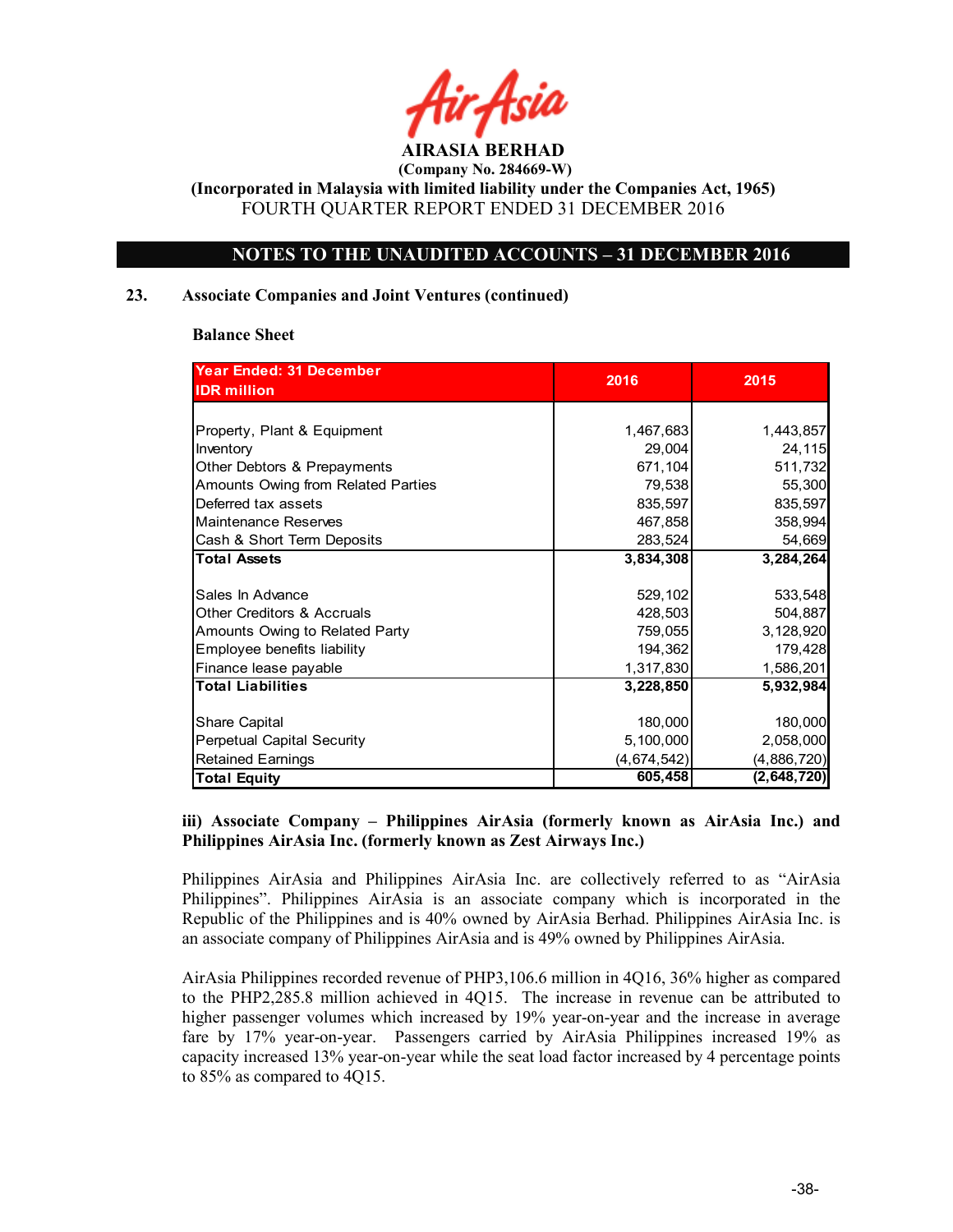

### NOTES TO THE UNAUDITED ACCOUNTS – 31 DECEMBER 2016

### 23. Associate Companies and Joint Ventures (continued)

AirAsia Philippines recorded an operating loss of PHP576.1 million in 4Q16, compared to an operating loss of PHP110.6 million in 4Q15. The net loss position of AirAsia Philippines was PHP1,406.5 million as compared to PHP118.8 million loss in 4Q15.

In the full year 2016, AirAsia Philippines recorded revenue of PHP10,814.6 million, 21% higher as compared to the PHP8,929.4 million achieved in FY15. The positive growth in revenue can be attributed to higher passenger volumes which increased by 11% year-on-year and the increase in average fare by 16% year-on-year. Passengers carried by AirAsia Philippines increased 11% as capacity increased 3% year-on-year while the seat load factor increased by 6 percentage points to 87% as compared to FY15.

AirAsia Philippines recorded an operating loss of PHP1,834.6 million in FY16, compared to an operating loss of PHP2,076.5 million in FY15. The net loss position of AirAsia Philippines was PHP3,056.8 million in FY16 as compared to PHP3,091.0 million loss in FY15.

Philippines AirAsia recorded a net loss of RM31.7 million in the quarter under review and a net loss of RM141.7 million in the full year 2016. A total of RM56.7 million is equity accounted in the financial statements of AirAsia Berhad in the current financial period including a total of RM48.8 million of previously unrecognized losses.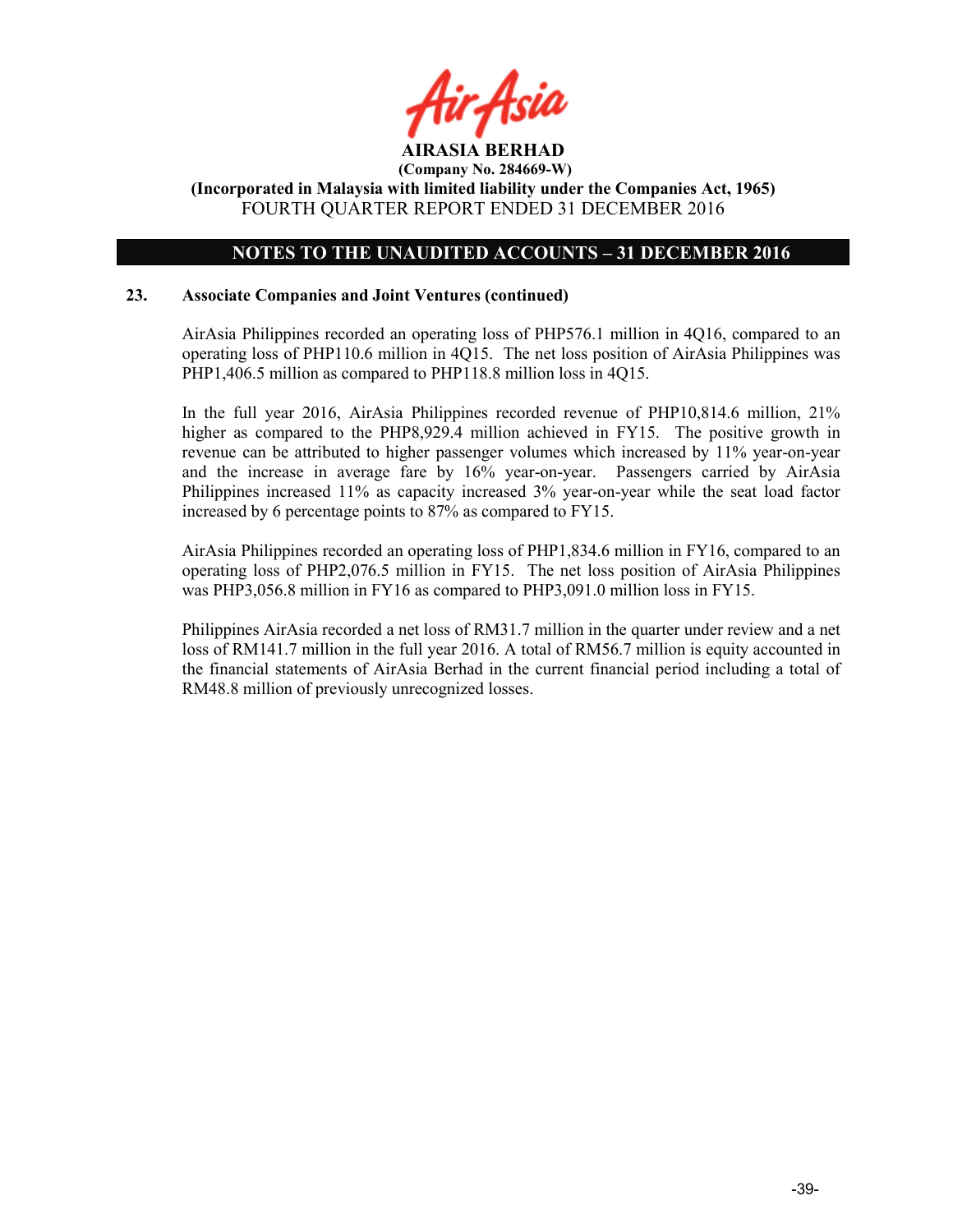

### NOTES TO THE UNAUDITED ACCOUNTS – 31 DECEMBER 2016

### 23. Associate Companies and Joint Ventures (continued)

Performance indicator for the amalgamated AirAsia Philippines operations for current quarter against the same quarter last year

| <b>Quarter Ended: 31 December</b>  | Oct - Dec<br>2016 | Oct - Dec<br>2015 | <b>Change</b><br>$y$ -o-y |
|------------------------------------|-------------------|-------------------|---------------------------|
|                                    |                   |                   |                           |
|                                    |                   |                   |                           |
| Passengers Carried                 | 1,040,811         | 871,225           | 19%                       |
| Capacity                           | 1,218,780         | 1,077,480         | 13%                       |
| Seat Load Factor                   | 85%               | 81%               | 4 ppt                     |
| RPK (million)                      | 1,251             | 921               | 36%                       |
| ASK (million)                      | 1,473             | 1,135             | 30%                       |
| Average Fare (PHP)                 | 2,516             | 2,153             | 17%                       |
| Ancillary Income Per Pax (PHP)     | 497               | 439               | 13%                       |
| Unit Passenger Revenue (PHP)       | 3,013             | 2,593             | 16%                       |
| Revenue / ASK (PHP)                | 2.11              | 2.01              | 5%                        |
| Revenue / ASK (US cents)           | 4.28              | 4.09              | 5%                        |
| Cost / ASK (PHP)                   | 2.54              | 2.15              | 18%                       |
| Cost / ASK (US cents)              | 5.15              | 4.37              | 18%                       |
| Cost / ASK-ex Fuel (PHP)           | 1.90              | 1.36              | 40%                       |
| Cost / ASK-ex Fuel (US cents)      | 3.86              | 2.75              | 40%                       |
| Aircraft (end of period)           | 14                | 14                | $0\%$                     |
| Average Stage Length (km)          | 1,216             | 1,055             | 15%                       |
| Number of Flights                  | 6,771             | 5,986             | 13%                       |
| Fuel Consumed (Barrels)            | 268,333           | 233,365           | 15%                       |
| Average Fuel Price (US\$ / Barrel) | 71                | 79                | $-11%$                    |

Exchange Rate: USD:PHP – 49.3 - prior year US cents figures are restated at the current period average exchange rate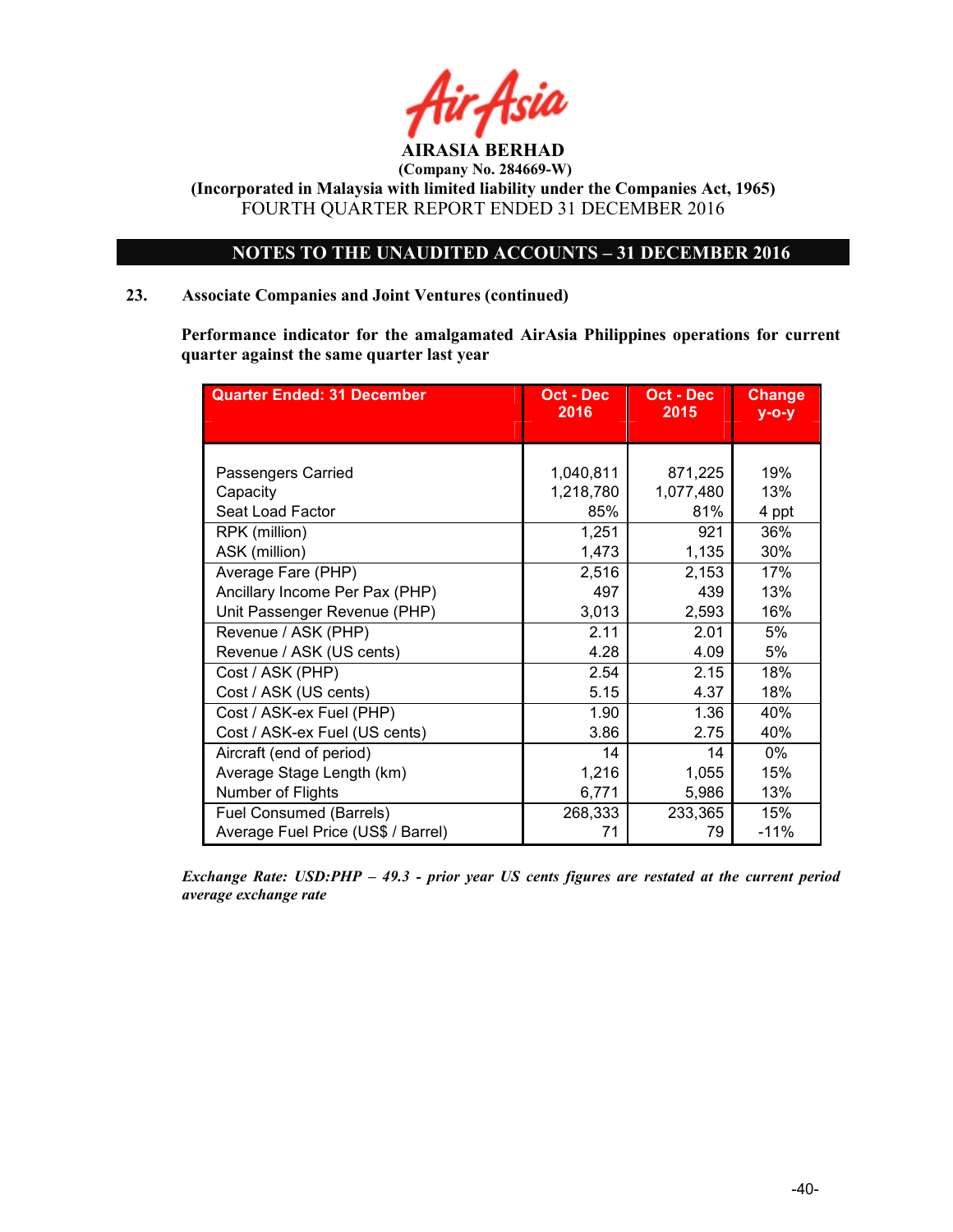

### NOTES TO THE UNAUDITED ACCOUNTS – 31 DECEMBER 2016

### 23. Associate Companies and Joint Ventures (continued)

Performance indicator for the amalgamated AirAsia Philippines operations for current financial year against the previous financial year

| <b>Year Ended: 31 December</b>                     | Jan - Dec<br>2016             | Jan - Dec<br>2015             | <b>Change</b><br>$y - o - y$ |
|----------------------------------------------------|-------------------------------|-------------------------------|------------------------------|
|                                                    |                               |                               |                              |
| Passengers Carried<br>Capacity<br>Seat Load Factor | 3,990,986<br>4,609,260<br>87% | 3,592,813<br>4,461,300<br>81% | 11%<br>3%<br>6 ppt           |
| RPK (million)                                      | 4,365                         | 3,574                         | 22%                          |
| ASK (million)                                      | 5,103                         | 4,476                         | 14%                          |
| Average Fare (PHP)                                 | 2,307                         | 1,985                         | 16%                          |
| Ancillary Income Per Pax (PHP)                     | 419                           | 448                           | -6%                          |
| Unit Passenger Revenue (PHP)                       | 2,726                         | 2,433                         | 12%                          |
| Revenue / ASK (PHP)                                | 2.12                          | 1.99                          | 6%                           |
| Revenue / ASK (US cents)                           | 4.45                          | 4.19                          | 6%                           |
| Cost / ASK (PHP)                                   | 2.53                          | 2.55                          | $-1%$                        |
| Cost / ASK (US cents)                              | 5.31                          | 5.35                          | $-1%$                        |
| Cost / ASK-ex Fuel (PHP)                           | 1.84                          | 1.62                          | 13%                          |
| Cost / ASK-ex Fuel (US cents)                      | 3.86                          | 3.41                          | 13%                          |
| Aircraft (end of period)                           | 14                            | 14                            | 0%                           |
| Average Stage Length (km)                          | 1,109                         | 1,006                         | 10%                          |
| Number of Flights                                  | 25,607                        | 24,785                        | 3%                           |
| Fuel Consumed (Barrels)                            | 997,733                       | 909,610                       | 10%                          |
| Average Fuel Price (US\$ / Barrel)                 | 74                            | 95                            | $-23%$                       |

Exchange Rate: USD:PHP – 47.6 - prior year US cents figures are restated at the current period average exchange rate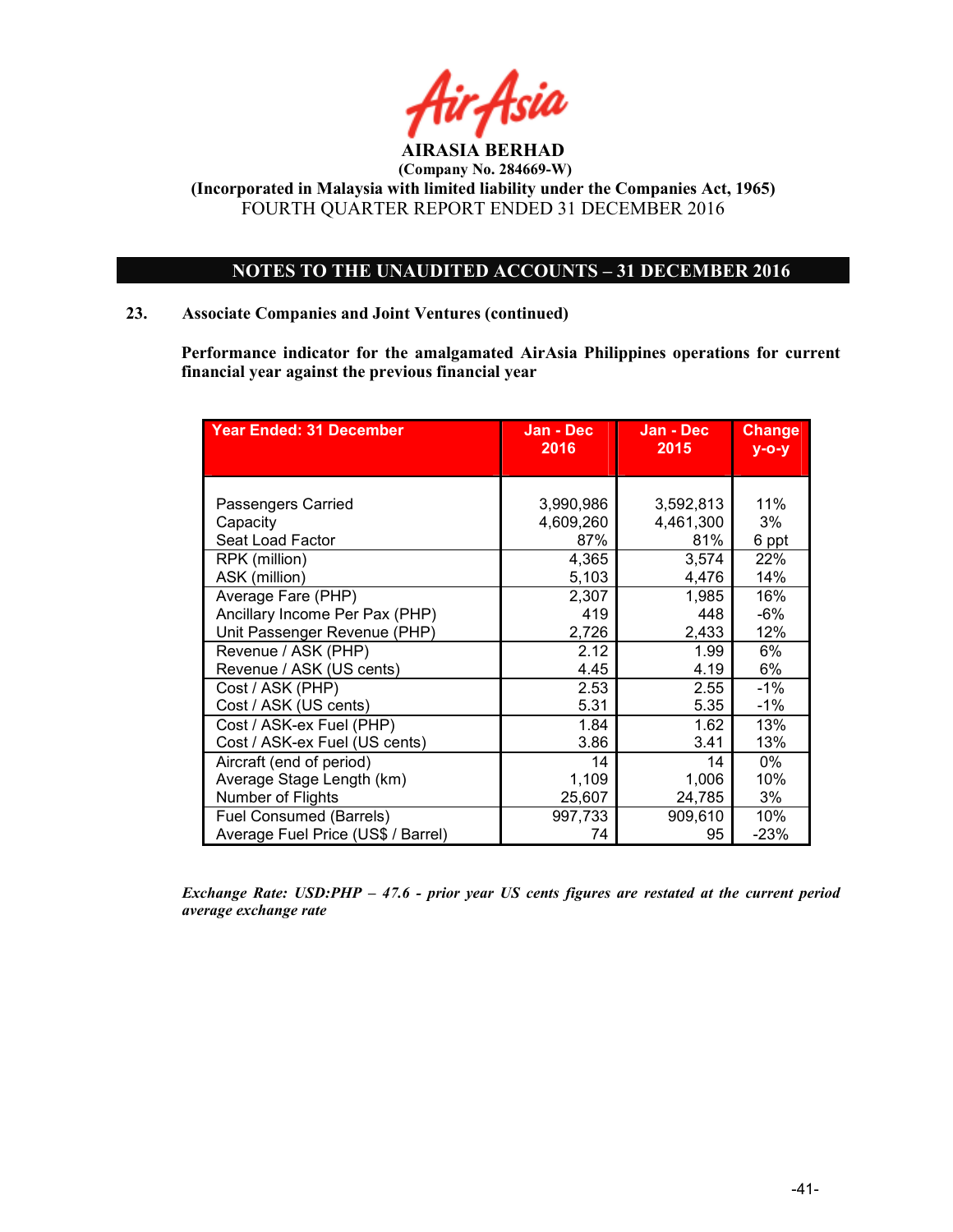

### NOTES TO THE UNAUDITED ACCOUNTS – 31 DECEMBER 2016

### 23. Associate Companies and Joint Ventures (continued)

Performance of current quarter against the same quarter last year for the amalgamated AirAsia Philippines operations

| <b>Quarter Ended: 31 December</b>                                                                             | <b>Oct - Dec</b><br>2016               | <b>Oct - Dec</b><br>2015               |
|---------------------------------------------------------------------------------------------------------------|----------------------------------------|----------------------------------------|
| <b>PHP'000</b>                                                                                                |                                        |                                        |
| Revenue                                                                                                       | 3,106,555                              | 2,285,834                              |
| Operating expenses:<br>- Staff costs<br>- Depreciation of property, plant                                     | (501, 433)                             | (399, 396)                             |
| and equipment<br>- Aircraft fuel expenses<br>- Maintenance & overhaul                                         | (58, 545)<br>(932, 389)<br>(639, 233)  | (104, 974)<br>(907,008)<br>(211, 631)  |
| -User charges and other related expenses<br>- Aircraft operating lease expenses<br>- Other operating expenses | (340, 279)<br>(456, 104)<br>(344, 918) | (350, 132)<br>(552, 596)<br>(216, 860) |
| Other income                                                                                                  | (409, 758)                             | 346,120                                |
| <b>Operating loss</b>                                                                                         | (576, 104)                             | (110, 643)                             |
| Finance Income<br><b>Finance Costs</b>                                                                        | 159<br>(54, 942)                       | 351<br>(49, 728)                       |
| <b>Net operating loss</b>                                                                                     | (630, 887)                             | (160, 020)                             |
| Foreign exchange loss/(gain)                                                                                  | (775, 642)                             | 41,229                                 |
| Loss before tax                                                                                               | (1,406,529)                            | (118, 791)                             |
| Taxation                                                                                                      |                                        |                                        |
| Net loss after tax                                                                                            | (1, 406, 529)                          | (118, 791)                             |
| <b>EBITDAR</b><br><b>EBITDAR Margin</b><br><b>EBIT Margin</b>                                                 | (61, 455)<br>$-2%$<br>$-19%$           | 546,927<br>24%<br>$-5%$                |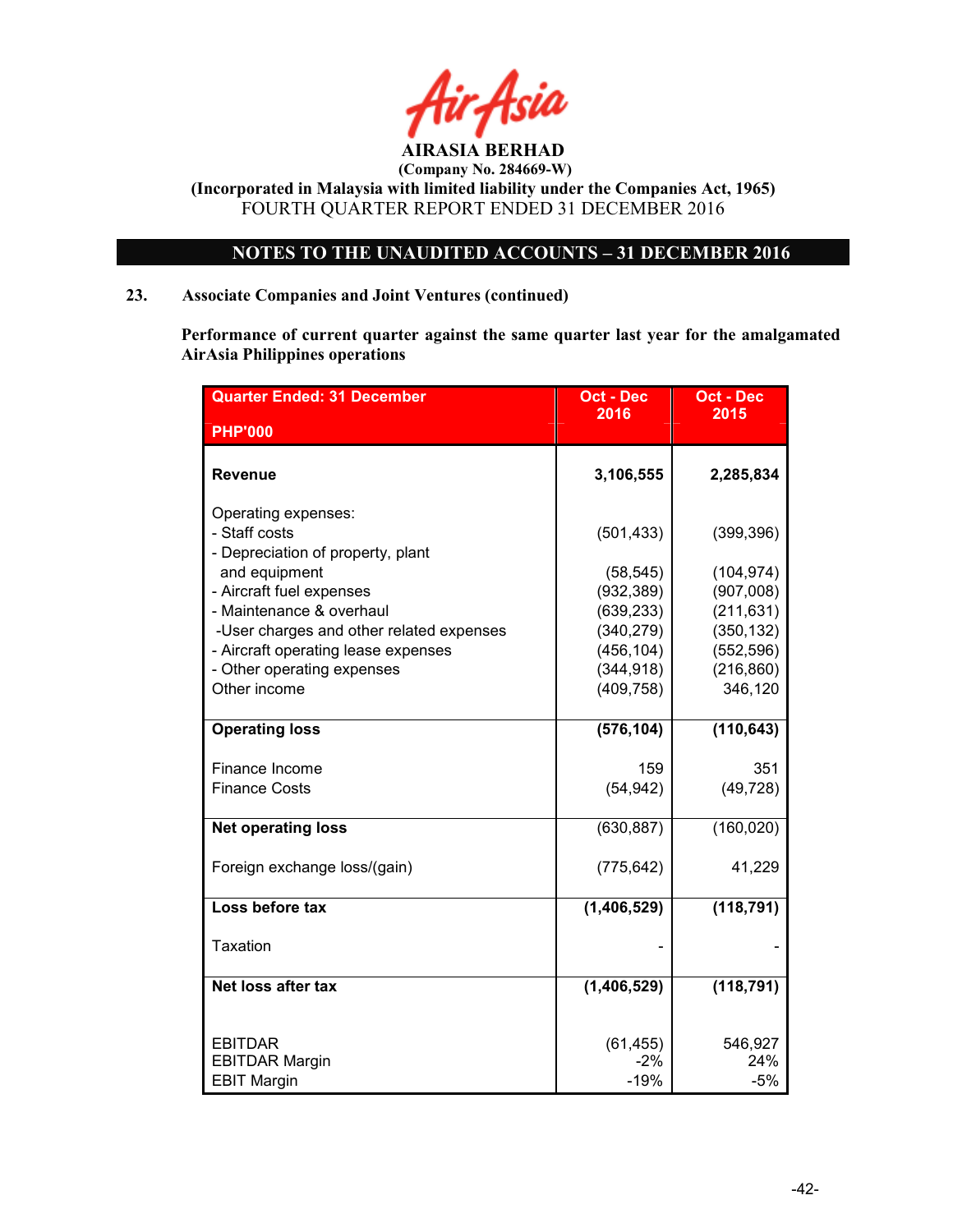

### NOTES TO THE UNAUDITED ACCOUNTS – 31 DECEMBER 2016

### 23. Associate Companies and Joint Ventures (continued)

Performance of current financial year against the previous financial year for the amalgamated AirAsia Philippines operations

| <b>Year Ended: 31 December</b>                                                                                                                                                                                                       | Jan - Dec                                                                               | Jan - Dec                                                                               |
|--------------------------------------------------------------------------------------------------------------------------------------------------------------------------------------------------------------------------------------|-----------------------------------------------------------------------------------------|-----------------------------------------------------------------------------------------|
| <b>PHP'000</b>                                                                                                                                                                                                                       | 2016                                                                                    | 2015                                                                                    |
| <b>Revenue</b>                                                                                                                                                                                                                       | 10,814,573                                                                              | 8,929,439                                                                               |
| Operating expenses:<br>- Staff costs<br>- Depreciation of property, plant<br>and equipment<br>- Aircraft fuel expenses<br>- Maintenance, overhaul, user charges and<br>other related expenses<br>- Aircraft operating lease expenses | (1,588,502)<br>(334, 745)<br>(3,509,572)<br>(2, 547, 865)<br>(1,464,797)<br>(1,645,526) | (1,467,069)<br>(423, 532)<br>(4, 131, 932)<br>(1,667,778)<br>(1,219,340)<br>(1,974,807) |
| - Other operating expenses<br>Other income                                                                                                                                                                                           | (751, 146)<br>(807, 052)                                                                | (679, 693)<br>558,227                                                                   |
| <b>Operating loss</b>                                                                                                                                                                                                                | (1,834,632)                                                                             | (2,076,485)                                                                             |
| Finance income<br>Finance costs                                                                                                                                                                                                      | 458<br>(248, 767)                                                                       | 577<br>(392, 947)                                                                       |
| <b>Net operating loss</b>                                                                                                                                                                                                            | (2,082,941)                                                                             | (2,468,855)                                                                             |
| Foreign exchange losses                                                                                                                                                                                                              | (973, 838)                                                                              | (622, 189)                                                                              |
| Loss before tax                                                                                                                                                                                                                      | (3,056,779)                                                                             | (3,091,044)                                                                             |
| <b>Taxation</b>                                                                                                                                                                                                                      |                                                                                         |                                                                                         |
| Net loss after tax                                                                                                                                                                                                                   | (3,056,779)                                                                             | (3,091,044)                                                                             |
| <b>EBITDAR</b><br><b>EBITDAR Margin</b><br><b>EBIT Margin</b>                                                                                                                                                                        | 145,639<br>1%<br>$-17%$                                                                 | 321,854<br>$4\%$<br>$-23%$                                                              |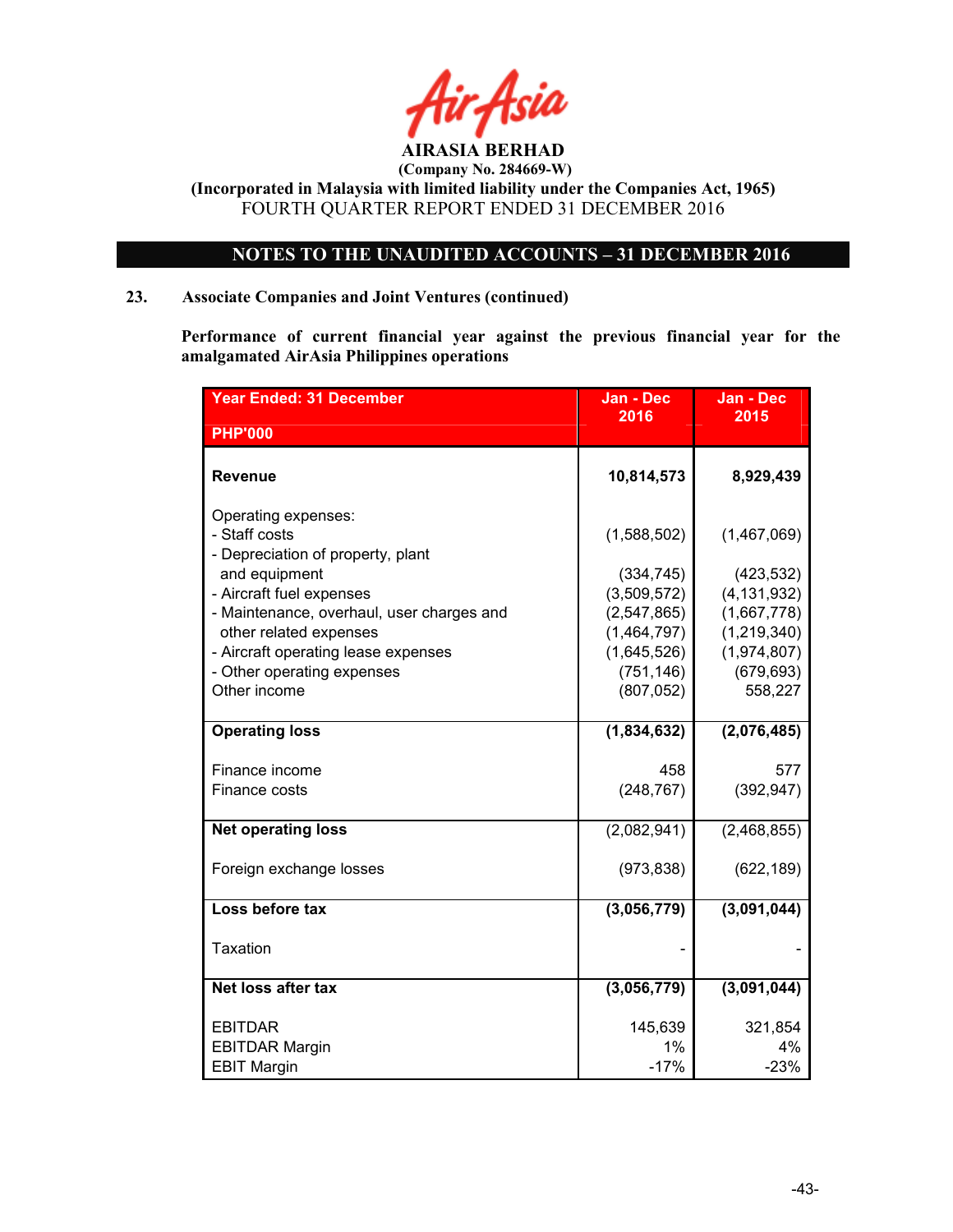

 (Company No. 284669-W) (Incorporated in Malaysia with limited liability under the Companies Act, 1965)

FOURTH QUARTER REPORT ENDED 31 DECEMBER 2016

### NOTES TO THE UNAUDITED ACCOUNTS – 31 DECEMBER 2016

### 23. Associate Companies and Joint Ventures (continued)

### Balance Sheet

| <b>Year Ended: 31 December</b><br><b>PHP'000</b> | 2016           | 2015           |
|--------------------------------------------------|----------------|----------------|
|                                                  |                |                |
| Property, Plant & Equipment                      | 626,139        | 2,468,158      |
| Inventory                                        | 106,572        | 126,876        |
| Other Debtors & Prepayments                      | 1,720,493      | 2,988,863      |
| Cash & Short Term Deposits                       | 333,700        | 150,390        |
| <b>Total Assets</b>                              | 2,786,904      | 5,734,287      |
|                                                  |                |                |
| Sales In Advance                                 | 1,622,473      | 1,102,599      |
| <b>Other Creditors &amp; Accruals</b>            | 6,260,220      | 7,578,516      |
| Amounts Owing to Related Party                   | 15,273,790     | 14,397,943     |
| Long Term Liabilities                            | 163,978        | 116,823        |
| <b>Total Liabilities</b>                         | 23,320,461     | 23,195,881     |
|                                                  |                |                |
| Share Capital                                    | 1,192,511      | 1,192,511      |
| Other reserves                                   | (23, 805)      | (8,621)        |
| Retained Earnings                                | (21, 702, 263) | (18, 645, 484) |
| Total Equity                                     | (20,533,557)   | (17, 461, 594) |

### iv) Associate Company – AirAsia (India) Private Limited ("AirAsia India")

AirAsia India is an associate company which is incorporated in India and is 49% owned by AirAsia Berhad. As such it is accounted for using the equity method, as permitted by the Malaysian Accounting Standards Board MFRS128, Investments in Associates.

AirAsia India recorded revenue of INR2,695.9 million in 4Q16, 30% higher compared to a revenue of INR2,077.5 million in 4Q15. The number of passengers carried increased 56% with a unit passenger revenue of INR3,442. Anciliary income per passenger was at INR374 while the seat load factor was at 86%.

AirAsia India recorded a net loss of RM9.9 million (quarter ended 31 December 2015: RM16.1 million) in the quarter under review out of which RM5.3 million (quarter ended 31 December 2015: RM nil) is equity accounted in the AirAsia Berhad income statement.

In the full year 2016, AirAsia India recorded revenue of INR8,252.1 million, 59% higher compared to a revenue of INR5,204.6 million in FY15. The number of passengers carried increased 68% with a unit passenger revenue of INR3,367. Anciliary income per passenger was at INR376 while the seat load factor was at 86%.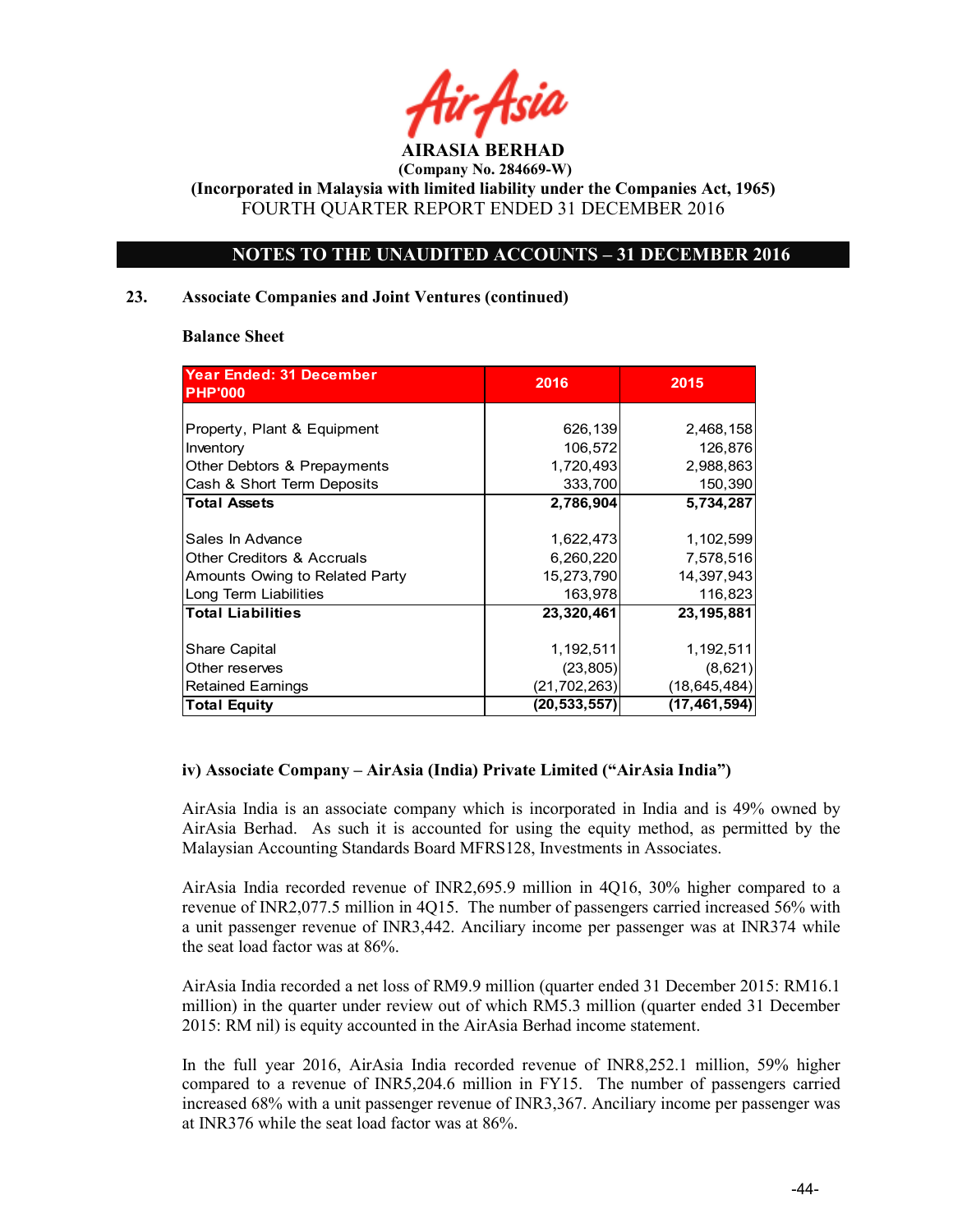

### NOTES TO THE UNAUDITED ACCOUNTS – 31 DECEMBER 2016

### 23. Associate Companies and Joint Ventures (continued)

AirAsia India recorded a net loss of RM89.1 million in the full year 2016 out of which RM66.8 million is equity accounted in the AirAsia Berhad income statement. In the previous quarter, AirAsia Berhad through its wholly owned subsidiary AirAsia Investment Limited subscribed to 114,905,000 equity shares of INR10 each aggregating to INR1,149,050,000 equivalent to RM71.1 million. This has increased total investment in AirAsia India and as such, all unrecognized and current year losses were recognized in the income statement of AirAsia Berhad in the previous quarter.

### Performance indicator for India operations for current quarter against the same quarter last year

| <b>Quarter Ended: 31 December</b> | <b>Oct - Dec 2016</b> | <b>Oct - Dec 2015</b> | <b>Change</b> |
|-----------------------------------|-----------------------|-----------------------|---------------|
|                                   |                       |                       | $y - o - y$   |
|                                   |                       |                       |               |
| Passengers Carried                | 792,132               | 508,407               | 56%           |
| Capacity                          | 921,960               | 607,680               | 52%           |
| Seat Load Factor                  | 86%                   | 84%                   | 2 ppt         |
| RPK (million)                     | 855                   | 625                   | 37%           |
| ASK (million)                     | 990                   | 743                   | 33%           |
| Average Fare (INR)                | 3,068                 | 3,626                 | $-15%$        |
| Ancillary Income Per Pax (INR)    | 374                   | 491                   | $-24%$        |
| Unit Passenger Revenue (INR)      | 3,443                 | 4,117                 | $-16%$        |
| Revenue / ASK (sen)               | 272.45                | 279.56                | -3%           |
| Revenue / ASK (US cents)          | 4.02                  | 4.13                  | $-3%$         |
| Cost / ASK (sen)                  | 281.54                | 313.42                | $-10%$        |
| Cost / ASK (US cents)             | 4.16                  | 4.63                  | -10%          |
| Cost / ASK-ex Fuel (sen)          | 173.55                | 214.65                | -19%          |
| Cost / ASK-ex Fuel (US cents)     | 2.56                  | 3.17                  | -19%          |
| Aircraft (end of period)          | 8                     | 6                     | 41%           |
| Average Stage Length (km)         | 1,001                 | 1,228                 | -18%          |
| Number of Flights                 | 5,122                 | 3,376                 | 52%           |

Exchange Rate:  $USD:INR - 67.7$  - prior year US cents figures are restated at the current period average exchange rate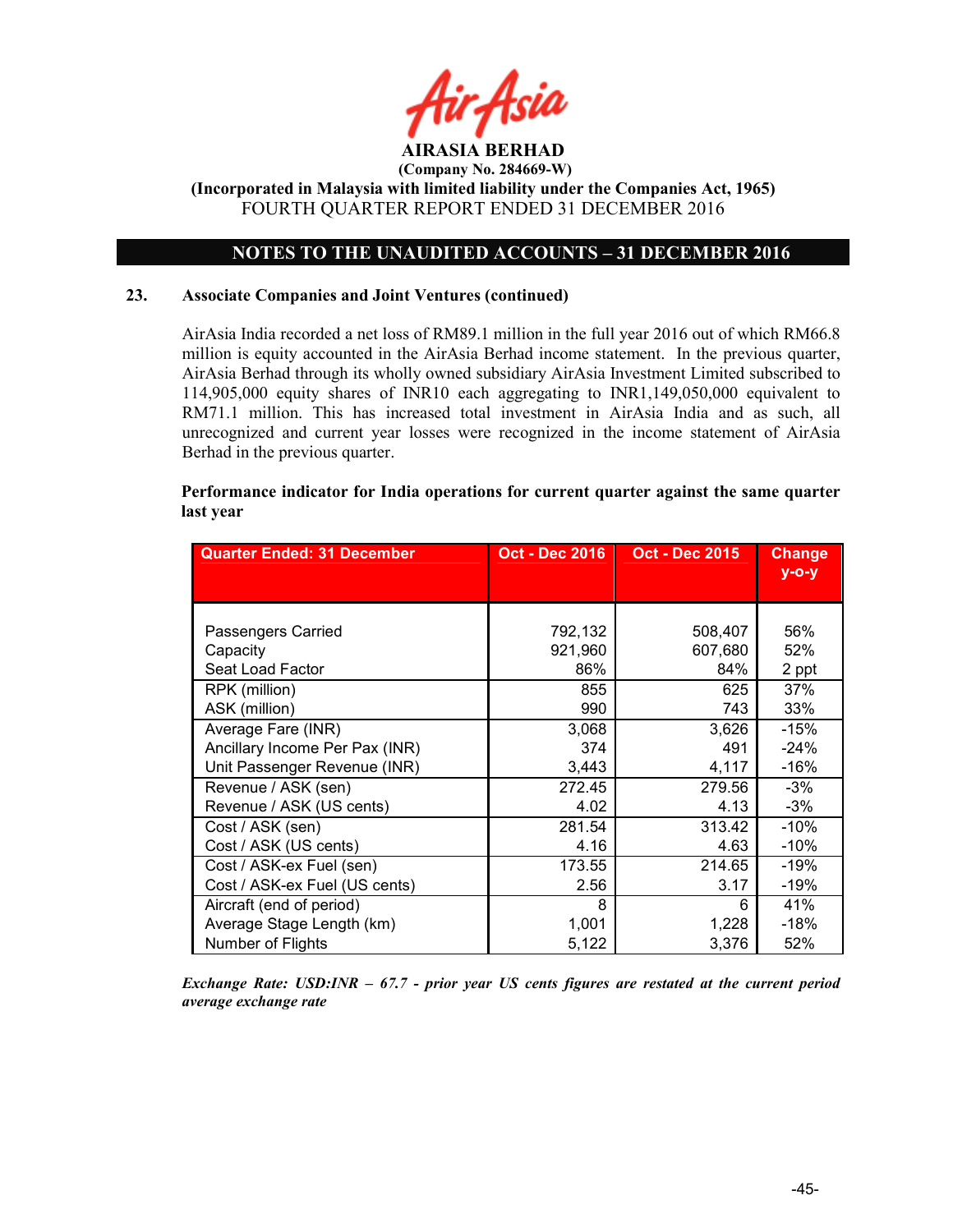

(Incorporated in Malaysia with limited liability under the Companies Act, 1965) FOURTH QUARTER REPORT ENDED 31 DECEMBER 2016

### NOTES TO THE UNAUDITED ACCOUNTS – 31 DECEMBER 2016

### 23. Associate Companies and Joint Ventures (continued)

Performance indicator for India operations for current financial year against the previous financial year

| <b>Year Ended: 31 December</b> | <b>Jan - Dec 2016</b> | <b>Jan - Dec 2015</b> | <b>Change</b><br>$y$ -o-y |
|--------------------------------|-----------------------|-----------------------|---------------------------|
|                                |                       |                       |                           |
|                                |                       |                       |                           |
| Passengers Carried             | 2,453,468             | 1,464,282             | 68%                       |
| Capacity                       | 2,836,980             | 1,818,720             | 56%                       |
| Seat Load Factor               | 86%                   | 81%                   | 5 ppt                     |
| RPK (million)                  | 2,924                 | 1,673                 | 75%                       |
| ASK (million)                  | 3,365                 | 2,074                 | 62%                       |
| Average Fare (RM)              | 2,991                 | 3,172                 | $-6%$                     |
| Ancillary Income Per Pax (RM)  | 376                   | 250                   | 50%                       |
| Unit Passenger Revenue (RM)    | 3,367                 | 3,422                 | $-2%$                     |
| Revenue / ASK (sen)            | 245.24                | 250.96                | $-2\%$                    |
| Revenue / ASK (US cents)       | 3.65                  | 3.73                  | $-2\%$                    |
| Cost / ASK (sen)               | 287.31                | 328.63                | $-13%$                    |
| Cost / ASK (US cents)          | 4.27                  | 4.89                  | $-13%$                    |
| Cost / ASK-ex Fuel (sen)       | 179.03                | 218.40                | -18%                      |
| Cost / ASK-ex Fuel (US cents)  | 2.66                  | 3.25                  | $-18%$                    |
| Aircraft (end of period)       | 8                     | 6                     | 33%                       |
| Average Stage Length (km)      | 1,147                 | 1,217                 | -6%                       |
| Number of Flights              | 15,761                | 10,104                | 56%                       |

Exchange Rate: USD: INR  $-67.3$  - prior year US cents figures are restated at the current period average exchange rate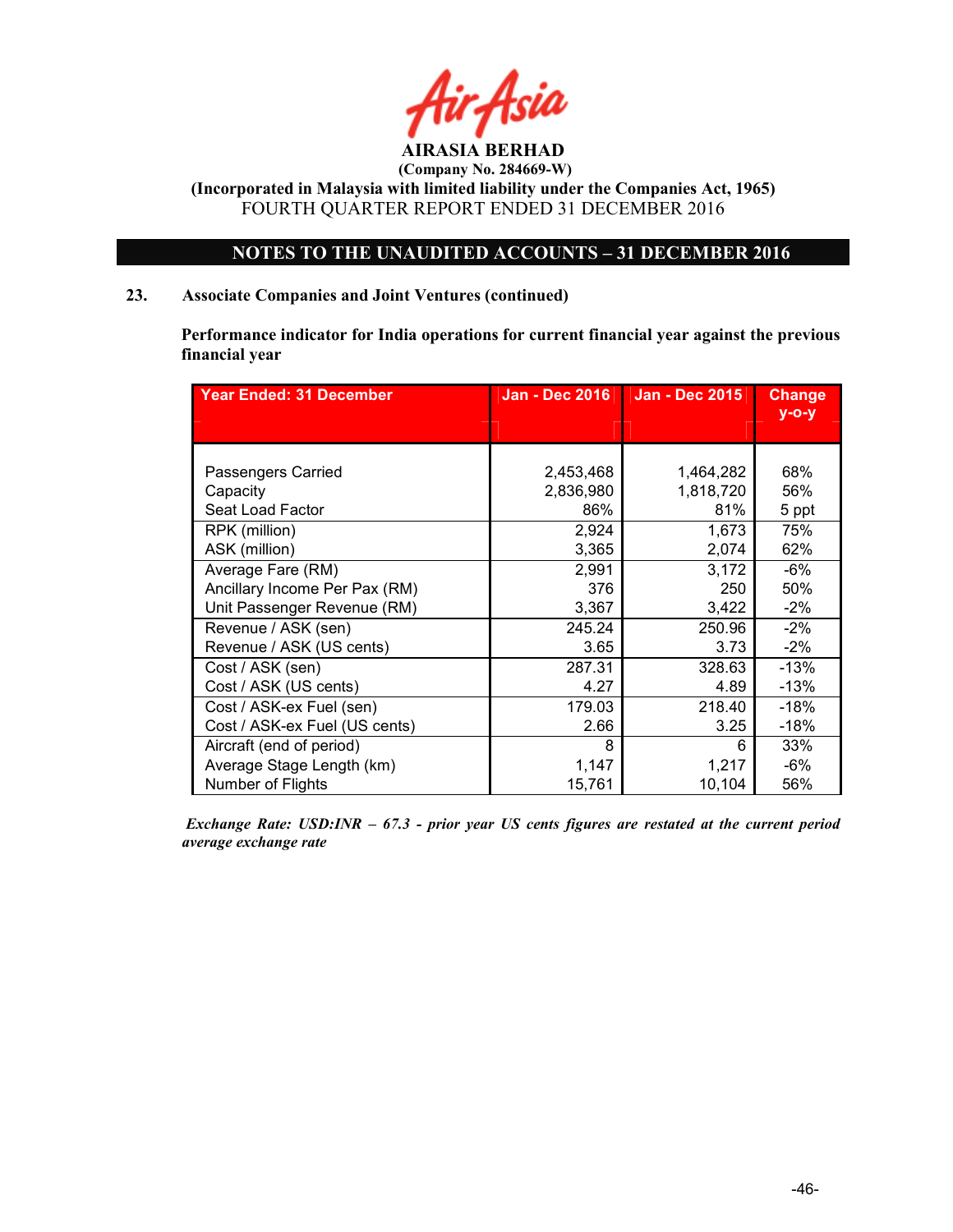

### NOTES TO THE UNAUDITED ACCOUNTS – 31 DECEMBER 2016

### 23. Associate Companies and Joint Ventures (continued)

Performance of current quarter against the same quarter last year for India

| <b>Quarter Ended: 31 December</b>                                              | <b>Oct - Dec 2016</b>    | <b>Oct - Dec 2015</b>   |
|--------------------------------------------------------------------------------|--------------------------|-------------------------|
| <b>INR'000</b>                                                                 |                          |                         |
| <b>Revenue</b>                                                                 | 2,695,932                | 2,077,549               |
| Operating expenses:<br>- Staff costs                                           | (470, 823)               | (345, 806)              |
| - Depreciation of property, plant<br>and equipment<br>- Aircraft fuel expenses | (15, 231)<br>(1,068,534) | (11, 143)<br>(734, 058) |
| - Maintenance and overhaul                                                     | (292, 546)               | (183, 405)              |
| - User charges and other related expenses                                      | (381, 322)               | (293, 076)              |
| - Aircraft operating lease expenses                                            | (458, 920)               | (359, 666)              |
| - Other operating expenses                                                     | (168, 251)               | (446, 968)              |
| Other income                                                                   | 57,291                   | 40,047                  |
| <b>Operating loss</b>                                                          | (102, 404)               | (256, 525)              |
| Finance Income                                                                 | 14,203                   | 6,245                   |
| <b>Finance Costs</b>                                                           | (1,718)                  | (1,366)                 |
| <b>Net operating loss</b>                                                      | (89, 919)                | (251, 647)              |
| Foreign exchange (loss)/gain                                                   | (62, 809)                | 2,900                   |
| Loss before tax                                                                | (152, 728)               | (248, 747)              |
| <b>Taxation</b>                                                                |                          |                         |
| Net loss after tax                                                             | (152, 728)               | (248, 747)              |
| <b>EBITDAR</b>                                                                 | 371,747                  | 114,284                 |
| <b>EBITDAR Margin</b>                                                          | 14%                      | 6%                      |
| <b>EBIT Margin</b>                                                             | $-4%$                    | $-12%$                  |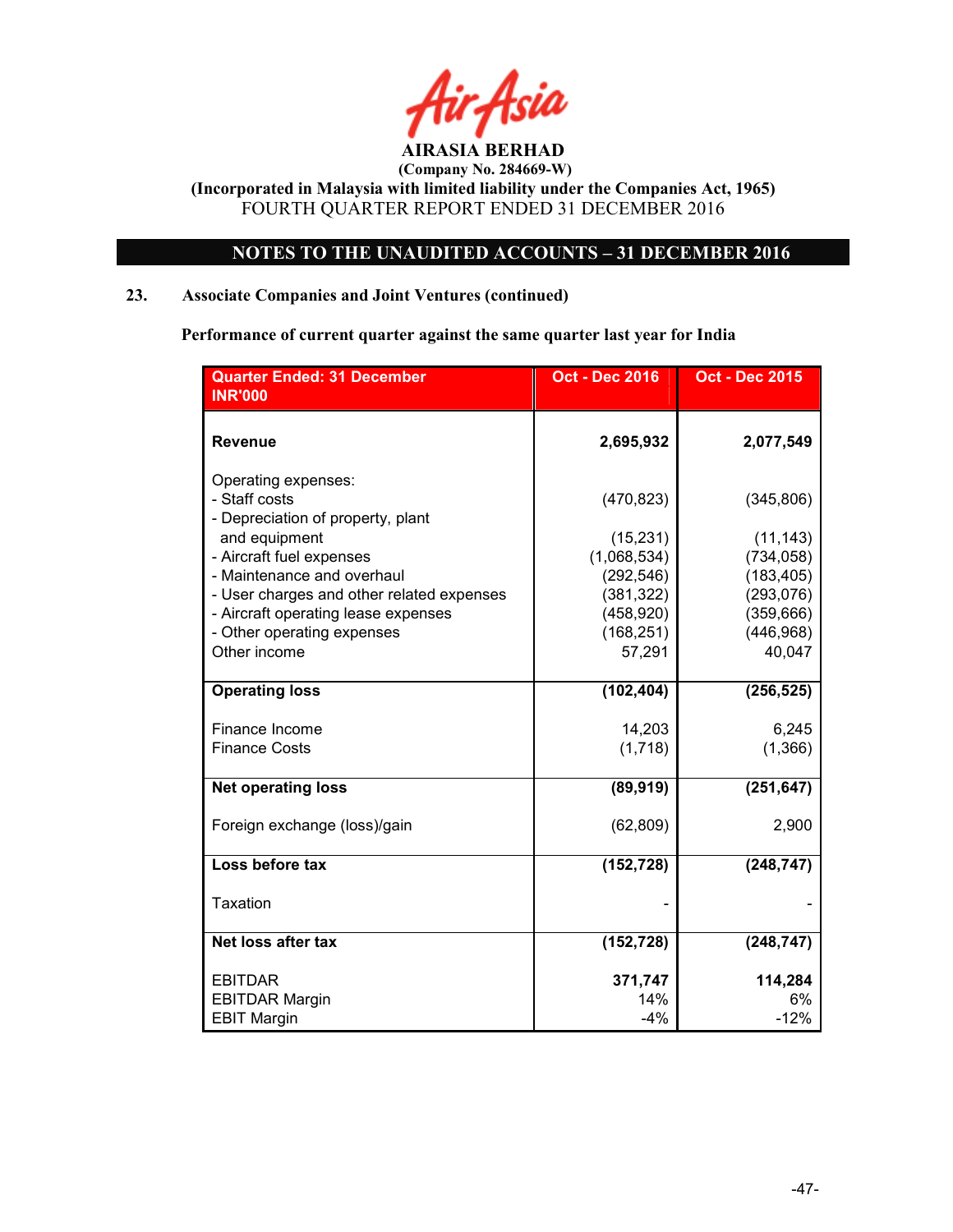

### NOTES TO THE UNAUDITED ACCOUNTS – 31 DECEMBER 2016

### 23. Associate Companies and Joint Ventures (continued)

Performance of current financial year against the previous financial year for India

| <b>Year Ended: 31 December</b>                                                                                                                               | <b>Jan - Dec 2016</b>                                                | <b>Jan - Dec 2015</b>                                              |
|--------------------------------------------------------------------------------------------------------------------------------------------------------------|----------------------------------------------------------------------|--------------------------------------------------------------------|
| <b>INR'000</b>                                                                                                                                               |                                                                      |                                                                    |
| <b>Revenue</b>                                                                                                                                               | 8,252,071                                                            | 5,204,576                                                          |
| Operating expenses:<br>- Staff costs<br>- Depreciation of property, plant                                                                                    | (1,582,457)                                                          | (1, 245, 807)                                                      |
| and equipment<br>- Aircraft fuel expenses                                                                                                                    | (90, 421)<br>(3,643,581)                                             | (48,080)<br>(2, 285, 949)                                          |
| - Maintenance and overhaul<br>- User charges and other related expenses<br>- Aircraft operating lease expenses<br>- Other operating expenses<br>Other income | (1,018,295)<br>(1, 207, 443)<br>(1,620,315)<br>(683, 616)<br>169,729 | (483, 249)<br>(686, 735)<br>(1, 118, 228)<br>(1,024,549)<br>54,200 |
| <b>Operating profit</b>                                                                                                                                      | (1,424,328)                                                          | (1,633,821)                                                        |
| Finance income<br>Finance costs                                                                                                                              | 15,317<br>(6,652)                                                    | 42,033<br>(19,016)                                                 |
| <b>Net operating loss</b>                                                                                                                                    | (1, 415, 663)                                                        | (1,610,804)                                                        |
| Foreign exchange loss                                                                                                                                        | (30, 902)                                                            | (50, 578)                                                          |
| Loss before tax                                                                                                                                              | (1,446,565)                                                          | (1,661,382)                                                        |
| <b>Current taxation</b>                                                                                                                                      |                                                                      |                                                                    |
| Net loss after tax                                                                                                                                           | (1, 446, 565)                                                        | (1,661,382)                                                        |
| <b>EBITDAR</b><br><b>EBITDAR Margin</b><br><b>EBIT Margin</b>                                                                                                | 286,408<br>3%<br>$-17%$                                              | (467, 513)<br>-9%<br>$-31%$                                        |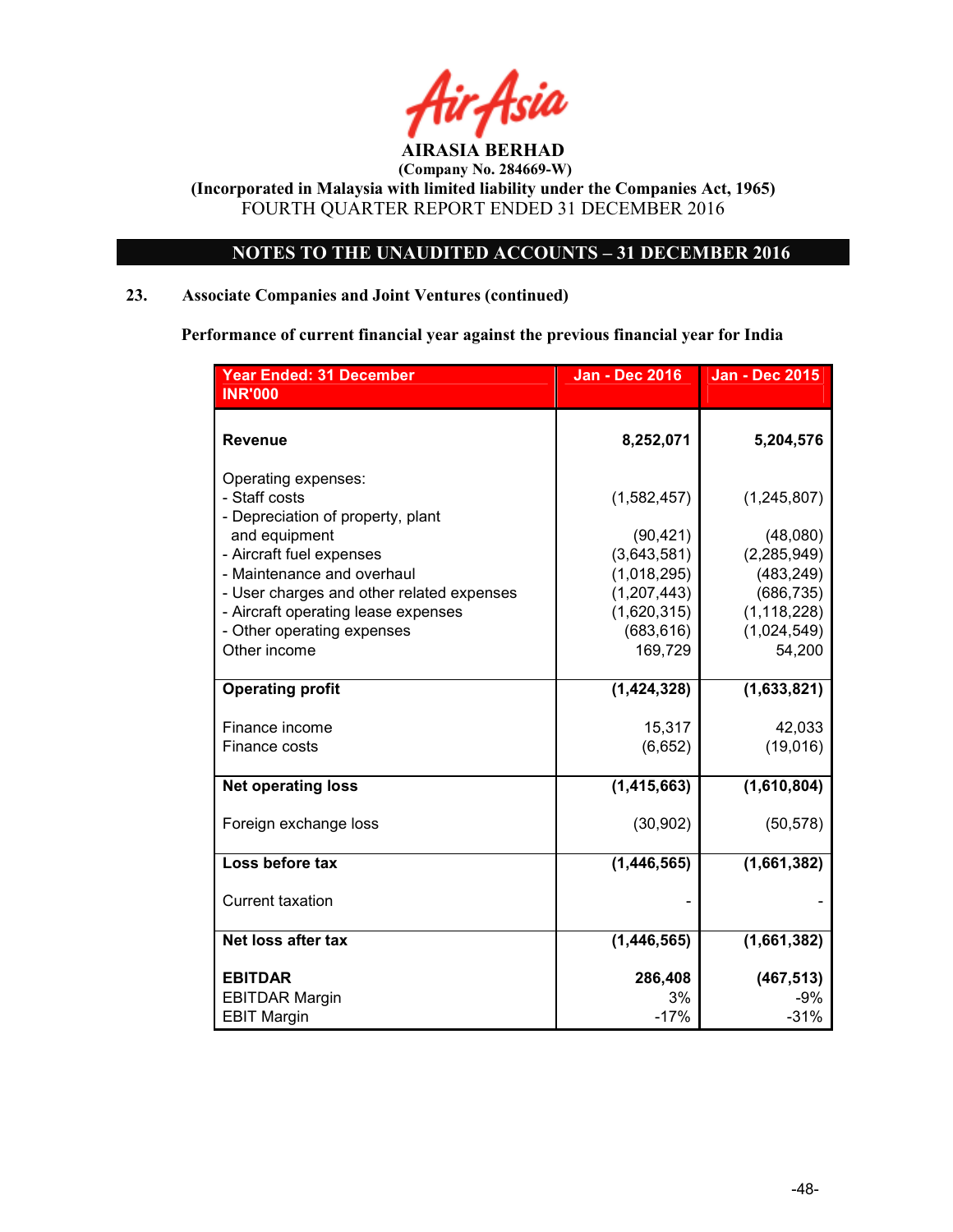

(Incorporated in Malaysia with limited liability under the Companies Act, 1965) FOURTH QUARTER REPORT ENDED 31 DECEMBER 2016

### NOTES TO THE UNAUDITED ACCOUNTS – 31 DECEMBER 2016

### 23. Associate Companies and Joint Ventures (continued)

### Balance Sheet

| <b>Year Ended: 31 December</b><br><b>INR'000</b> | <b>Dec 2016</b> | <b>Dec 2015</b> |
|--------------------------------------------------|-----------------|-----------------|
|                                                  |                 |                 |
| Property, Plant & Equipment                      | 375,110         | 352,726         |
| Inventory                                        | 70,357          | 30,960          |
| Amount due from related parties                  | 136,227         | 22,239          |
| Other Debtors & Prepayments                      | 672,591         | 518,631         |
| Cash & Short Term Deposits                       | 3,481,604       | 537,829         |
| <b>Total Assets</b>                              | 4,735,888       | 1,462,385       |
|                                                  |                 |                 |
| Sales In Advance                                 | 682,496         | 520,691         |
| <b>Other Creditors &amp; Accruals</b>            | 2,418,350       | 1,052,259       |
| Amounts Owing to Related Party                   | 1,775,266       | 944,829         |
| Long Term Liabilities                            | 22,211          | 5,592           |
| <b>Total Liabilities</b>                         | 4,898,324       | 2,523,371       |
|                                                  |                 |                 |
| Share Capital                                    | 4,266,500       | 1,921,500       |
| <b>Retained Earnings</b>                         | (4, 428, 935)   | (2,982,487)     |
| Total Equity                                     | (162, 435)      | (1,060,987)     |

### v) Associate Company – AirAsia Japan Co., Ltd ("AirAsia Japan")

AirAsia Japan is an associate company which is incorporated in Japan and is 49% owned by AirAsia Berhad. AirAsia Japan has yet to launch its services in Japan. AirAsia Japan recorded a net loss of RM42.8 million (quarter ended 31 Dec 2015: RM25.5 million) in the quarter under review of which RM20.9 million (quarter ended 31 Dec 2015: RM11.7 million) is equity accounted in the financial statements of AirAsia Berhad. In the full year 2016, AirAsia Japan recorded a net loss of RM160.7 million of which RM78.7 million is equity accounted in the financial statements of AirAsia Berhad.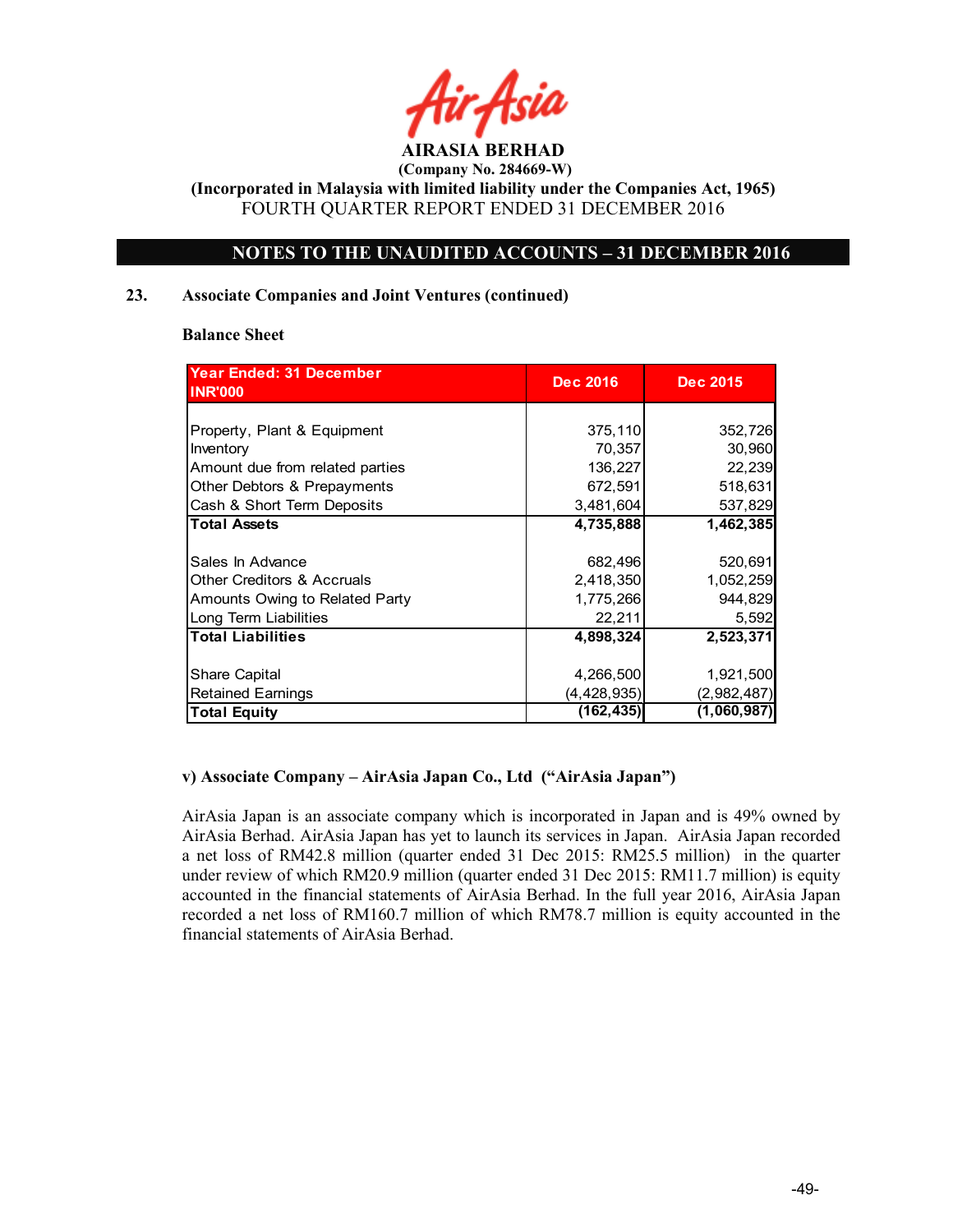

(Incorporated in Malaysia with limited liability under the Companies Act, 1965) FOURTH QUARTER REPORT ENDED 31 DECEMBER 2016

### NOTES TO THE UNAUDITED ACCOUNTS – 31 DECEMBER 2016

### 23. Associate Companies and Joint Ventures (continued)

### vi) Associate Company – AAE Travel Pte Ltd ("AAE Travel")

AAE Travel has been reclassified to investment in an associate company in the previous financial year subsequent to the divestment of 25% equity interest in the share capital of AAE Travel. AAE Travel is incorporated in Singapore and is 25% owned by AirAsia Berhad. AAE Travel recorded a net profit of RM49.9 million (quarter ended 31 Dec 2015: RM15.2 million) in the quarter of which RM12.1 million (quarter ended 31 Dec 2015: RM3.9 million) is equity accounted in the AirAsia Berhad income statement. In the full year 2016, AAE Travel recorded a net profit of RM115.2 million of which RM28.8 million is equity accounted in the financial statements of AirAsia Berhad.

### vii) Joint Ventures – Asian Aviation Centre of Excellence Sdn Bhd ("AACOE")

AACOE is a joint venture company which is incorporated in Malaysia and is owned in equal shares by AirAsia Berhad and CAE Inc, a Canadian incorporated aviation training organization. AACOE recorded a net profit of RM12.2 million (quarter ended 31 Dec 2015: RM8.0 million) in the quarter of which RM6.1 million (quarter ended 31 Dec 2015: RM4.0 million) is equity accounted in the AirAsia Berhad income statement. In the full year 2016, AACOE recorded a net profit of RM48.6 million of which RM24.3 million is equity accounted in the financial statements of AirAsia Berhad.

### 24. Variation of results against preceding quarter

The Group had a net profit of RM464.7 million for the quarter under review. This is RM112.2 million higher compared to the net profit of RM352.5 million in the immediately preceding quarter ended 30 September 2016.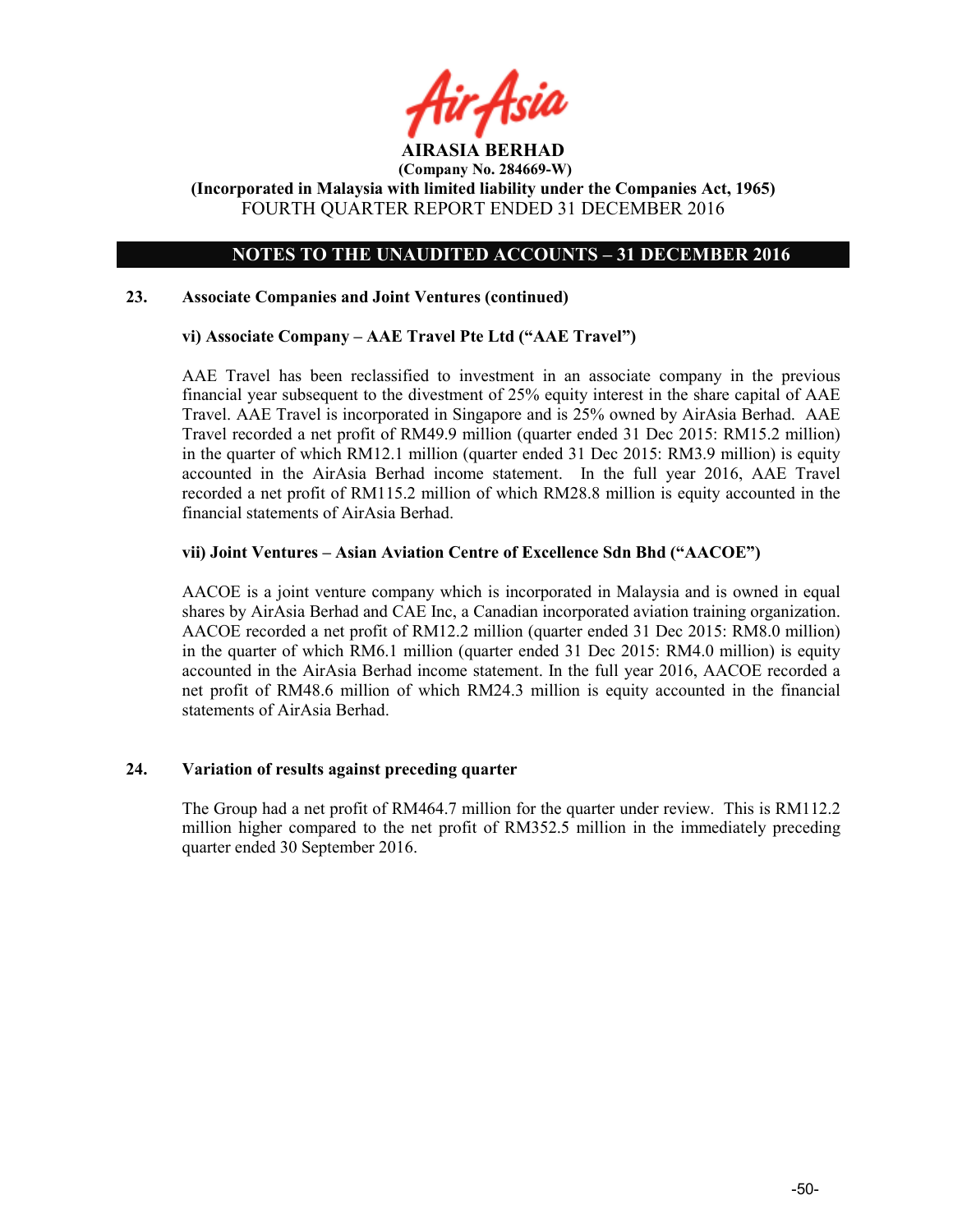

### NOTES TO THE UNAUDITED ACCOUNTS – 31 DECEMBER 2016

### 25. Commentary on prospects

In Malaysia, the first quarter of 2017 is projected to achieve an average forecast load factor of 89% as we continue to see strong demands and a better fare environment. For the remaining quarters of 2017, with continuous fare competition in the market, we remain confident as we are continuing to observe strong demand across most sectors coupled with a favorable fuel price environment.

In Thailand, load factor in the first quarter of 2017 is forecast to be 87%. There are efforts taken by the Thai government to boost tourist arrivals into Thailand which includes waiving of visa fees for tourists for a short period of time. As with Malaysia, we see encouraging forward bookings in the remaining quarters of 2017. TAA will continue to focus its marketing activities on domestic, China and India routes in the remaining quarters of 2017.

In Indonesia, load factor in the first quarter of 2017 is forecast at 82%. For the remaining quarters of 2017, IAA will continue to focus on promoting international routes.

In Philippines, the forecast load factor for the first quarter of 2017 is at 92%. PAA remains on track with its turnaround plan to rationalize its fleet composition to further reduce its cost structure in the remaining quarters of 2017.

In India, the forecast load factor for the first quarter of 2017 is at 89%. For the remaining quarters of 2017, AirAsia India will remain focused on building a footprint in the Indian domestic market with the introduction of new routes and frequency increases.

Barring any unforeseen circumstances, the Directors remain positive for the prospects of the Group in 2017.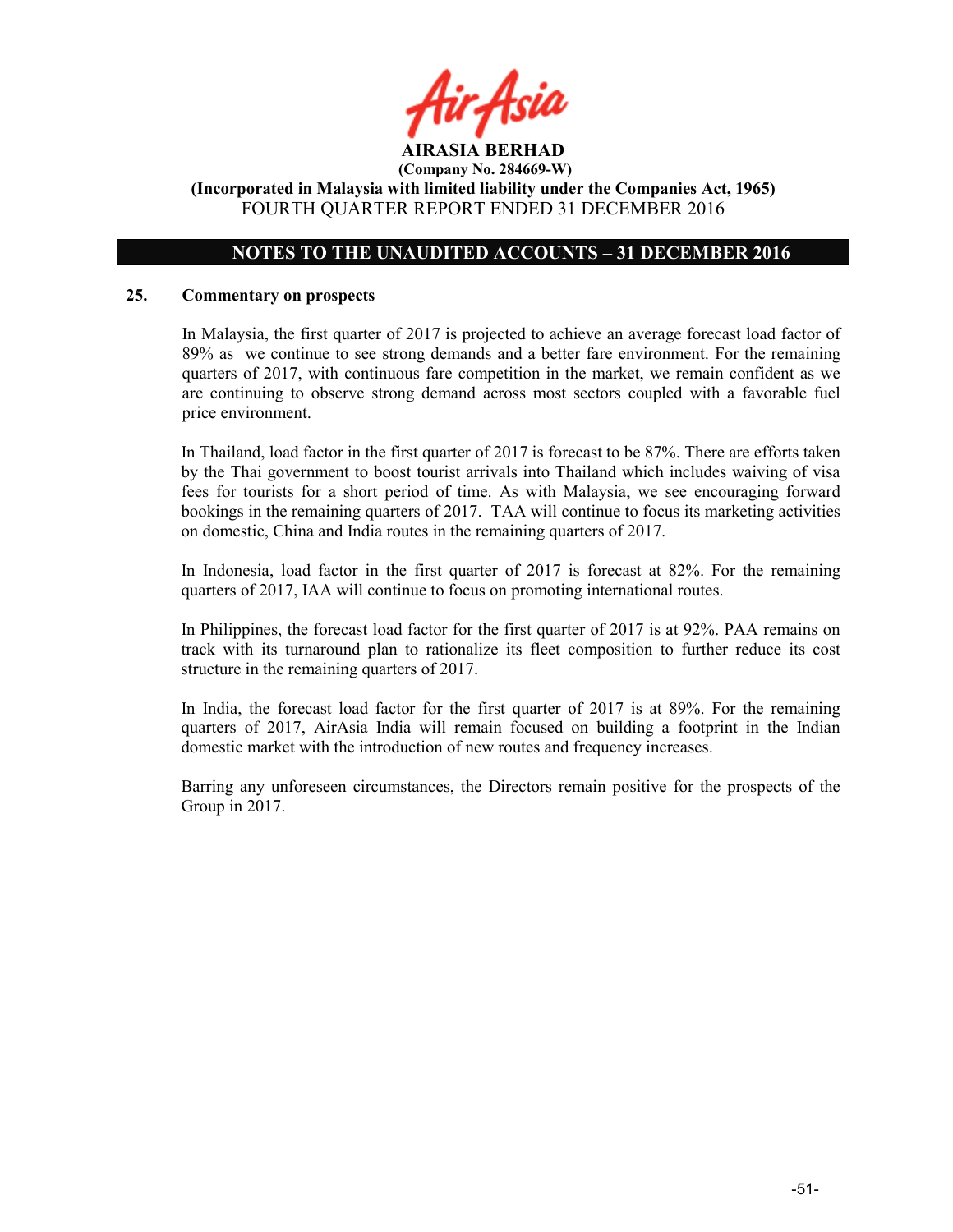AIRASIA BERHAD

(Incorporated in Malaysia with limited liability under the Companies Act, 1965) FOURTH QUARTER REPORT ENDED 31 DECEMBER 2016

### NOTES TO THE UNAUDITED ACCOUNTS – 31 DECEMBER 2016

### 26. Profit forecast

No profit forecast has been issued.

### 27. Finance income/(costs)

|                                       | Group        |              |            |             |
|---------------------------------------|--------------|--------------|------------|-------------|
| All figures in RM'000                 | Quarter      | Quarter      | Year       | Year        |
|                                       | <b>Ended</b> | <b>Ended</b> | ended      | ended       |
|                                       | 31/12/16     | 31/12/15     | 31/12/16   | 31/12/15    |
| <b>Finance income</b>                 |              |              |            |             |
| Interest income from:                 |              |              |            |             |
| - amounts due from associates         | 7,570        | 8,245        | 29,694     | 66,462      |
| - deposits with licensed banks        | 277          | 8,342        | 14,377     | 28,058      |
| Gain from interest rate contracts     | 30,265       | 16,609       | 29,591     | 3,605       |
| Discounting on deposits and non-      |              |              |            |             |
| current payables and others           | 42,828       | 1,354        | 61,261     | 56,023      |
|                                       | 80,940       | 34,550       | 134,923    | 154,148     |
| <b>Finance costs</b>                  |              |              |            |             |
| <b>Bank borrowings</b>                | (120, 641)   | (132,049)    | (502,000)  | (679, 500)  |
| Amortisation of premiums for          |              |              |            |             |
| interest rate caps                    | (2, 442)     | (4,816)      | (9, 420)   | (9,090)     |
| Discounting<br>accretion<br>of<br>and |              |              |            |             |
| interest on deposits                  |              |              |            | (25, 527)   |
| Bank facilities and other charges     | (3,709)      | (2,329)      | (7, 544)   | (9,918)     |
|                                       | (126, 792)   | (139, 194)   | (518,964)  | (724, 035)  |
|                                       |              |              |            |             |
| Net cost                              | (45, 852)    | (104, 644)   | (384, 041) | (569, 887)  |
|                                       |              |              |            |             |
| Foreign exchange gains/(losses)       |              |              |            |             |
| - realized                            | 404,030      | 46,097       | 367,607    | 1,414       |
| - unrealized                          | (515,689)    | 287,737      | (119, 494) | (1,250,254) |
| - gain/(loss) from forward foreign    |              |              |            |             |
| exchange contracts                    | 50,751       | (20, 241)    | (4,838)    | 820,766     |
| - fair value movement recycled        |              |              |            |             |
| from cash flow hedge reserve          | 115,028      | (378, 301)   | 238,412    | 96,736      |
|                                       | 54,120       | (64, 708)    | 481,687    | (331, 338)  |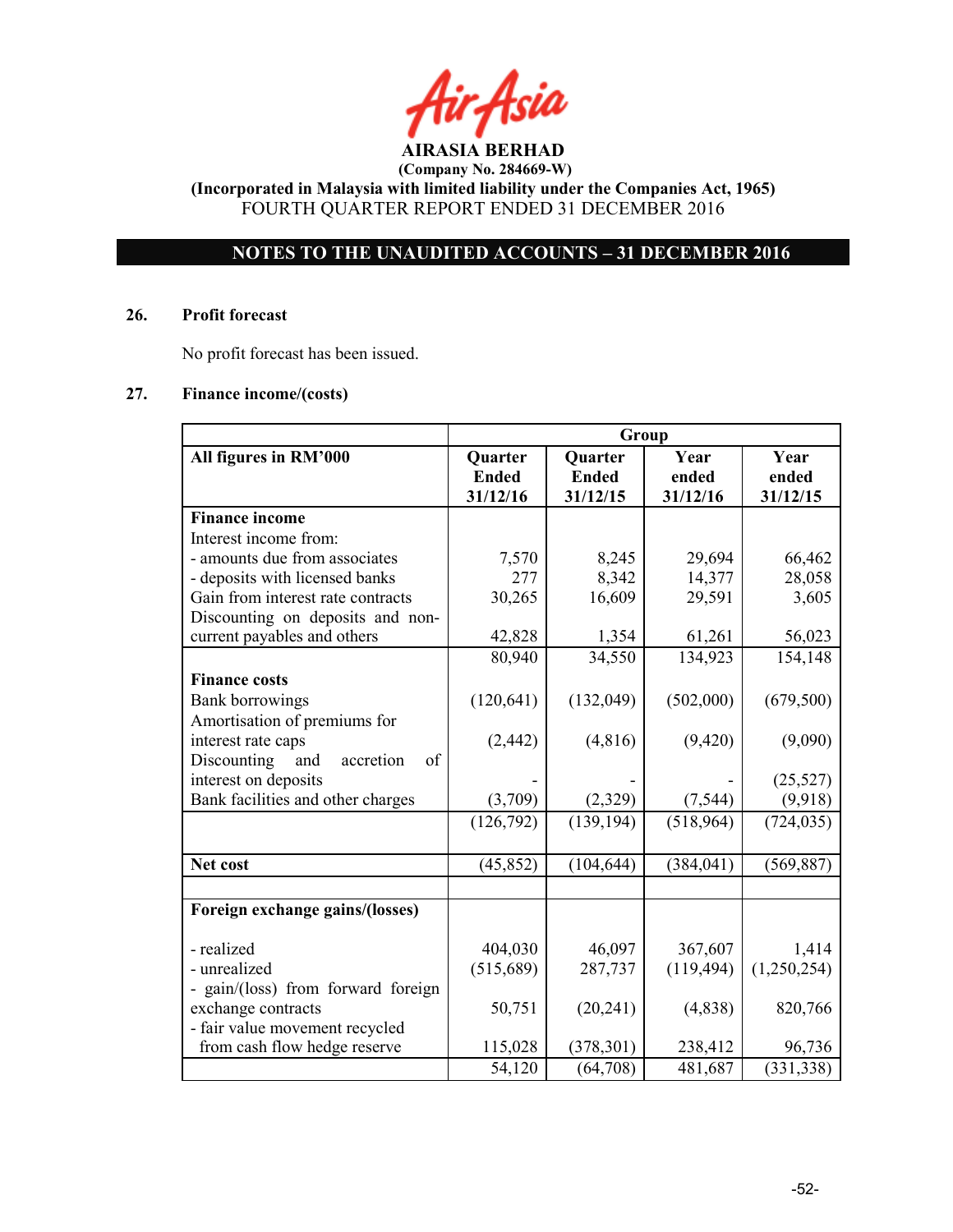AIRASIA BERHAD (Company No. 284669-W)

(Incorporated in Malaysia with limited liability under the Companies Act, 1965) FOURTH QUARTER REPORT ENDED 31 DECEMBER 2016

### NOTES TO THE UNAUDITED ACCOUNTS – 31 DECEMBER 2016

### 28. Income tax expense

### Current taxation

The current taxation credit of RM2.7 million comprises tax overpaid in prior year.

### Deferred taxation

RM112.8 million deferred tax credits arose in the current financial period mainly due to the taxing of sales in advance on a receipt basis instead of on an accruals basis which is in compliance with the changes in the Malaysian tax laws.

### 29. Unquoted investments and properties

On 21 June 2016, AirAsia Berhad entered into a Sale and Purchase Agreement with Caterhamjet Global Ltd ("CJG") for the acquisition of one (1) unit of Bombardier BD-700- 1A10 Global Express 9M-CJG aircraft for a cash consideration of USD10 million.

On 27 June 2016, AirAsia Berhad entered into a Share Sale Agreement with Datin Charlene Yeo Ming Ling to purchase 881,873 ordinary shares of RM1.00 each in T & Co Coffee Sdn Bhd ("T&Co"), which is equivalent to eighty percent (80%) of the share capital of T&Co for a total purchase consideration of RM914,000.

On 21 June 2016, AirAsia Berhad through its wholly owned subsidiary, MadCience Consulting Sdn Bhd ("MC") entered into a joint venture with Big Data for Humans Ltd. ("Bd4h"). These were done via a Loan Note Subscription Agreement with Bd4h for the subscription of 1,000,000 unsecured convertible loan note for a total subscription monies of GBP 1,000,000, of which up to GBP 500,000 shall be used to finance a joint venture operation between MC and Bd4h (the "Bd4h JV"); and a Joint Venture Agreement with Bd4h for the formation of Big Data for Humans APAC Ltd ("Bd4h APAC"), a joint venture company to establish and build a software for service data analytics business in the Asia Pacific region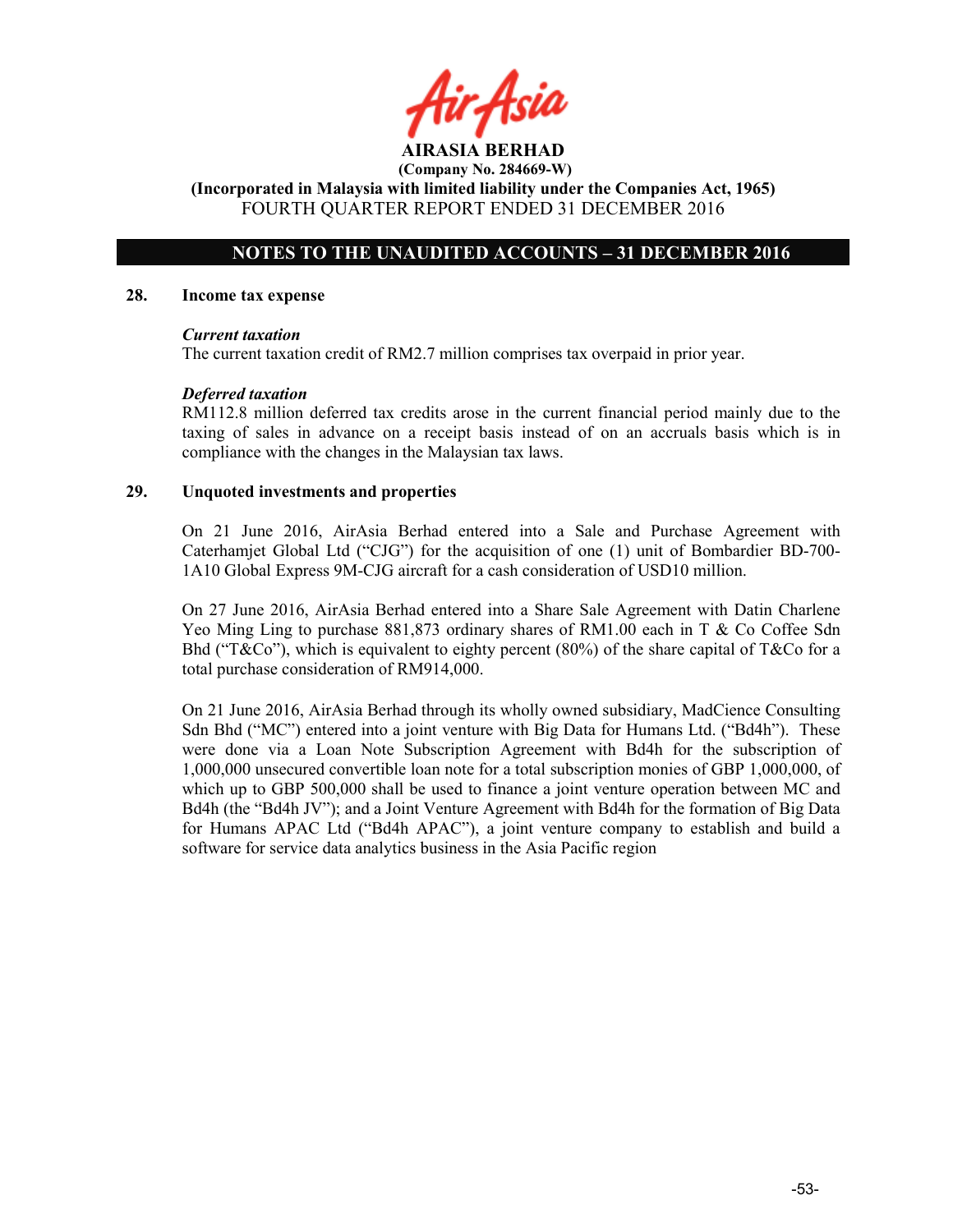

### NOTES TO THE UNAUDITED ACCOUNTS – 31 DECEMBER 2016

### 30. Quoted investments and properties

There was no purchase or disposal of quoted securities for the quarter under review and financial period to date.

### 31. Receivables and prepayments

|                             | As at<br>31/12/2016<br><b>RM'000</b> | As at<br>31/12/2015<br><b>RM'000</b> |
|-----------------------------|--------------------------------------|--------------------------------------|
| Non-current:                |                                      |                                      |
| Prepayments                 | 1,508,300                            | 1,261,540                            |
| Deposits                    | 200,636                              | 150,702                              |
|                             | 1,708,936                            | 1,412,242                            |
| Current:                    |                                      |                                      |
| Trade and other receivables | 594,280                              | 356,519                              |
| Prepayments                 | 208,330                              | 180,232                              |
| Deposits                    | 35,134                               | 80,671                               |
|                             | 837,744                              | 617,422                              |

Prepayments include advances for purchases of fuel and prepaid engine maintenance to the service provider.

### 32. Amounts due from associates

|                    | As at<br>31/12/2016<br><b>RM'000</b> | As at<br>31/12/2015<br><b>RM'000</b> |
|--------------------|--------------------------------------|--------------------------------------|
| Non-current:       |                                      |                                      |
| Aircraft financing | 340,814                              | 419,619                              |
| Others             | 50,395                               | 722,500                              |
|                    | 391,209                              | 1,142,119                            |
| Current:           |                                      |                                      |
| Aircraft financing | 97,906                               | 73,063                               |
| Others             | 327,348                              | 321,907                              |
|                    | 425,254                              | 394,970                              |

Amounts due from associates includes an amount of RM438.7 milllion (2015: RM492.7 million) advances to PT Indonesia AirAsia ("IAA") for the financing of aircraft purchase and are only repayable over terms ranging from 7 years to 9 years at interest rates between 6.16% to 6.65% per annum. From this amount, RM340.8 million (2015: RM419.6 million) is repayable after 12 months. The Company holds the aircraft as collateral.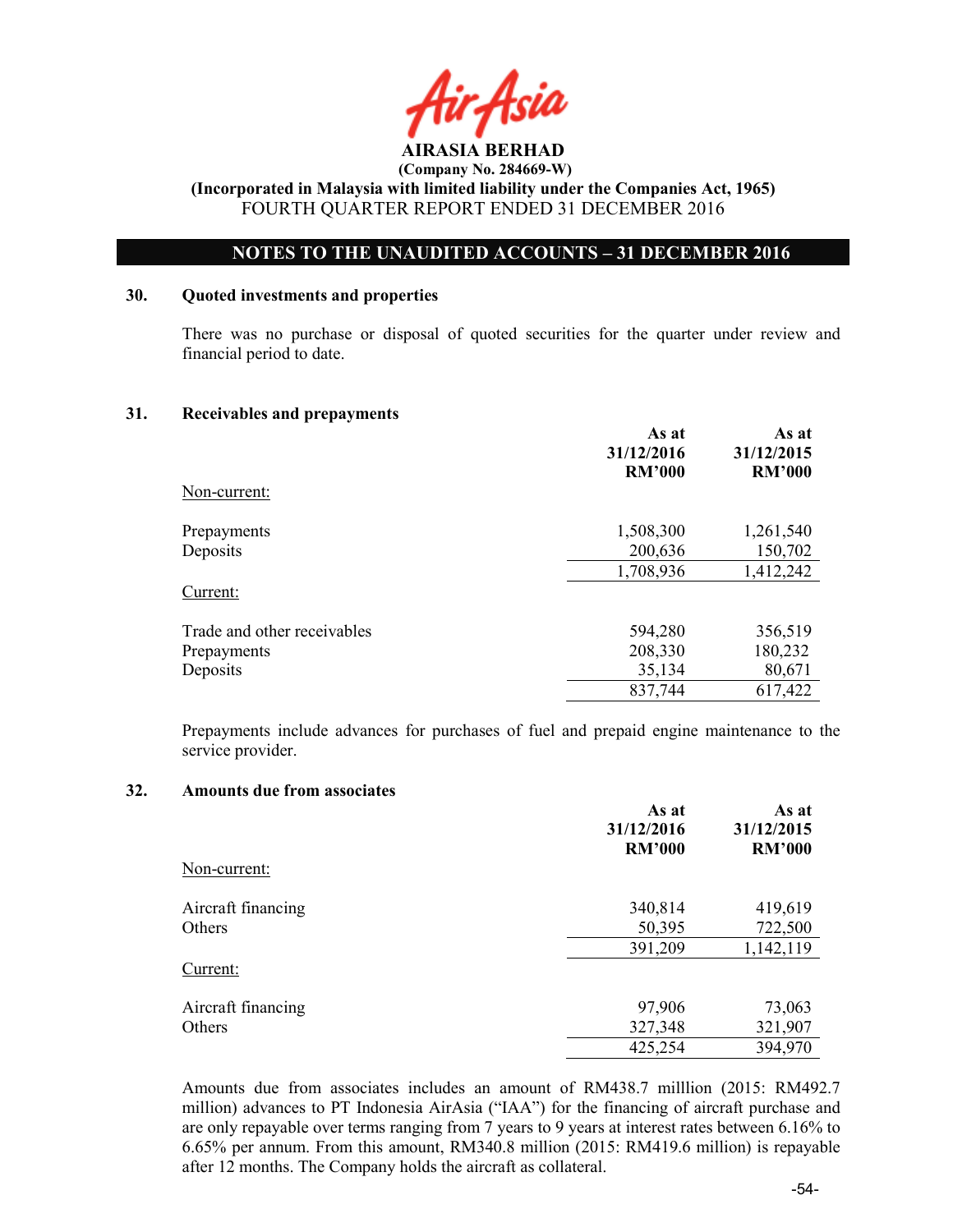

### NOTES TO THE UNAUDITED ACCOUNTS – 31 DECEMBER 2016

### 33. Derivative financial instruments

The fair value of derivative financial instruments is determined in accordance with FRS139 "Financial Instruments: Recognition and Measurement"

(i) Forward Foreign Exchange Contracts

As at 31 December 2016, AirAsia Berhad has hedged approximately 59% of the US dollar liabilities of its aircraft (which are deployed to Malaysia) into Malaysian Ringgit ("MYR"). The latest weighted average of USD/MYR forward exchange rate is 3.2373.

(ii) Interest Rate Hedging

As at 31 December 2016, the Group has entered interest rate hedging transactions to hedge against fluctuations in the US\$ Libor on its existing aircraft financing for aircraft delivering from 2005 to 2017.

(iii) Fuel Hedging

As at 31 December 2016, the Group has entered into Singapore Jet Kerosene fixed swaps, Brent options, Brent swaps, and Crack swaps which represents up to 75% of the Group's total budgeted fuel consumption for year 2017.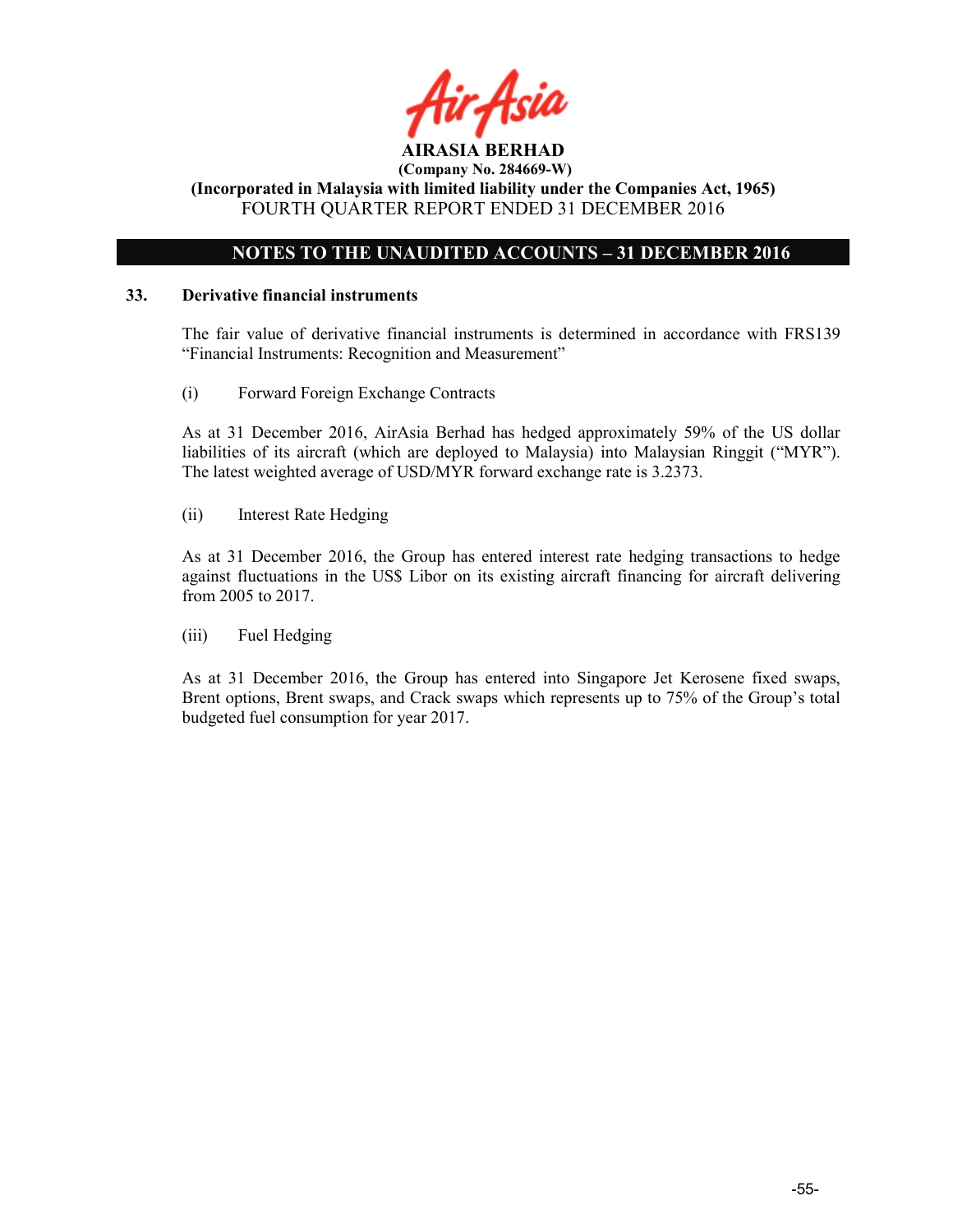

### NOTES TO THE UNAUDITED ACCOUNTS – 31 DECEMBER 2016

### 33. Derivative financial instruments (continued)

| <b>Type of derivatives</b>       | <b>Notional Value</b><br>as at 31/12/2016 | <b>Fair Value</b><br>as at 31/12/2016<br><b>Assets/(Liabilities)</b> |
|----------------------------------|-------------------------------------------|----------------------------------------------------------------------|
| (i) Fuel contract                | Barrels (million)                         | RM (million)                                                         |
| - less than 1 year               | 4.85                                      | 184.34                                                               |
| - 1 year to 3 years              |                                           |                                                                      |
| <b>Total</b>                     | 4.85                                      | 184.34                                                               |
|                                  | RM (million)                              | RM (million)                                                         |
| (ii) Interest rate contracts     |                                           |                                                                      |
| - less than 1 year               |                                           |                                                                      |
| - 1 year to 3 years              | 617.32                                    | (28.75)                                                              |
| - more than 3 years              | 3,443.68                                  | (142.56)                                                             |
| <b>Total</b>                     | 4,061.00                                  | (171.31)                                                             |
| (iii) Foreign currency contracts | RM (million)                              | RM (million)                                                         |
| - less than 1 year               | 154.21                                    | 28.58                                                                |
| - 1 year to 3 years              | 761.32                                    | 287.52                                                               |
| - more than 3 years              | 1,486.10                                  | 607.70                                                               |
| <b>Total</b>                     | 2,401.63                                  | 923.80                                                               |

The related accounting policies, cash requirements of the derivatives, risks associated with the derivatives and policies to mitigate those risks are unchanged since the last financial year.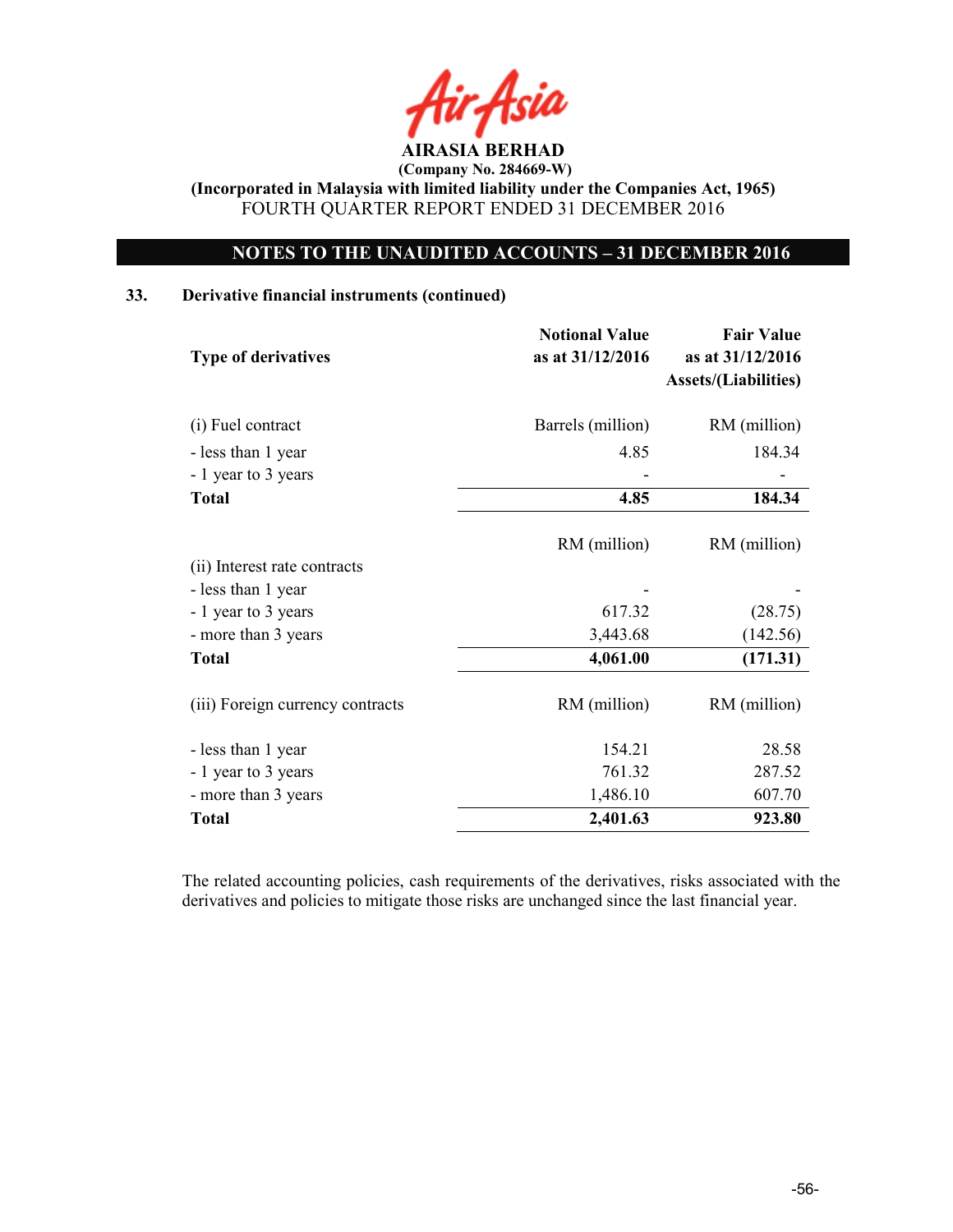AIRASIA BERHAD

(Incorporated in Malaysia with limited liability under the Companies Act, 1965) FOURTH QUARTER REPORT ENDED 31 DECEMBER 2016

### NOTES TO THE UNAUDITED ACCOUNTS – 31 DECEMBER 2016

### 34. Trade and other payables

|                               | As at<br>31/12/2016<br><b>RM'000</b> | As at<br>31/12/2015<br><b>RM'000</b> |
|-------------------------------|--------------------------------------|--------------------------------------|
| Non-current:                  |                                      |                                      |
| Aircraft maintenance accruals | 553,979                              | 514,138                              |
| Trade and other payables      | 872,206                              | 529,856                              |
|                               | 1,426,185                            | 1,043,994                            |
| Current:                      |                                      |                                      |
| Trade payables                | 558,184                              | 269,960                              |
| Accrual for fuel              | 112,300                              | 62,739                               |
| Other payables and accruals   | 1,294,657                            | 1,301,358                            |
|                               | 1,965,141                            | 1,634,057                            |

Other payables and accruals include accruals for operational expenses and passenger service charge payable to airport authorities.

### 35. Borrowings and debt securities

|                   | As at<br>31/12/2016<br><b>RM'000</b> | As at<br>31/12/2015<br><b>RM'000</b> |  |
|-------------------|--------------------------------------|--------------------------------------|--|
| Current           | 1,945,203                            | 2,377,256                            |  |
| Non-current       | 8,633,939                            | 10,235,579                           |  |
| <b>Total Debt</b> | 10,579,142                           | 12,612,835                           |  |

The currency profile of borrowings is as follows:

|                  | As at<br>31/12/2016<br><b>RM'000</b> | As at<br>31/12/2015<br><b>RM'000</b> |
|------------------|--------------------------------------|--------------------------------------|
| Ringgit Malaysia | 1,059,435                            | 1,494,381                            |
| US Dollar        | 9,135,546                            | 10,734,446                           |
| Euro             | 179,853                              | 167,504                              |
| Singapore Dollar | 204,308                              | 216,504                              |
|                  | 10,579,142                           | 12,612,835                           |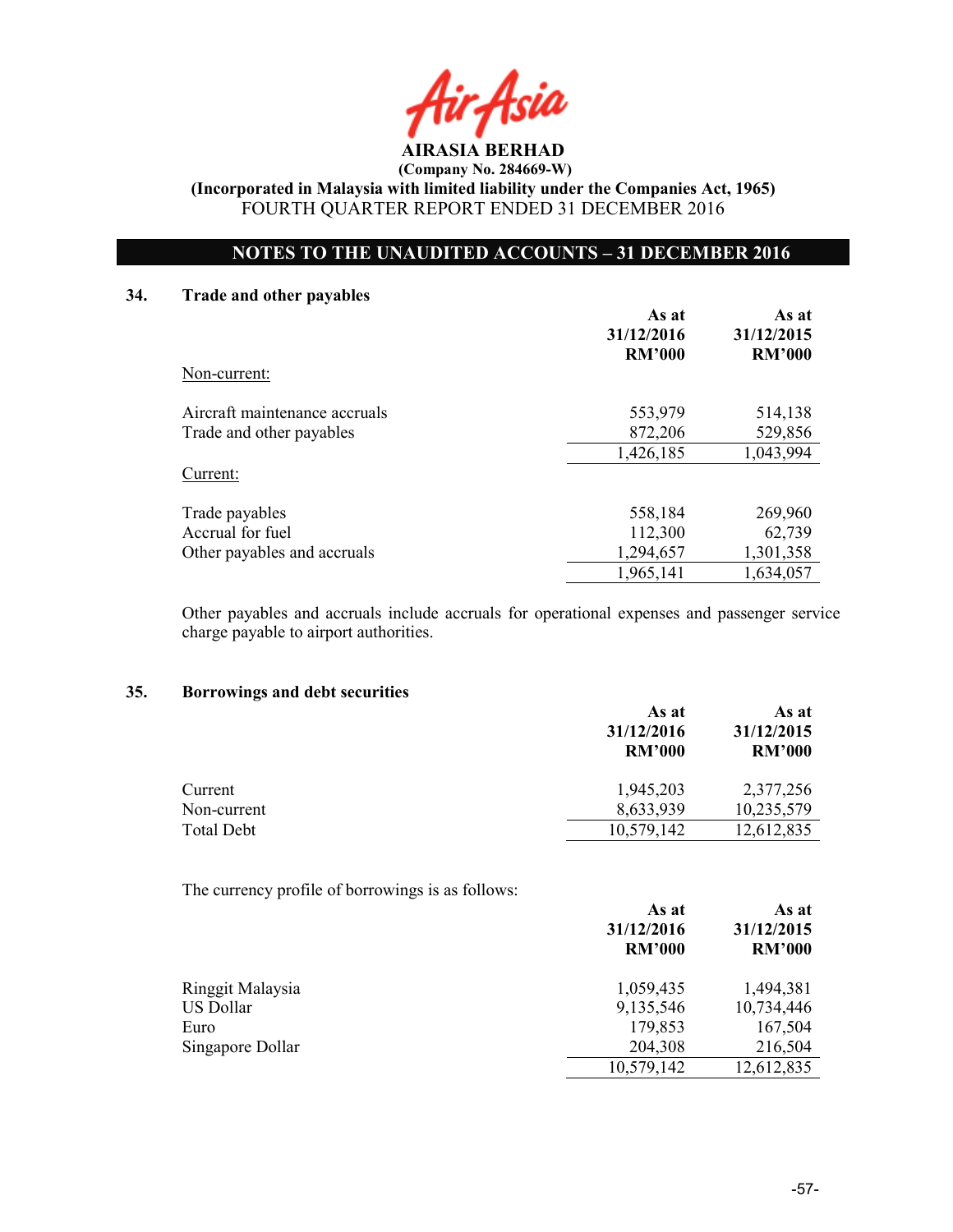

### NOTES TO THE UNAUDITED ACCOUNTS – 31 DECEMBER 2016

### 35. Borrowings and debt securities (continued)

The term loans, finance lease liabilities (Ijarah) and commodity murabahah finance are for the purchase of aircraft, spare engines and working capital purposes. The repayment terms of term loans and finance lease liabilities (Ijarah) and commodity murabahah finance are on a quarterly or semi-annually basis.

The maturity period of non-current borrowing is 14 years and below. The Company has substantially hedged its foreign exchange exposure through foreign exchange contracts as explained in Note 33 (i).

Total borrowings include secured liabilities of the Group of RM10.2 billion. These are secured by the following:

- (a) Assignment of rights under contract with Airbus over each aircraft;
- (b) Assignment of insurance of each aircraft; and
- (c) Assignment of airframe and engine warranties of each aircraft.

### 36. Fair value estimation

The carrying amounts of cash and cash equivalents, trade and other current assets, and trade and other liabilities approximate their respective fair values due to the relatively short-term maturity of these financial instruments. The table below analyses financial instruments carried at fair value, by valuation method.The different levels have been defined as follows:

- Quoted prices (unadjusted) in active markets for identical assets or liabilities (Level1).
- Inputs other than quoted prices included within level 1 that are observable for the asset or liability, either directly (that is, as prices) or indirectly (that is, derived from prices) (Level 2).
- Inputs for the asset or liability that are not based on observable market data (that is, Unobservable inputs) (Level 3).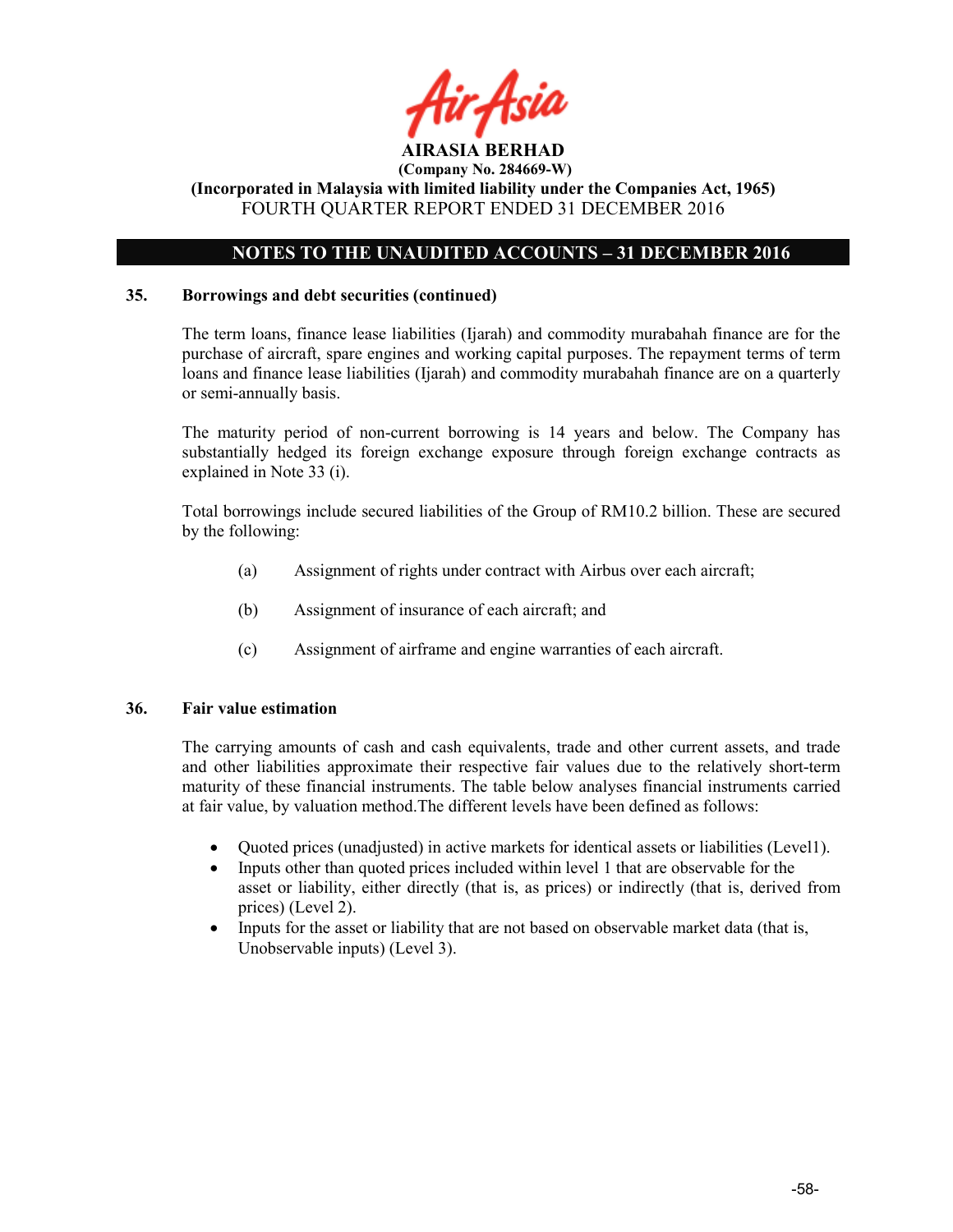

### NOTES TO THE UNAUDITED ACCOUNTS – 31 DECEMBER 2016

### 36. Fair value estimation (continued)

The following tables presents the Group's assets and liabilities that are measured at fair value at 31 December 2016 and 31 December 2015:

|                                                       | Level 1<br><b>RM'mil</b> | Level <sub>2</sub><br><b>RM'mil</b> | Level 3<br><b>RM'mil</b> | Total<br>RM'mil |
|-------------------------------------------------------|--------------------------|-------------------------------------|--------------------------|-----------------|
| 31 December 2016                                      |                          |                                     |                          |                 |
|                                                       |                          |                                     |                          |                 |
| <b>Assets</b>                                         |                          |                                     |                          |                 |
| Financial assets at fair value through profit or loss |                          |                                     |                          |                 |
| - Trading derivatives                                 |                          | 382                                 |                          | 382             |
| Derivatives used for hedging                          |                          | 1,151                               |                          | 1,151           |
| Available-for-sale financial assets                   |                          |                                     |                          |                 |
| - Equity securities                                   | 357                      |                                     |                          | 357             |
| <b>Total Assets</b>                                   | 357                      | 1,534                               |                          | 1,890           |
| <b>Liabilities</b>                                    |                          |                                     |                          |                 |
| Financial assets at fair value through profit or loss |                          |                                     |                          |                 |
| - Trading derivatives                                 |                          | 147                                 |                          | 147             |
| Derivatives used for hedging                          |                          | 449                                 |                          | 449             |
| <b>Total Liabilities</b>                              |                          | 597                                 |                          | 597             |
| 31 December 2015                                      |                          |                                     |                          |                 |
| <b>Assets</b>                                         |                          |                                     |                          |                 |
| Financial assets at fair value through profit or loss |                          |                                     |                          |                 |
| - Trading derivatives                                 |                          | 229                                 |                          | 229             |
| Derivatives used for hedging                          |                          | 1,136                               |                          | 1,136           |
| Available-for-sale financial assets                   |                          |                                     |                          |                 |
| - Equity securities                                   | 235                      |                                     |                          | 235             |
| <b>Total Assets</b>                                   | 235                      | 1,365                               |                          | 1.600           |
| <b>Liabilities</b>                                    |                          |                                     |                          |                 |
| Financial assets at fair value through profit or loss |                          |                                     |                          |                 |
| - Trading derivatives                                 |                          | 108                                 |                          | 108             |
| Derivatives used for hedging                          |                          | 712                                 |                          | 712             |
| <b>Total Liabilities</b>                              |                          | 820                                 |                          | 820             |

Financial instruments are classified as Level 1 if their value is observable in an active market. Such instruments are valued by reference to unadjusted quoted prices for identical assets or liabilities in active markets where the quoted prices is readily available, and the price represents actual and regularly occurring market transactions. An active market is one in which transactions occur with sufficient volume and frequency to provide pricing information on an on-going basis. These would include actively traded listed equities and actively exchangetraded derivatives.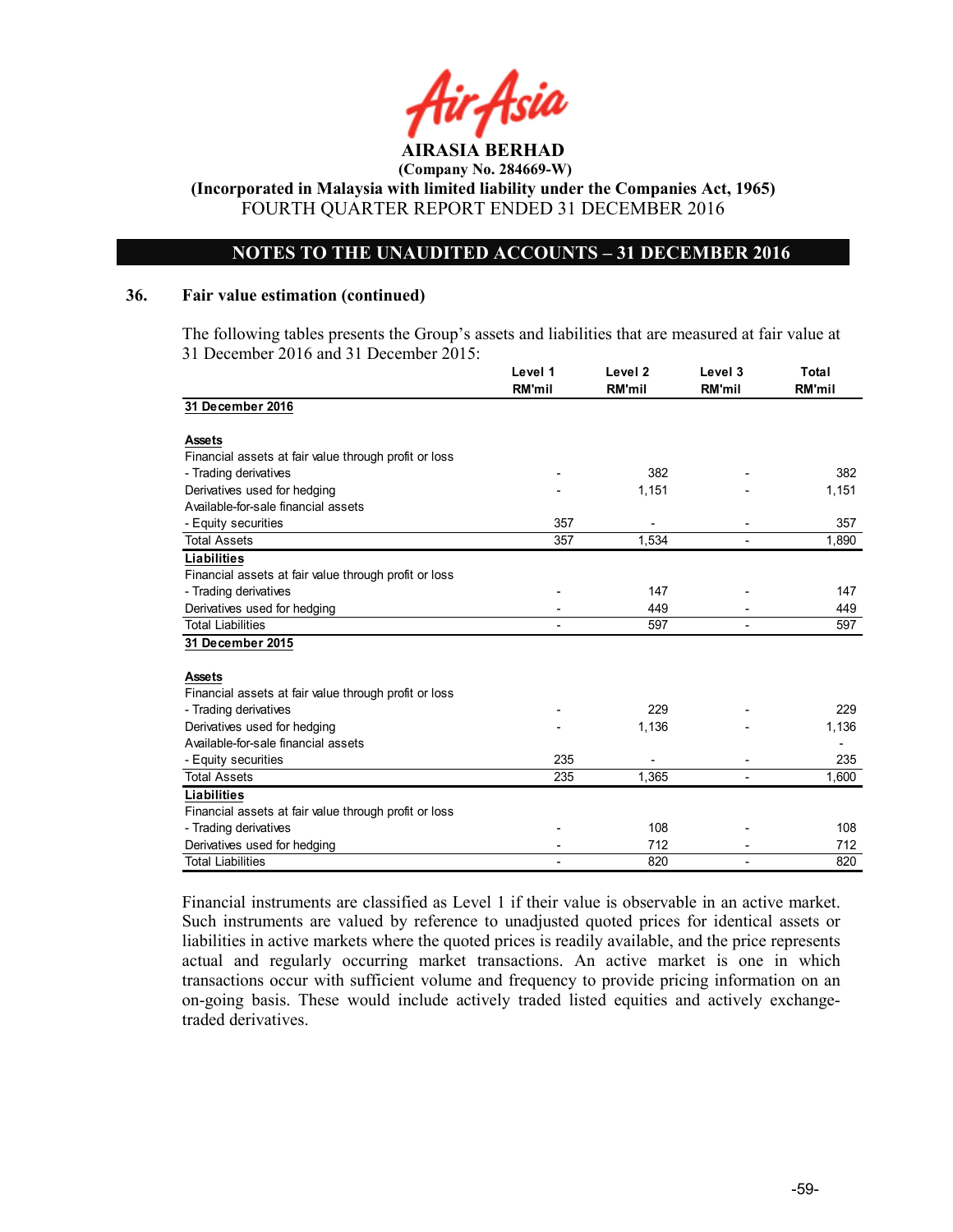

### NOTES TO THE UNAUDITED ACCOUNTS – 31 DECEMBER 2016

### 36. Fair value estimation (continued)

Where fair value is determined using unquoted market prices in less active markets or quoted prices for similar assets and liabilities, such instruments are generally classified as Level 2. In cases where quoted prices are generally not available, the Group then determines fair value based upon valuation techniques that use as inputs, market parameters including but not limited to yield curves, volatilities and foreign exchange rates. The majority of valuation techniques employ only observable market data and so reliability of the fair value measurement is high. These would include certain bonds, government bonds, corporate debt securities, repurchase and reverse purchase agreements, loans, credit derivatives, certain issued notes and the Group's over the counter ("OTC") derivatives.

Financial instruments are classified as Level 3 if their valuation incorporates significant inputs that are not based on observable market data (unobservable inputs). Such inputs are generally determined based on observable inputs of a similar nature, historical observations on the level of the input or other analytical techniques. This category includes private equity investments, certain OTC derivatives (requiring complex and unobservable inputs such as correlations and long dated volatilities) and certain bonds.

### 37. Material litigation

As at 23 February 2017, there was no material litigation against the Group.

### 38. Proposed dividend

The Directors do not recommend any dividend for the quarter ended 31 December 2016.